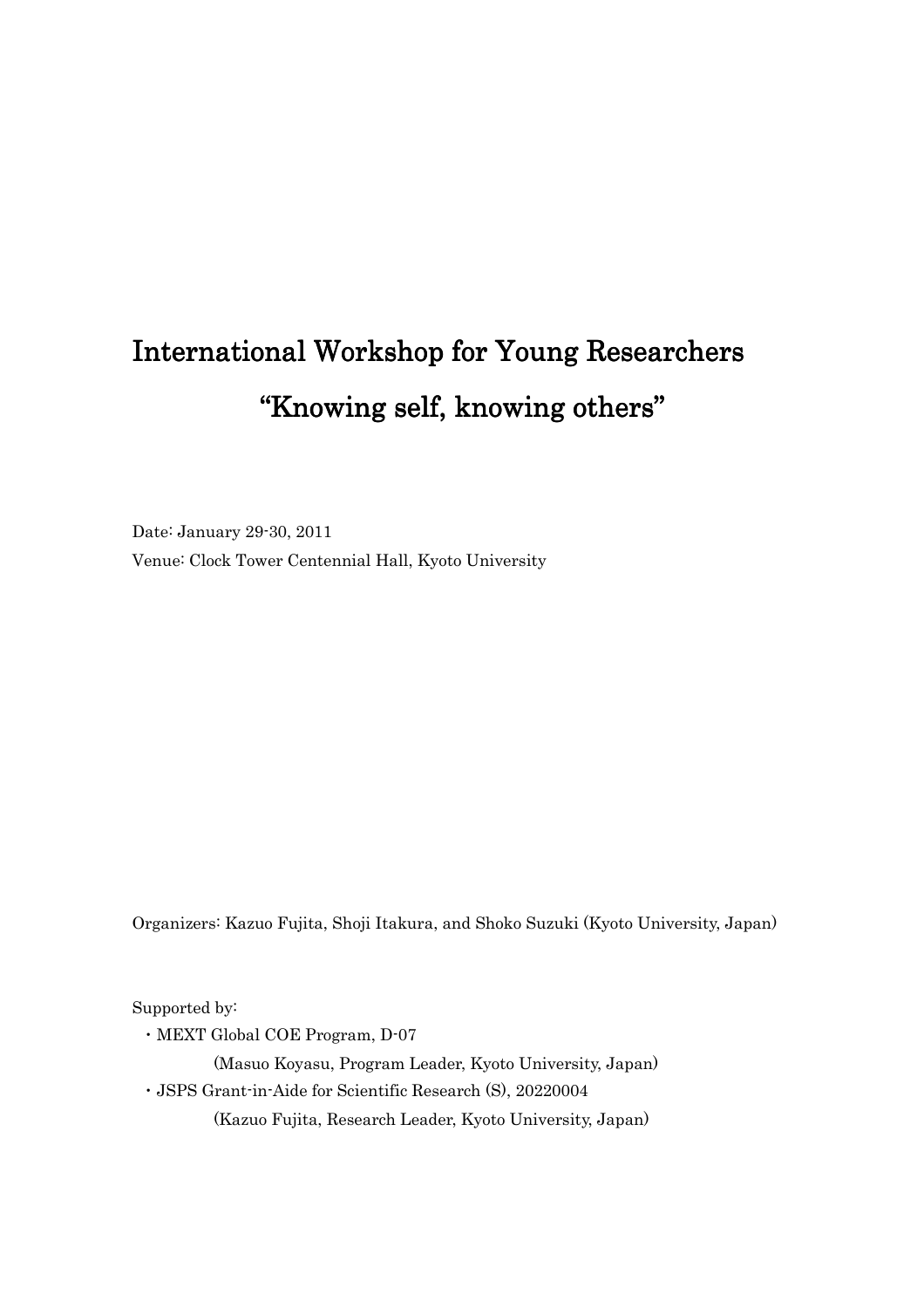# Programme

# January 29 (Sat)

### 9:30 Registration (on the  $2<sup>nd</sup>$  floor )

9:55 Opening Remark (Room: International Exchange Hall II) Masuo Koyasu (Kyoto University, Japan) Kazuo Fujita (Kyoto University, Japan)

### 10:00-12:15 Session 1: Self and others in nonhuman primates

### (Room: International Exchange Hall  $\text{I}$ )

### Session Chair: Masako Myowa-Yamakoshi (Kyoto University, Japan)

- Annika Paukner (NICHD, USA): Matching of self and other-possible mechanisms and functions of neonatal imitation in infant macaques
- Evan Maclean (Duke University, USA): Attentional perspective taking in chimpanzees and bonobos
- Ayaka Takimoto (Kyoto University, Japan): Sensitivity to others' welfare in capuchin monkeys
- Toyomi Matsuno (Kyoto University, Japan): Visual body recognition in tufted capuchin monkeys

## 12:30-15:00 Poster Session with Lunch (Room: International Exchange Hall  $\text{I\!I\!I}$ )

### 15:15-17:30 Session 2: Social cognition in dog, horse, and human infants

### (Room: International Exchange Hall  $\text{I}$ )

### Session Chair: Kazuo Fujita (Kyoto University, Japan)

- Sarah-Jane Vick (University of Stirling, UK): Self control in African grey parrots and domestic dogs
- Leanne Proops (University of Sussex, UK): Horse social cognition: Recognizing others and understanding their communicative cues
- Ágnes Melinda Kovács (Central European University, Hungary): Representational preconditions for understanding other minds: Evidence from human adults, infants and dogs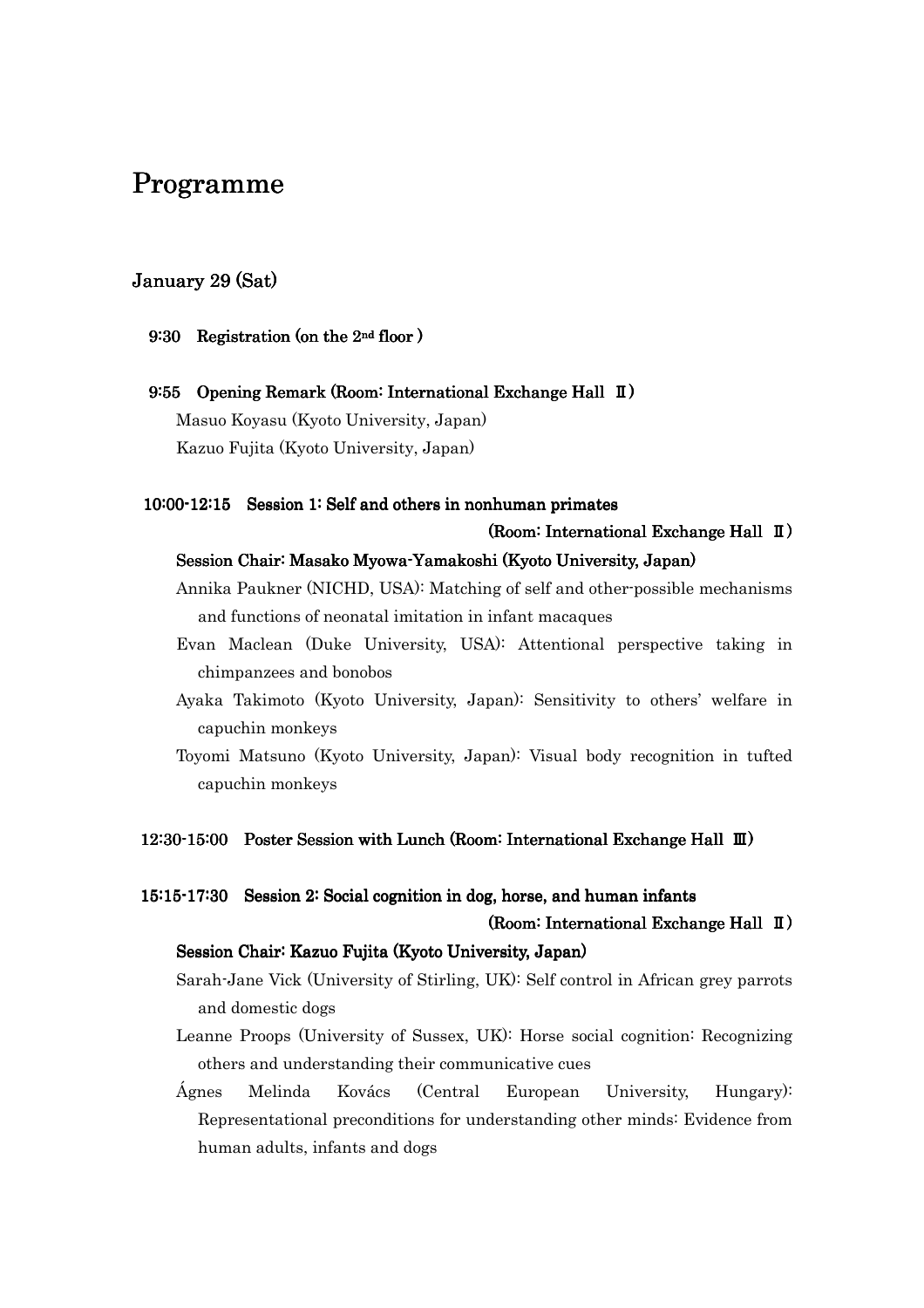Akiko Takaoka (Kyoto University, Japan): Dogs recognize other's features flexibly, not only what they can see but also what they can not see.

### 18:00 Social Session (Room: International Exchange Hall Ⅲ)

# January 30 (Sun)

### 9:15-11:30 Session 3: Understanding others

# (Room: International Exchange Hall  $\text{I}$ ) Session Chair: Shoji Itakura (Kyoto University, Japan)

Ernő Téglás (Central European University, Hungary): The role of self-generated contingencies in understanding communicative intent in infancy and beyond

- Janine Oostenbroek (University of Queensland, Australia): Understanding imitation in the newborn period: A longitudinal study perspective
- Hika Kuroshima (Kyoto University, Japan): Perception of others' action: Effect of one's own actions in monkeys
- Yasuhiro Kanakogi (Kyoto University, Japan): Developmental correspondence between action prediction and motor ability in early infancy

### 13:00-15:15 Session 4: Risk, handicap, and happiness

### (Room: International Exchange Hall  $\text{I}$ )

### Session Chair: Ruprecht Mattig (Kyoto University, Japan)

- Yoichi Takahashi (Tottori University, Japan): Understanding patients in doctor-patient communications
- Alexander Wulf (Hamburg University, Germany): Risk and happiness: An investigation of the social norms governing risk-taking and innovative behavior. A study on Japanese businessmen
- Kosuke Asada (Kyoto University, Japan): Pragmatic language deficits in children with Williams syndrome
- Ryoko Fujiwara (Kyoto University, Japan): The trickster; Beyond the border between self and others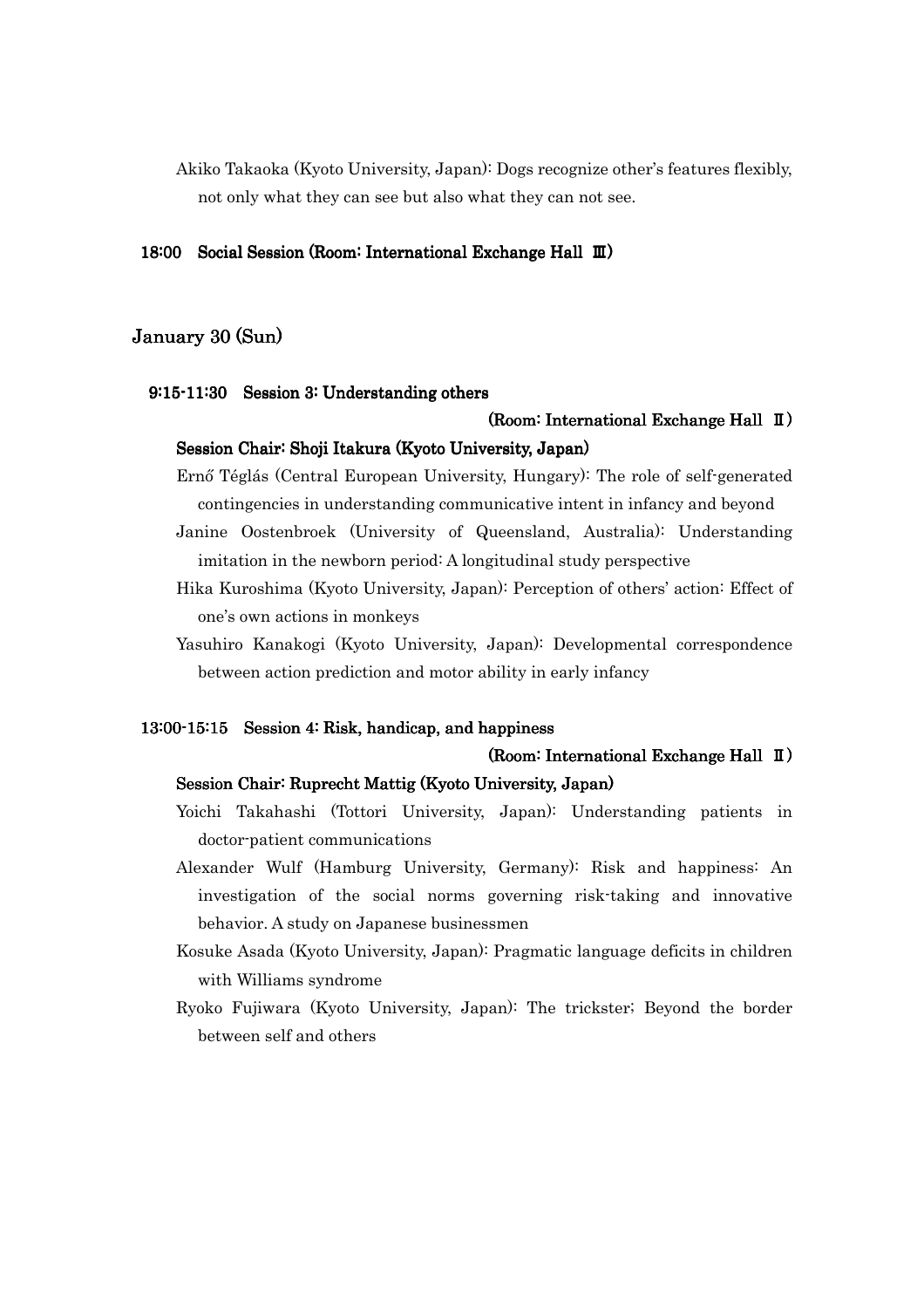### 15:30-17:45 Session 5: Cultural perspective

### (Room: International Exchange Hall  $\text{I}$ )

### Session Chair: Fumio Ono (Kyoto University, Japan)

- Hsin-Yueh Hsu (China Medical University, Taiwan): Exploring the other-race effect in Taiwanese infants and adults
- Han HyunJung (The University of Tokyo, Japan): Contact between different cultures and the appropriation of children-centered education - From the perspective of post-colonialism -
- Mina Ishizu (London School of Economics and Politics, UK): Useful and reliable knowledge of material progress in comparative global history
- Ruprecht Mattig (Kyoto University, Japan): Challenging differences: On the cultural dimension of "knowing self, knowing others"

### 17:45 Closing Remark (Room: International Exchange Hall II)

Shoko Suzuki (Kyoto University, Japan)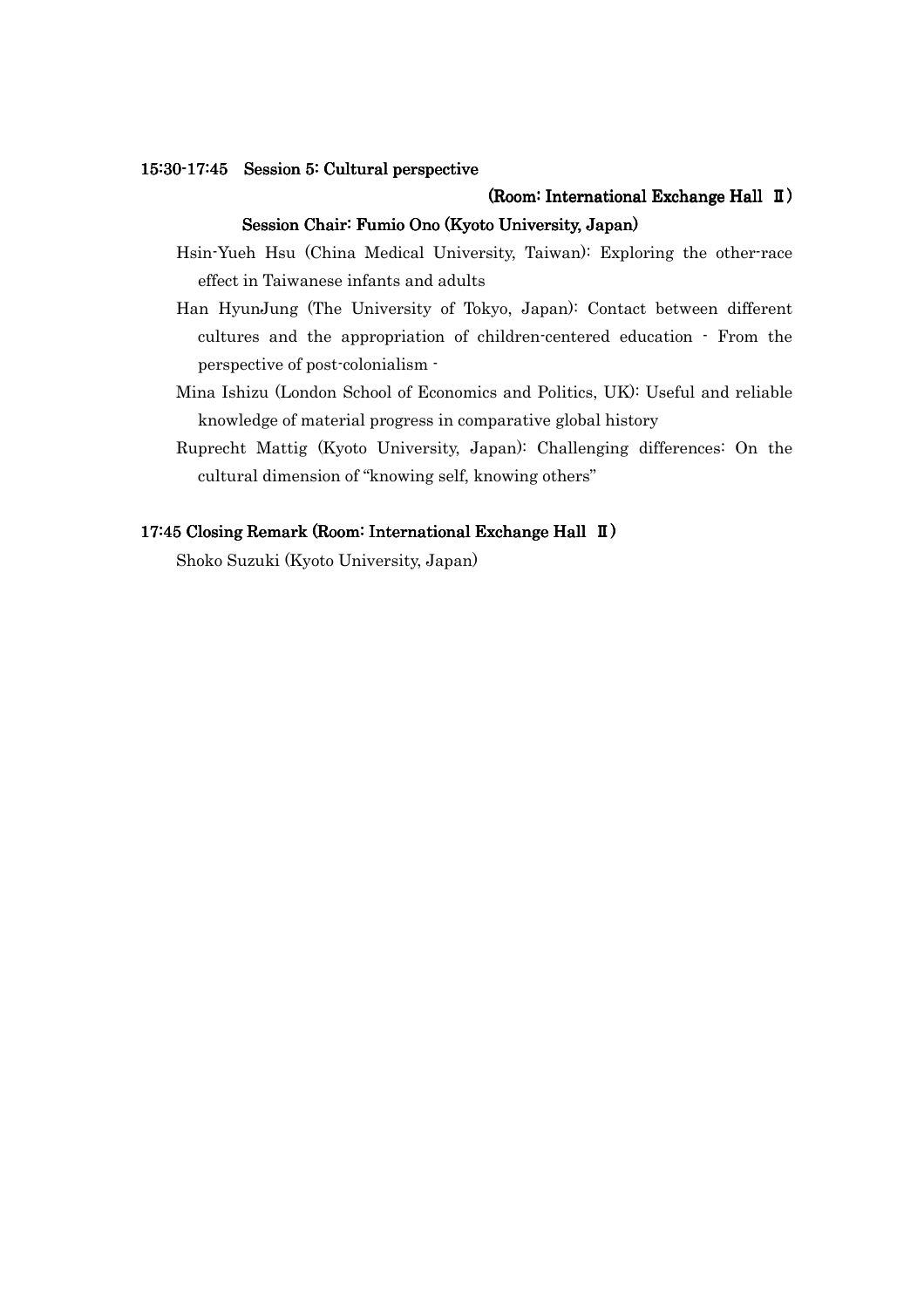# List of Poster Presentations

Poster #1 Pigeons' and bantams' perception of Zöllner illusion: The tendency is opposite to that of humans

> Sota Watanabe1,2, Noriyuki Nakamura2,3, Kazuo Fujita1 (1Kyoto University, Japan; 2JSPS, Japan; 3Chiba University, Japan)

Poster #2 Differential effects of spatial separation on visual feature binding by humans and pigeons

> Sho Otaki1,2, Kazuhiro Goto1, Shigeru Watanabe3 (1 Kyoto University, Japan; <sup>2</sup> JSPS, Japan; 3 Keio University, Japan)

Poster#3 Image-based and perceptual representation of materials

Chihiro Hiramatsu1,2,3, Naokazu Goda2,4, Hidehiko Komatsu2,4 (1Kyoto University, Japan; 2National Institute for Physiological Sciences, Japan; <sup>3</sup>JSPS, Japan 4SOKENDAI, Japan)

- Poster#4 How chimpanzees learn about the structure of a simple game Chris Martin (Kyoto University, Japan)
- Poster#5 Mirror self-recognition in three cetacean species

Hyangsun Chin1, Masaki Tomonaga2, Sadahiko Nakajima1, Yuka Uwano3, Makoto Yoshii3 ( <sup>1</sup>Kwansei Gakuin University, Japan; 2Kyoto University, Japan; 3Port of Nagoya Public Aquarium, Japan)

### Poster#6 Referential behavior in horses (Equus caballus)

Yusuke Hori<sup>1</sup>, Ayaka Takimoto<sup>1, 2</sup>, Kazuo Fujita<sup>1</sup> (<sup>1</sup>Kyoto University, Japan; <sup>2</sup>JSPS, Japan)

### Poster#7 Body size recognition in dogs (Canis familiaris)

Tomomi Maeda, Kazuo Fujita (Kyoto University, Japan)

Poster#8 Do degus (Octodon degus) understand causality involved in "tool use"?

Toru Betsuyaku1,2, Yuki Miyamoto1, Kazuo Fujita1( <sup>1</sup>Kyoto University, Japan; <sup>2</sup>JSPS, Japan)

Poster#9 Syrian hamsters' (*Mesocricetus auratus*) navigation ~Selection and use of various landmarks landmarks

Tomoyuki Tamai, Kazuo Fujita (Kyoto University, Japan)

- Poster#10 Relationship between spatial cognition and action in young children Maasa Yoshida, Shoji Itakura (Kyoto University, Japan)
- Poster#11 Effects of description from survey vs. route perspective on spatial representation representation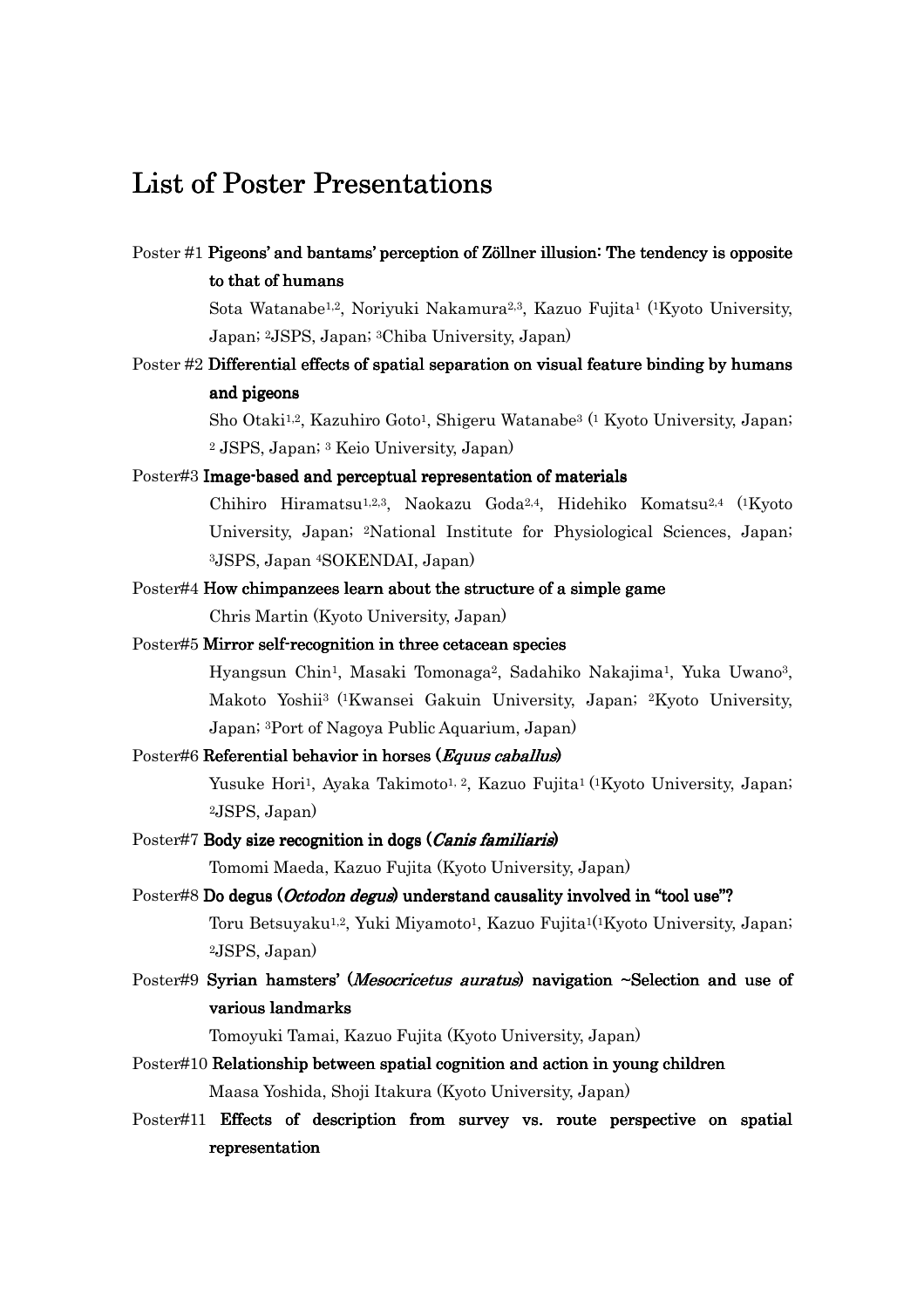Masashi Sugimoto (Kyoto University, Japan)

Poster#12 Individual differences in spatial knowledge acquisition from a virtual environment

Ryosuke Uenaka, Hiroshi Ashida (Kyoto University, Japan)

Poster#13 Hint seeking in pigeons

Sumie Iwasaki, Sota Watanabe, Kazuo Fujita (Kyoto University, Japan)

 $Poster#14$  Do birds (pigeons and bantams) know how confident they are of their perceptual decisions? perceptual decisions?

> Noriyuki Nakamura1, Sota Watanabe2, Toru Betsuyaku2, Kazuo Fujita<sup>2</sup> ( <sup>1</sup>Chiba University, Japan; 2Kyoto University, Japan)

### Poster#15 Dancing baby

 $-$  How do 3-to 4-month-old infants respond to a musical beat?  $-$ 

Shinya Fujii<sup>1,2,</sup> Hama Watanabe<sup>1</sup>, Masaya Hirashima<sup>1</sup>, Daichi Nozaki<sup>1</sup>, Gentaro Taga1 ( <sup>1</sup> The University of Tokyo, Japan, 2JSPS, Japan)

- Poster#16 Learning and identity formation: Bridging between diverse communities Toru Kawai (Kyoto University, Japan)
- Poster#17 Wittgensteinian approach to the concept of person: Attitude toward the other Hirotaka Sugita (Hiroshima University, Japan)
- Poster#18 How well do we know others' preferences?

Ryosuke Niimi, Katsumi Watanabe (The University of Tokyo, Japan)

Poster#19 Positioning self in maternal family relationship: Using the image drawing method

Naoko Nishiyama (Kyoto University, Japan)

- Poster#20 Who needs self-control?: Self-control behavior and motivation Takayuki Goto (Kyoto University, Japan)
- $Poster#21$  Awareness of self and other through the expression of caring Mahito Katsuura, Tabitha S. Kobata (Kyoto University, Japan)
- Poster#22 MPFC dissociation between self and others in referential task: An fMRI study based on word traits indicated by reaction time Ken Yaoi<sup>1,2</sup>, Mariko Osaka<sup>3</sup>, Naoyuki Osaka<sup>1 (1</sup>Kyoto University, Japan;

<sup>2</sup>JSPS, Japan; 3Osaka University, Japan)

Poster#23 Relationship between cooperative choices in the payoff-game situations and social discount rates in pigeons

Kumiko Hara, Masato Ito, Daisuke Saeki, Tetsuo Yamaguchi (Kyoto University, Japan)

Poster#24 Recognition of others' knowledge in dogs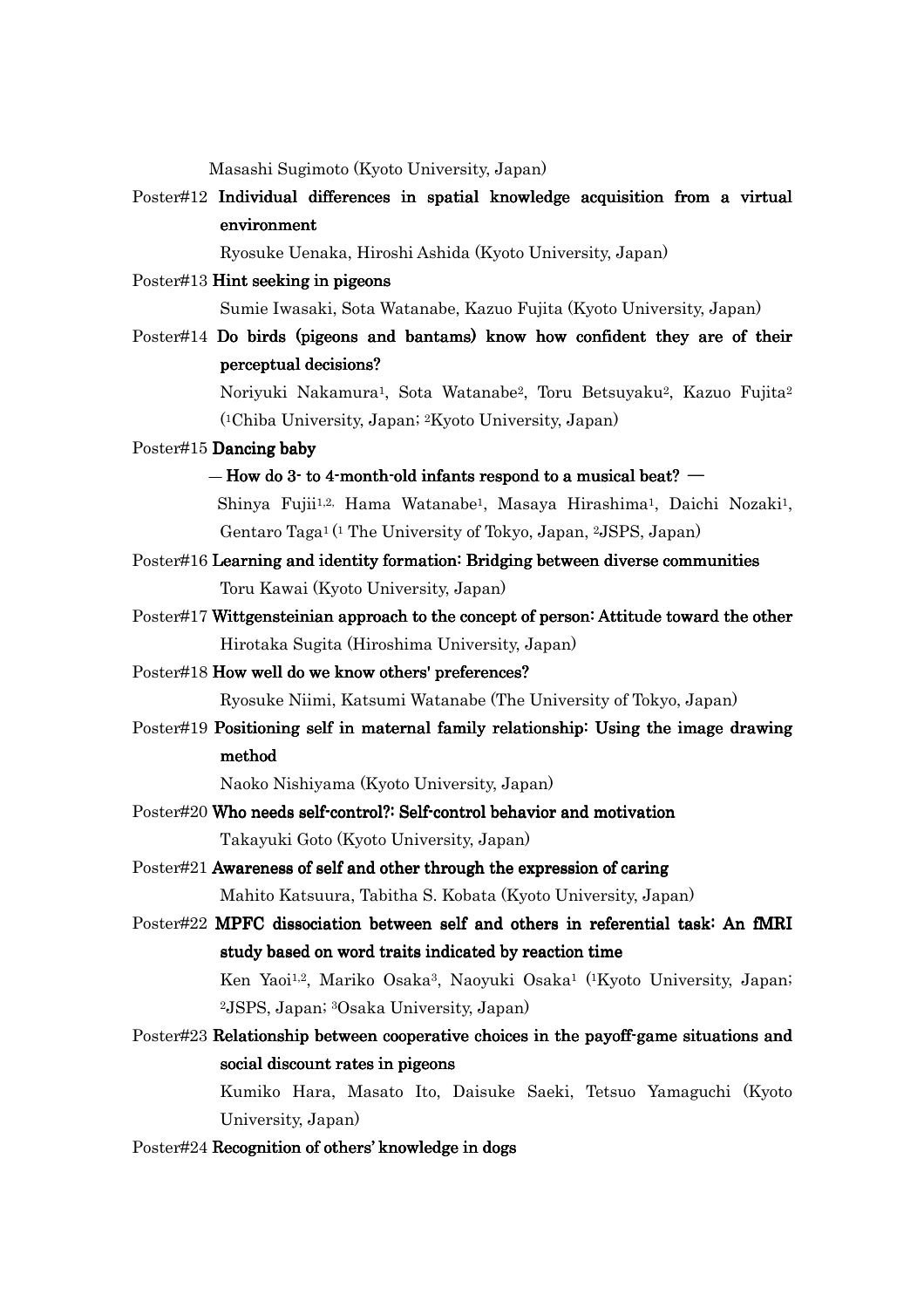Yijin Li (Kyoto University, Japan)

Poster#25 Does experience with role play activate theory of mind in a perspective taking task?

Fumikazu Furumi, Masuo Koyasu (Kyoto University, Japan)

- Poster#26 Can infants predict objects from human and robot's gaze cue? Yuko Okumura1, Yasuhiro Kanakogi1,2, Shoji Itakura1 (1Kyoto University, Japan; 2JSPS, Japan)
- Poster#27 Motionese influences infants' understanding and imitation of goal-directed action

Hiroshi Fukuyama, Masako Myowa-Yamakoshi (Kyoto University, Japan)

- Poster#28 The effect of facial attractiveness and sex on recognition memory Kana Kuraguchi, Hiroshi Ashida (Kyoto University, Japan)
- Poster#29 Does in-group cooperation generate out-group threat? Sho Tsuboi (Kyoto University, Japan)
- Poster#30 Individual differences of perceiving power Yasunori Okada, Takashi Kusumi (Kyoto University, Japan)
- Poster#31 Two ways of understanding human action: Anscombe's distinction between practical knowledge and speculative knowledge

Yuuki Yamaguchi (Hiroshima University, Japan)

Poster#32 Self-other confusion caused by undifferentiated visual perception: A clue to the understanding of others' actions

> Yuji Kawai<sup>1</sup>, Yukie Nagai<sup>1</sup>, Minoru Asada<sup>1, 2 (1</sup>Osaka University, Japan; <sup>2</sup> JST ERATO Asada Synergistic Intelligence Project, Japan)

- Poster#33 Cultural effect on attentional control style in visual search tasks Lei Chen (Kyoto University, Japan)
- Poster#34 University students' out-of-class learning Yan Jiang (Kyoto University, Japan)
- Poster#35 Academic motivation effects of performance for university students. Kai Hatano (Kyoto University, Japan)
- Poster#36 Teachers' collaborative reflection on course design in higher education Makiko Oyama (Kyoto University, Japan)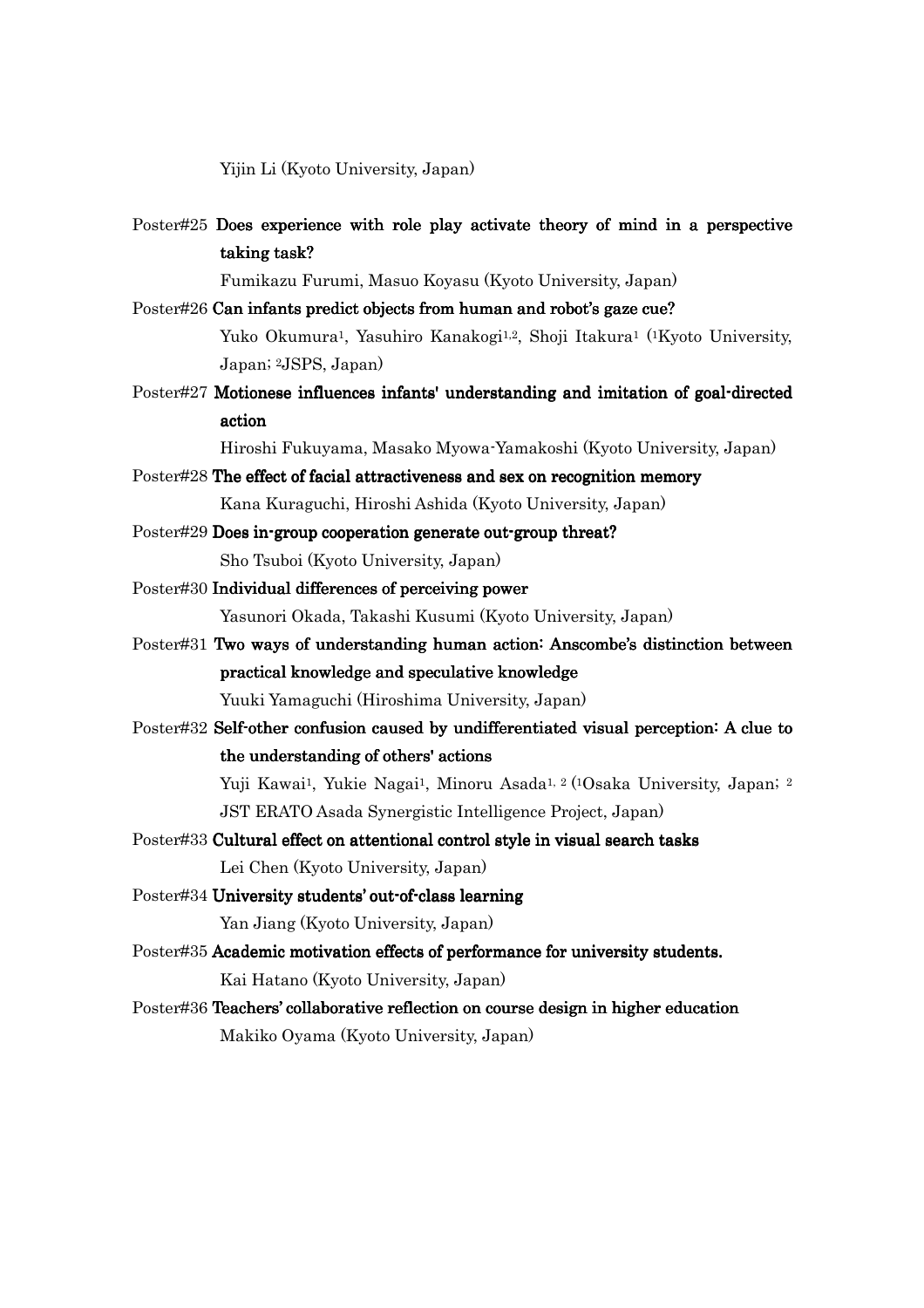# Abstracts of Work Shop Presentations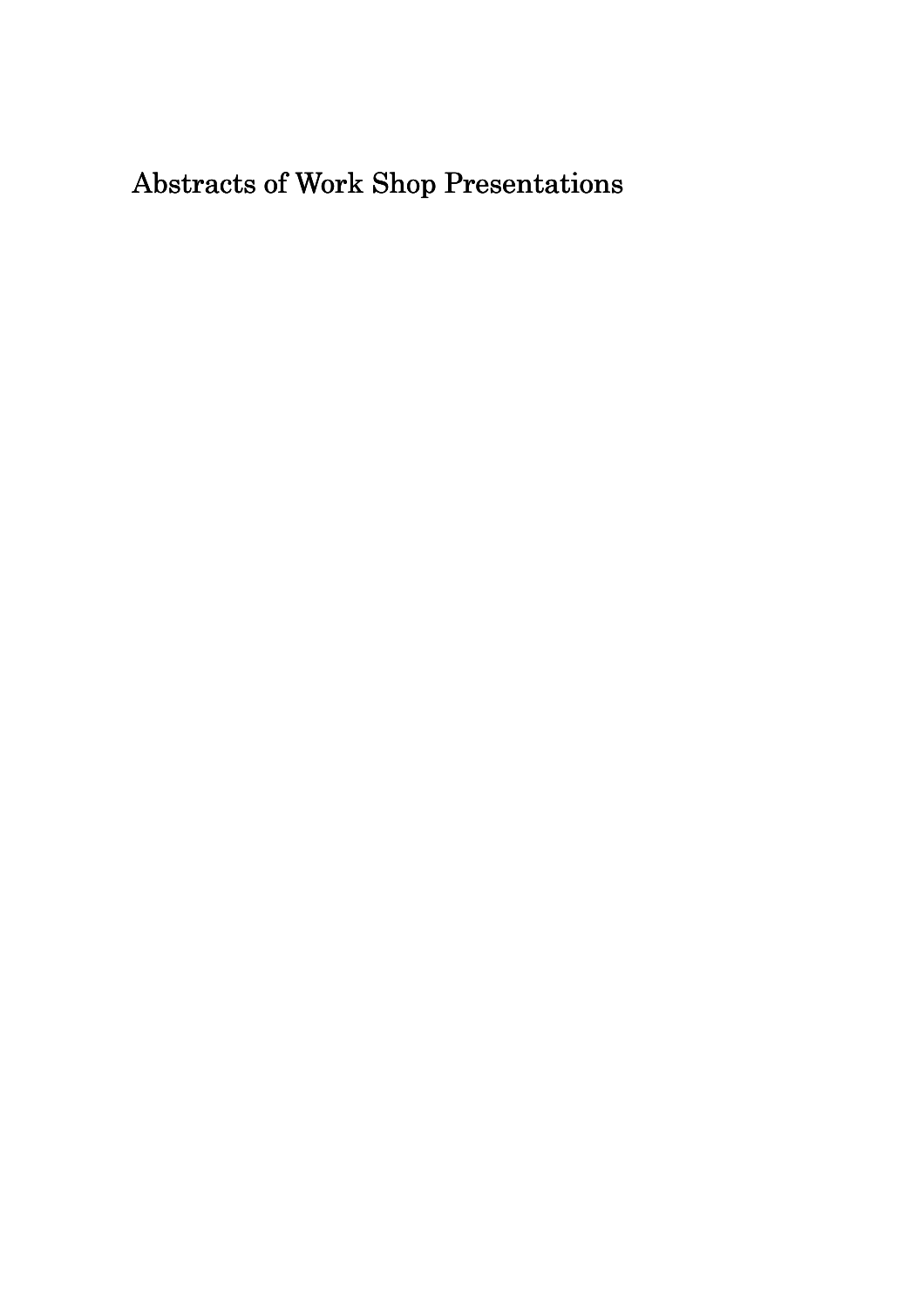# Session 1: Self and others in nonhuman primates Session Chair: Masako Myowa-Yamakoshi (Kyoto University, Japan)

# Matching of self and other - possible mechanisms and functions of neonatal imitation in infant macaques

Annika Paukner (NICHD, USA)

### **Abstract**

Neonatal imitation, the phenomenon in which newborn human infants can accurately imitate facial gestures, has been studied for more than thirty years, yet the mechanisms and functions associated with neonatal imitation remain poorly understood. I will review our recent findings of neonatal imitation abilities in rhesus macaques (Macaca mulatta), and show that neonatal imitation abilities in macaques are surprising similar to neonatal imitation abilities seen in humans. I will argue that there may be a common evolutionary root of this ability, which may have its basis in a facial mirror neuron circuit. Neonatal imitation appears to be linked to communicative signals, intersubjective exchanges and emotional development, which together may shape the foundation of socio-cognitive functioning in later life.

### Attentional perspective taking in chimpanzees and bonobos

Evan MacLean (Duke University, USA)

## **Abstract**

The human-unique ability to acquire language relies on the early emergence of an understanding of attention in others. Although nonhuman apes understand much about others' perception, whether they understand others' attention is unknown. I will discuss three experiments that examined chimpanzees' and bonobos' ability to infer the target of an experimenter's attention under conditions that have been linked to word-learning in humans. In each experiment an actor vocalized excitedly while gazing ambiguously toward an object and a second location/item on the same visual plane. We manipulated whether the actor was familiar with the object before his emotional reaction by varying 1.) his physical orientation (facing vs. not facing object) 2.) the position of a visual barrier (blocking vs. not blocking actor's view of object), or 3.) the identity of the individual who visually inspected the object (actor vs. different individual). In each experiment we measured whether subjects looked at the object or the alternative target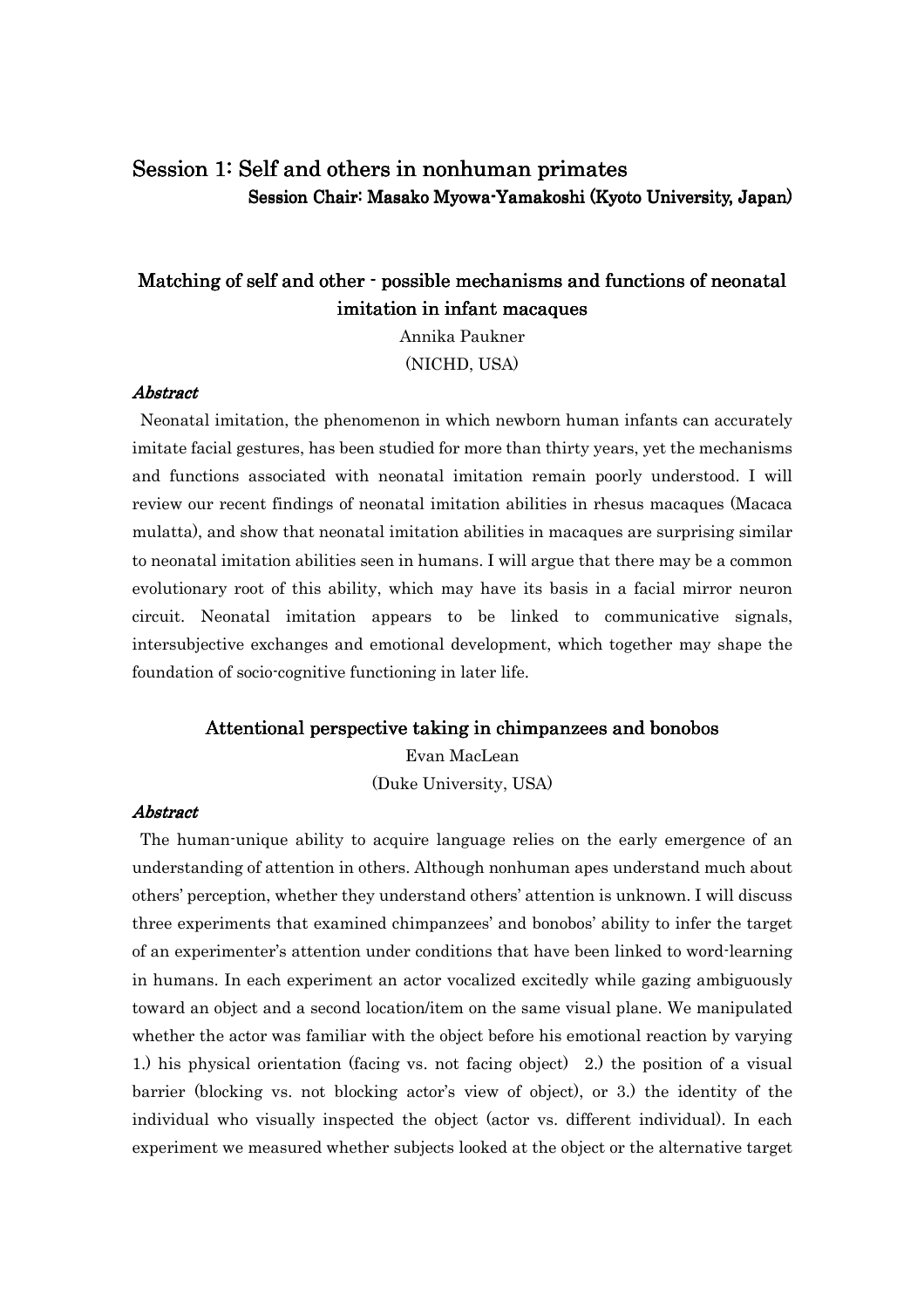of the actor's gaze. We predicted that if subjects recognized when the actor was previously familiar with the object, they would search for an alternative target of his attention more frequently in these trials than when the object was new to the actor at the moment of his surprised reaction. In all three contexts nonhuman apes used information about what was new versus familiar to another individual to determine the precise target of that individual's attention. These results suggest that the last common ancestor of humans, chimpanzees, and bonobos was likely able to take the attentional-perspective of others, but that an evolutionary-developmental acceleration of these abilities accompanied by the motivation to share attentional states with others was critical for language evolution in our species.

### Sensitivity to others' welfare in capuchin monkeys

Ayaka Takimoto<sup>1,2</sup>, Kazuo Fujita<sup>1</sup>

( <sup>1</sup>Kyoto University, Japan; 2Japan Society for the Promotion of Science)

### Abstract Abstract

In our previous study, we demonstrated that capuchin monkeys (*Cebus apella*) behave prosocially to group members when the operator monkey can obtain the same reward regardless of his/her own choice in an experimental reward sharing situation (Takimoto et al., 2010). In the present study, we investigated whether the same monkeys would provide high-value rewards to familiar group members at a small expense of their own reward's value (Experiment 1) and whether the recipient's cooperation facilitates prosocial reward sharing (Experiment 2). Two monkeys faced each other. The operator monkey chose one of two food containers placed between the participants, each containing a reward for him/herself and another for the recipient. When the operator made a selfish choice, the operator obtained the high-value reward and the recipient passively received the low-value reward. In contrast, when the operator made a prosocial choice, both the operator and the recipient received a middle-value reward. The recipients were either the highest- or lowest-ranking member of the group, and the operators were middle-ranking. In Experiment 1, in which the recipient received a reward without any labor, the operators almost always made the selfish choice whether a recipient was present or not. In Experiment 2, the recipient either received a reward with no labor (non-cooperative condition) or had to pull the handle of the board so that the operator could operate a container (cooperative condition). Results showed that operators made the prosocial choice for both recipients more often than when the recipient was absent only in the cooperative condition. Our study suggests that capuchins' motivation for delivering better food is enhanced by cooperation and they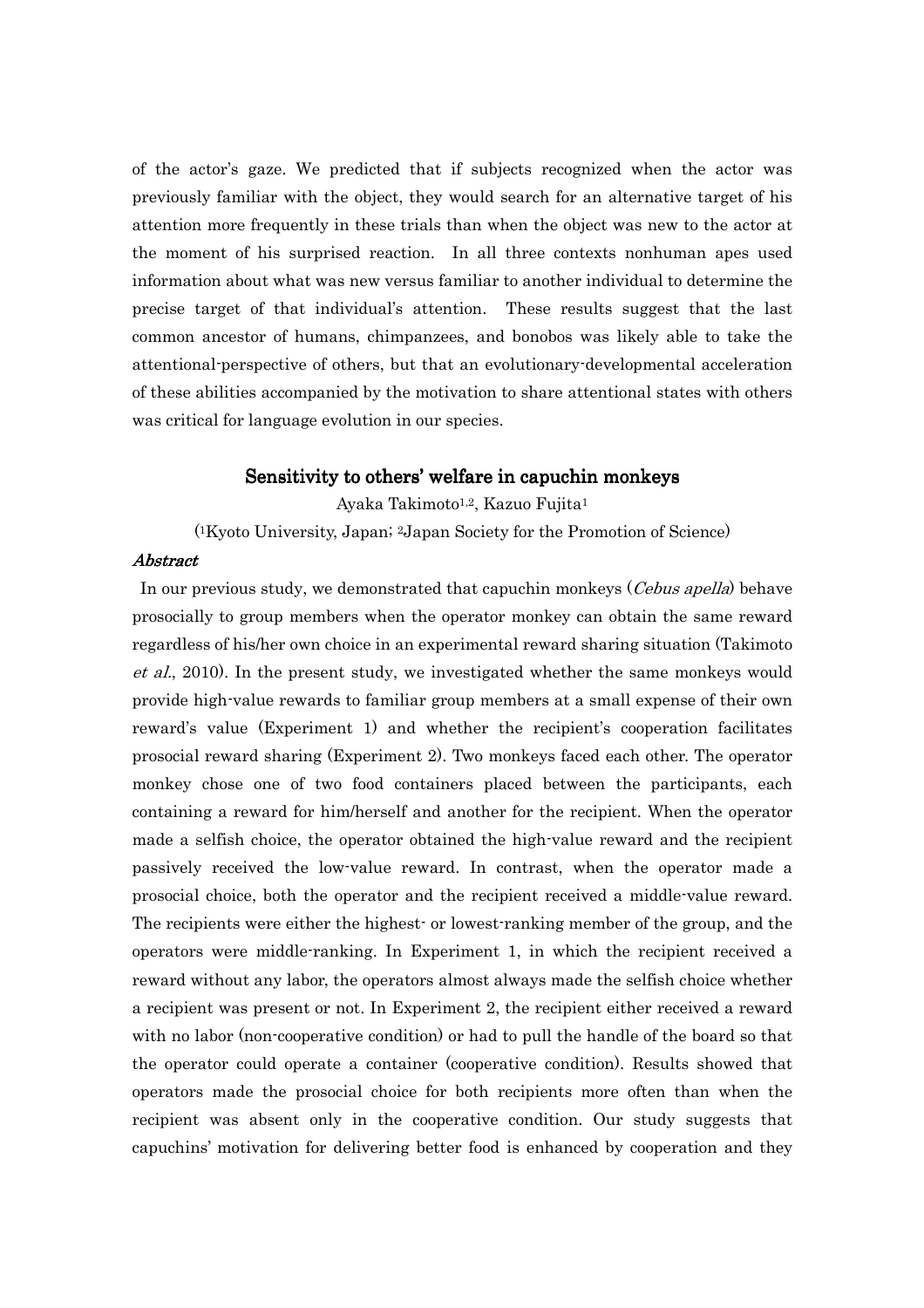show sensitivity to others' welfare even in a costly reward sharing situation.

### Visual body recognition in tufted capuchin monkeys

Toyomi Matsuno (Kyoto University, Japan)

### Abstract Abstract

 Body posture is an important communication medium for both humans and nonhuman primates. Therefore, the exact perception of expressed body postures is an ecologically important function of primate visual systems. Actually, our visual perception is specially tuned for such social information. Recent studies on visual object perception in humans have revealed that body forms are processed in our visual system differently from other visual objects (Downing, Jiang, Shuman, & Kanwisher, 2001; Reed & Farah, 1995). However, little is known about whether such a function is evolutionarily shared with nonhuman primates who have different constraints on body postures. Here, I investigated how capuchin monkeys visually process body postures, in comparison with humans. Five experiments revealed that monkeys exhibit the body-inversion effects i.e., body posture discrimination is impaired by inversion, which disrupts the configural relationships of body parts. These results suggest that monkeys configurally process body postures as humans do. Further experiments using biomechanically impossible human body figures revealed that monkeys and humans have different sensitivity to the biomechanical constraints on the human body figures. These results suggest the existence of both species-general and species-specific processes in visual body recognition.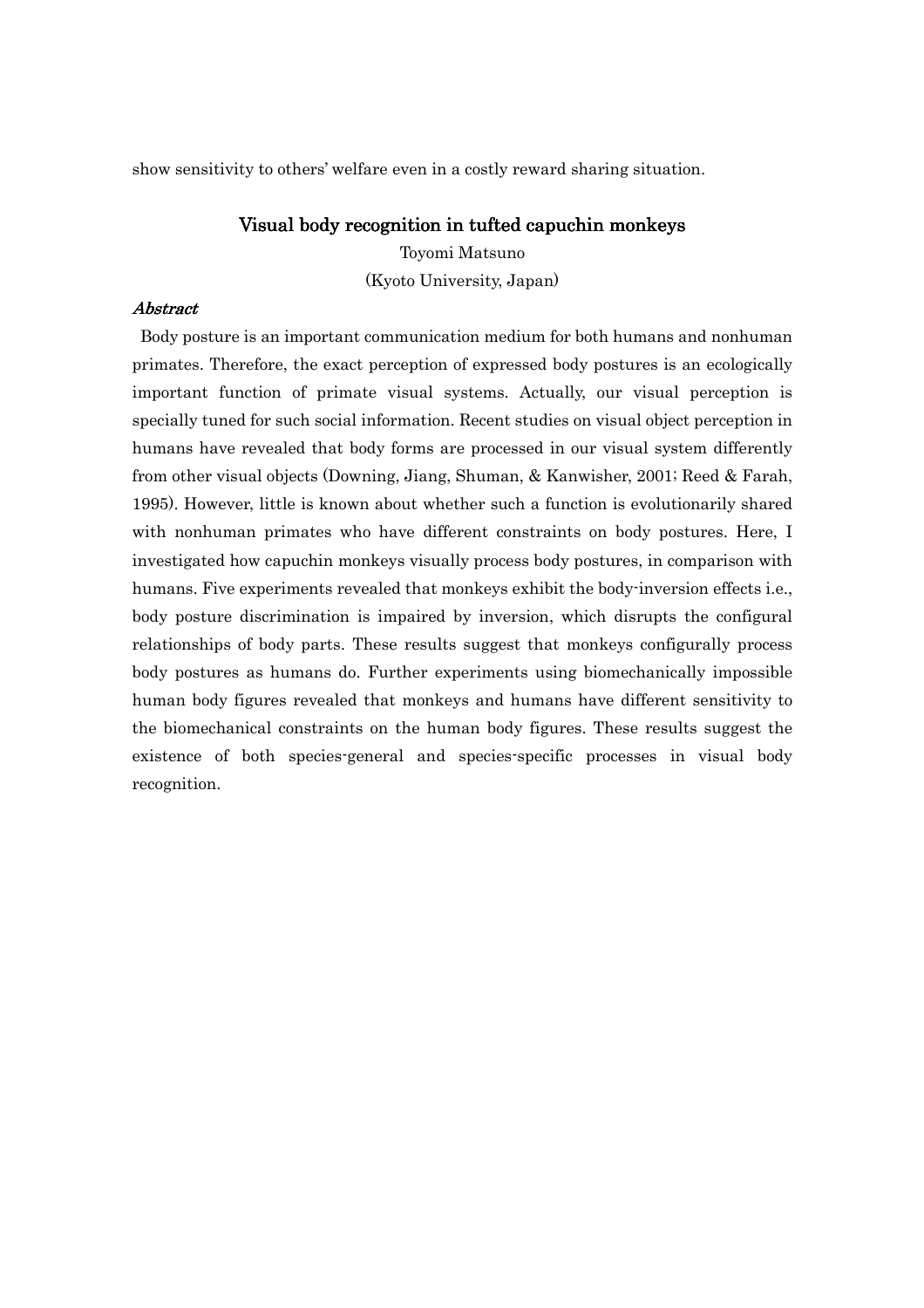# Session 2: Social cognition in dog, horse, and human infants Session Chair: Kazuo Fujita (Kyoto University, Japan)

# Self control in African grey parrots and domestic dogs

Sarah-Jane Vick (University of Stirling, UK)

# **Abstract**

Humans and other animals often find it difficult to exert self control; immediate or large rewards are very hard to resist even when these may reduce overall reward payoffs in the long run. A capacity for behavioural flexibility, in terms of inhibiting prepotent responses, can allow an individual to maximize rewards and is therefore likely to have important fitness consequences. We modified tasks developed to assess self-control in primates to explore behavioural inhibition in parrots and domestic dogs. African grey parrots were tested on both a reverse contingency task and a delay maintenance task. The reverse contingency tasks requires that the subject choose the smaller of two food arrays presented in order to gain the larger (incongruent) array as a reward. A visible incremental reward procedure (one seed added per second) was used to test the ability of the same parrots to maintain delay of gratification for an increasingly valuable and accessible reward. As reported in nonhuman primates, the parrots found these tasks cognitively changing and there was considerable individual variation in performance. Domestic dogs were also tested using a delay maintenance task; examining their ability to tolerate increasing delays when given the opportunity to exchange a low value reward for a more valuable one. The dogs performed as well as primates tested using the same paradigm, although again with individual variation in the maximum length of delay tolerated. These studies indicate that these paradigms can also be used with non primate species in order to better understand between and within species differences in the capacity for self control.

# Horse social cognition: Recognizing others and understanding their communicative cues

Leanne Proops (University of Sussex, UK)

### Abstract Abstract

The "social intelligence hypothesis" (Jolly 1966; Humphrey 1976; Shultz and Dunbar 2010) states that the main selection pressure driving evolutionary increases in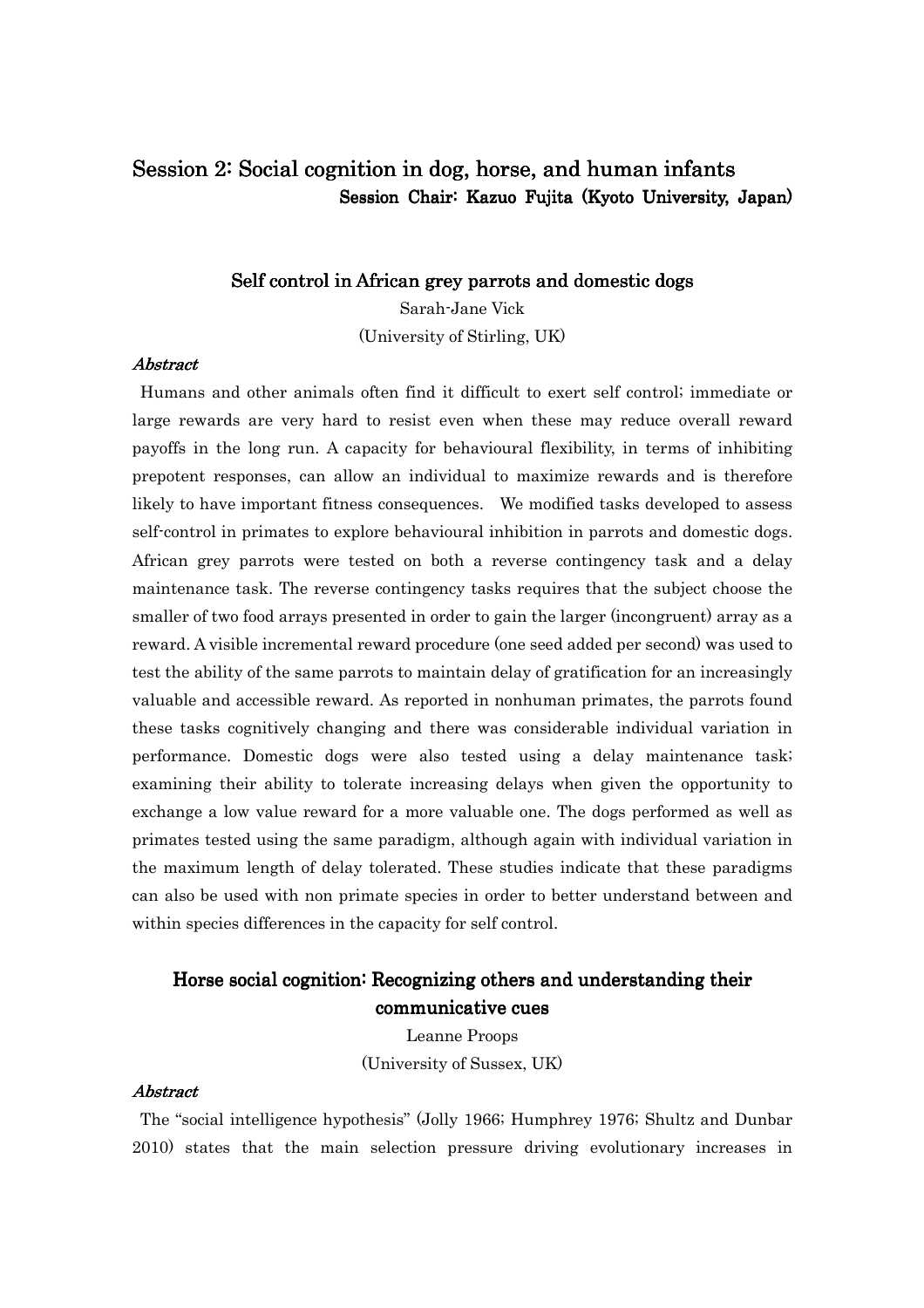(neocortical) brain size and cognitive ability is increases in social rather than ecological complexity. Social cognition studies of many large brained primate species have shown them to be highly socially skilled but relatively few other taxa have been studied to date, especially those thought to possess less complex cognitive skills such as ungulates. Here I give a brief outline of the work we have conducted into equine social cognition in two areas relating to the knowledge of others. Firstly I review our work employing expectancy violation and preferential looking paradigms to demonstrate that horses are capable of cross-modal individual recognition of both conspecifics and human handlers. Secondly I consider the extent to which adult and juvenile horses are capable of utilising various communicative cues from human social partners in object choice and attention attribution tasks (Proops et al. 2009; Proops and McComb 2010; Proops et al. 2010). Finally I discuss what these results can tell us about the phylogeny and ontogeny of these social skills and the possible proximate mechanisms underlying these abilities in domestic horses.

# Representational preconditions for understanding other minds: Evidence from human adults, infants and dogs

Ágnes Melinda Kovács (Central European University, Hungary)

### Abstract Abstract

Successful social interactions and understanding the behavior of other agents requires computing others' internal states, such as goals, intentions and beliefs. Research in the last quarter of century have suggested that such abilities arise relatively late in childhood and require effortful computations. However, there is a growing body of recent evidence suggesting that such abilities are present already in the second year of life. Here, we present a series of studies suggesting on the one hand that infants in their first year compute others' belief representations, and on the other hand they point to the extraordinary efficiency of the belief attribution system. The data suggests that this system is triggered automatically by the presence of a potential social agent, and that the agent's beliefs are stored in a format sufficiently similar to the participants' own beliefs to affect behaviour in adults and infants. In implicit false-belief tasks, expectations about an object's presence modulate adults' detection latencies, infants' looking times, and infants' searching behaviour, irrespectively of whether the expectations are their own or attributed to the agent. However, preliminary data suggests that dogs searching behaviour was not affected by other agents' expectations. Hence, human infants and adults seem to automatically compute the contents of others'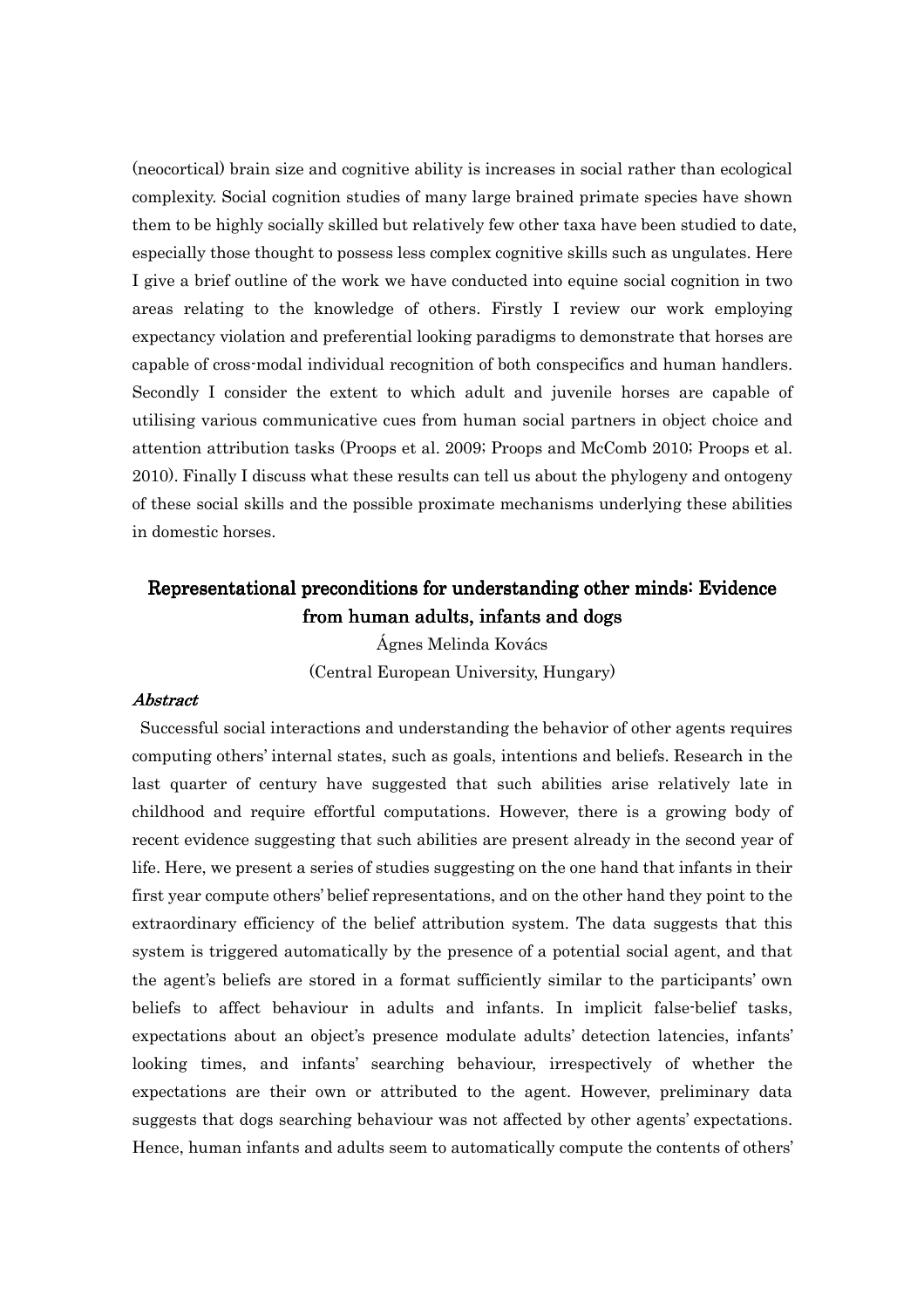belief representations, which can influence their behaviour even though these representations are in conflict with their own representations about the reality.

# Dogs recognize other's features flexibly, not only what they can see but also what they can not see

Akiko Takaoka (Kyoto University, Japan)

# **Abstract**

A number of studies have reported that dogs (Canis familiaris) can use various human social cues such as pointing gesture to find hidden food in object choice tasks. Dogs have a tendency to rely on pointing gesture even when it is misleading and prevent them from correctly solving the task (Szetei et al. 2003). Petter et al. (2009) reported that dogs could learn to respond differently to the cooperative experimenter who pointed a baited container and the competitive experimenter who pointed empty container. In this study, we investigated whether dogs change their choice flexibly on the immediate experience in the object choice task. House dogs were tested in three phases in sequence. In the first phase, a human experimenter pointed to the baited container in a standard socially cued object choice task. Second, they were tested after observing which container had food while the experimenter indicated the empty container. Finally, they were retested in the first task. Most of the dogs reliably followed pointing gesture in the first phase, but in the third phase, after they had been deceived in the second phase, dogs were much less likely to choice the container pointed at. The results indicate that dogs do not follow human pointing gesture blindly and can change their behavior flexibly depending on the situation.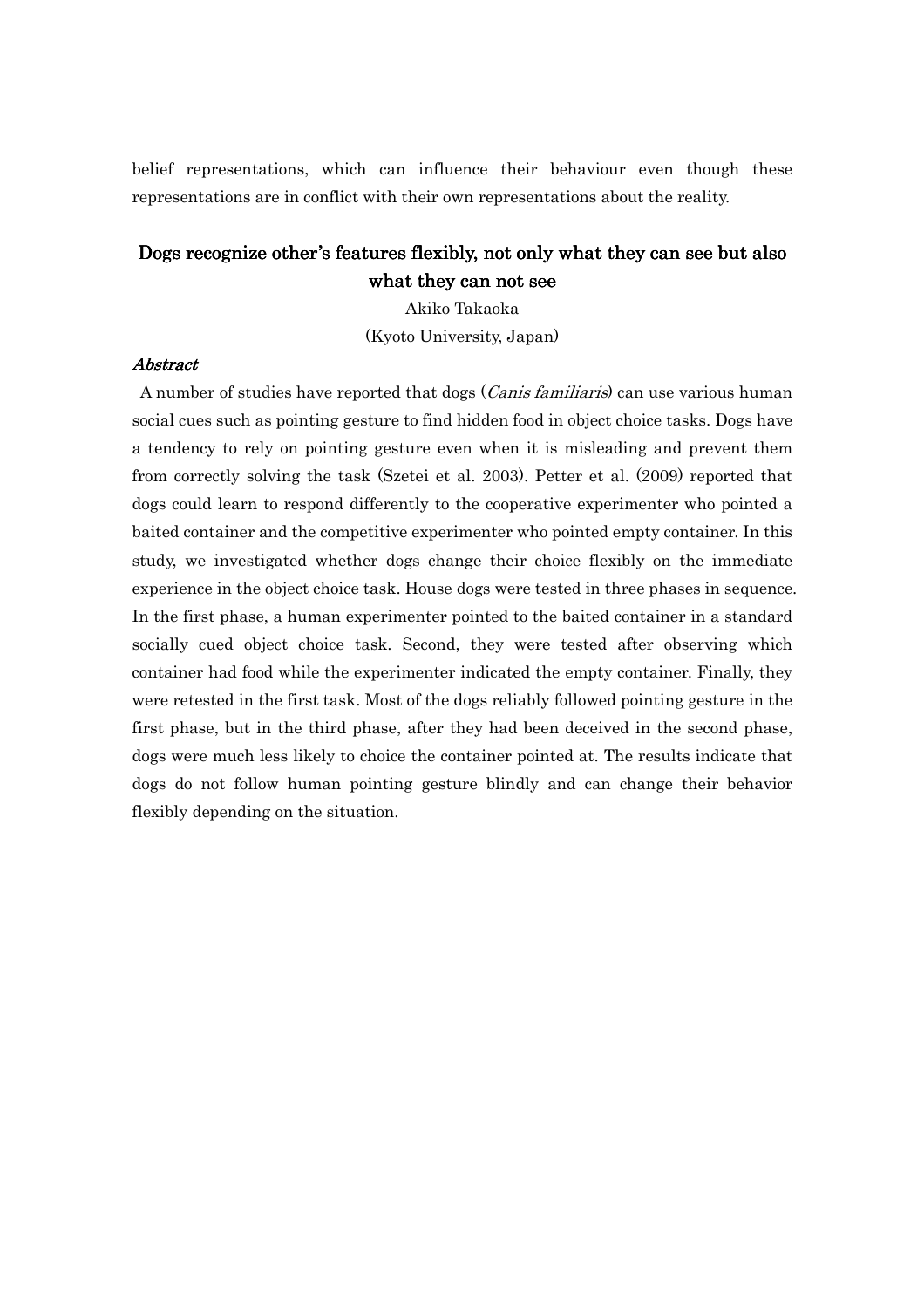# Session 3: Understanding others

Session Chair: Shoji Itakura (Kyoto University, Japan)

# The role of self-generated contingencies in understanding communicative intent in infancy and beyond

Ernő Téglás

(Central European University, Hungary)

### **Abstract**

Young infants are equipped with a sensitive contingency detection mechanism to identify different levels of social contingencies from very early on (Gergely and Watson, 1996), often ascribing communicative agency to the entities they interact with (Movellan and Watson, 2002; Johnson, Slaughter and Carey, 1998). While most cues indicating infant-directed communicative intention, such as eye contact and infant-directed speech are derived from human-like features or human behavior, contingency can provide a more abstract cue that allows for higher flexibility in finding communicative partners.

In a series of studies involving 12-month-old infants, we have explored different aspects of the contingency perception mechanism. On the one hand, we investigated physiological and cognitive indexes of contingency detection and we found data pointing to the role of contingency detection in detecting potential communicative partners. On the other hand, we studied whether some characteristics of these mechanisms remain unchanged during development.

Central to these questions we investigated whether contingent reactivity triggers inferences related to the referential nature of communication. In an eye-tracker paradigm we find that contingent reactivity elicited by infants' incidental leg kicking is interpreted as cue for communicative intention. Infants followed the orientation change of objects significantly more often if these objects were reacting contingently to their behavior than that of non-contingent objects. In a subsequent study we explored whether the orientation of the contingently moving objects is interpreted referentially. Recent findings (Yoon, Johnson and Csibra, 2008) demonstrated a striking effect of ostensive-referential cues (eg. human pointing) on infants' object representation. In a change blindness paradigm, the communicative context made infants more sensitive to changes in the identity of objects than to location changes. We applied a similar manipulation to our leg-kicking procedure and measured infants' looking time.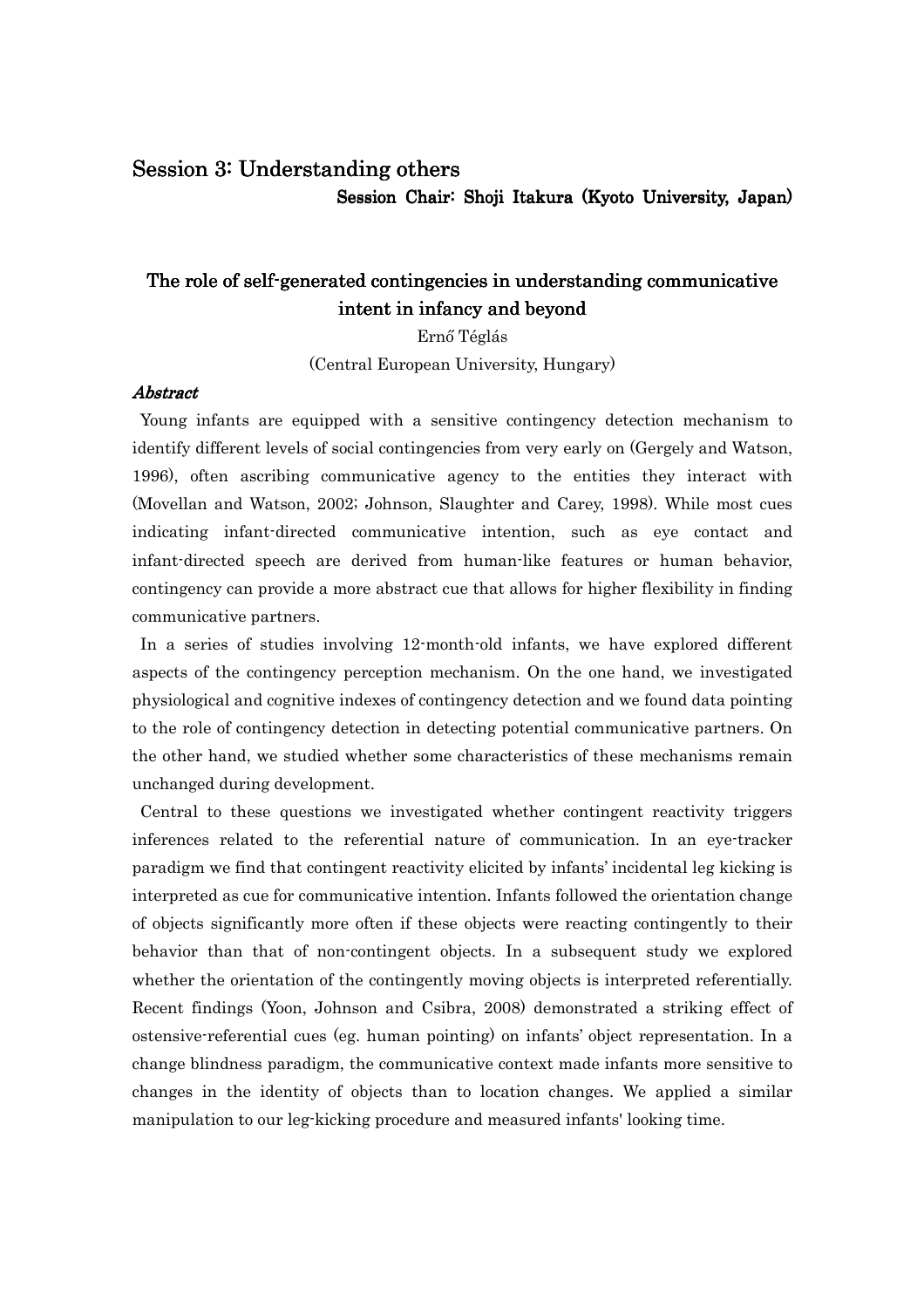Our data show that detecting and interpreting contingent reactivity has a specific role in infants' early interactions. Infants did not only follow the orientation of contingently moving objects but they also showed an encoding bias specific to ostensive-referential communication, even though no human agent was actually present. Thus, infants seem to have access to a dedicated system that is able to process amodal cues of interactions conveying this way a great flexibility in identifying communicative partners.

# Understanding imitation in the newborn period: A longitudinal study perspective

Oostenbroek, J., Slaughter, V., Nielsen, M., Suddendorf, T. (The University of Queensland, Australia)

### Abstract Abstract

Neonatal imitation occurs when an infant copies behaviours such as facial, manual and vocal gestures of a social other. Meltzoff and Moore (1977) first reported its existence over 30 years ago, but the phenomenon remains highly contentious because the evidence for it is mixed. One view suggests that neonatal imitation is a matching process that provides a framework for neonates to intentionally communicate with others (Meltzoff & Moore, 1977). Other views suggest that what looks like neonatal imitation is really only a product of arousal (Jones, 1996) or is a reflexive, involuntary response (Anisfeld, 2005). Due to the controversy surrounding neonatal imitation, the aim of this study was to establish the prevalence and reliability of the phenomenon in the newborn period by examining it longitudinally. A secondary aim was to investigate the role that temperament plays in predicting imitation.

Facial, manual and vocal gestures were modelled to sixty neonates from birth through to six months. Data from a subset of these infants will be presented. A parental survey developed for the Australian Temperament Project (Sanson et al., 1986) was used to classify infants' temperaments. Preliminary analyses have revealed reliable selective imitation at 1 week of age. Neonates made significantly more tongue protrusions than mouth openings and index finger points when tongue protrusion was modelled  $(p = .000)$ . They also made significantly more grasps than index finger points when grasping was modelled ( $p = .000$ ). Infants tended to imitate tongue protrusion through to 12 weeks of age, when it then faded. There was a medium-sized positive correlation between easy (versus difficult) temperament and tongue protrusion response frequency, Pearson's  $r$ = .31. Analyses are ongoing but the pattern of data to date supports the view that newborn imitation is a reliable phenomenon and further suggests that its expression varies with infants' temperament.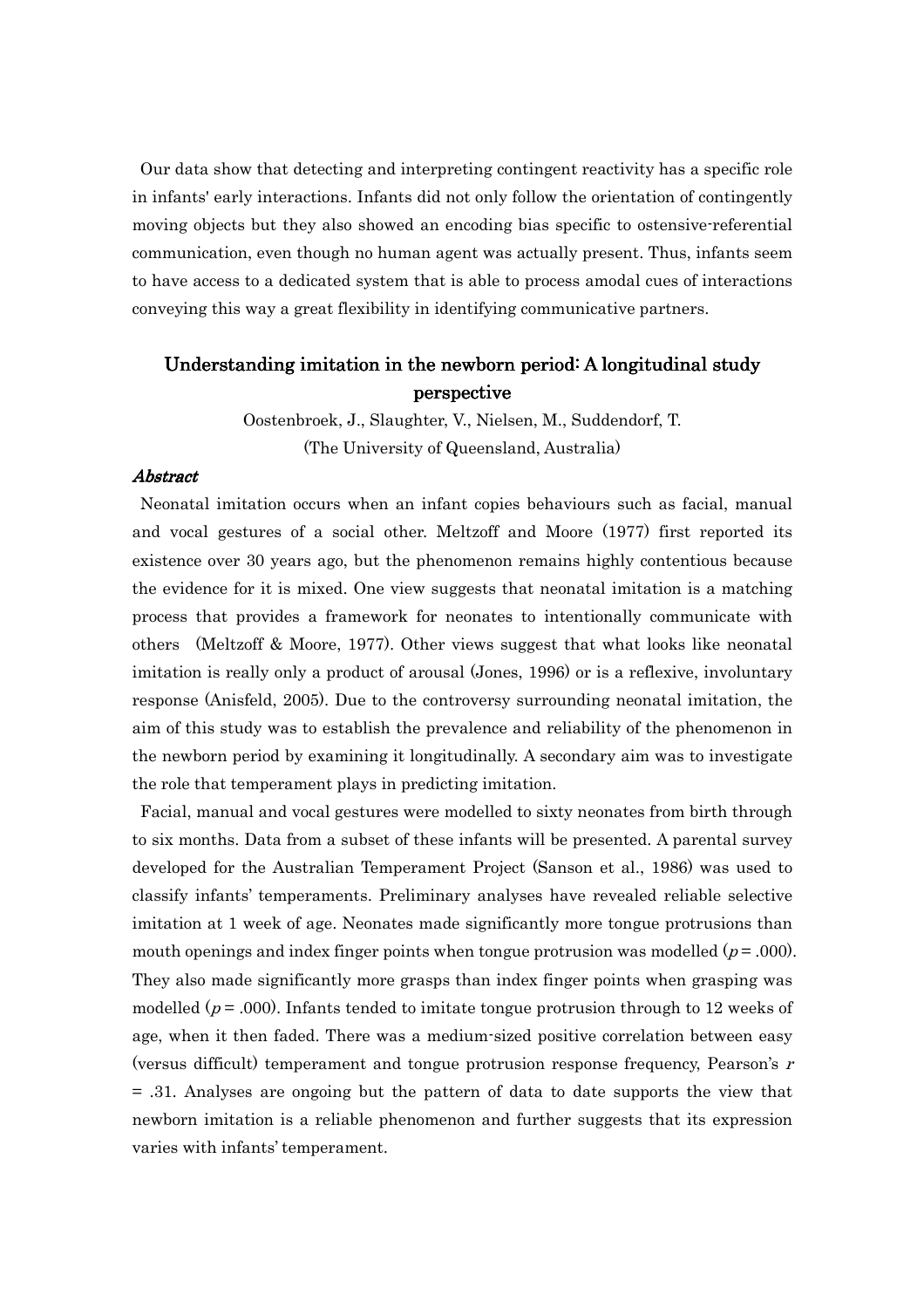### Perception of others' actions: Effect of one's own actions in monkeys

Hika Kuroshima1 , A. Paukner2, I. Kaiser3, S.J. Suomi2, D.M. Fragaszy4, K. Fujita<sup>1</sup> ( <sup>1</sup> Kyoto University, Japan; 2NICH, USA; 3Heidelberg University, Germany; 4University of Georgia, Athens, USA)

# Abstract Abstract

We investigated the link between perception of other's action and own experience in adult capuchin monkeys and infant rhesus monkeys. In Experiment 1, adult capuchin monkeys observed an actor who tried to open a food container by a familiar or an unfamiliar action. When a familiar action was done, the monkeys paid more attention to the actor than when an unfamiliar action was done. In Experiment 2, the actor showed the monkeys two unfamiliar actions toward a new food container. Looking duration of the monkeys toward the actor was not different between actions. The monkeys were then trained to open the new container by one of the unfamiliar actions. After the training, in Experiment 3, we repeated the same procedure as in Experiment 2. The monkeys paid more attention to the actor when the trained action was done. We also investigated the difference of active and observational experiences by infant rhesus monkeys. In the training phase, half of the monkeys were trained to open the container and another half just observed the actor opened it. Only the active experience group looked longer at the actor when she was doing the trained action. These results showed that perception of other's actions in monkeys, as in humans, was affected by own experience of the action. These results also suggest that monkeys may interpret the meaning of other's action through one's one experience.

# Developmental correspondence between action prediction and motor ability in early infancy

Yasuhiro Kanakogi, Shoji Itakura (Kyoto University, Japan)

### **Abstract**

How do infants come to understand the goal of others' actions? Several neurophysiological and brain-imaging studies have demonstrated that others' actions are understood through the direct matching process of a mirror neuron system, where an observed action is mapped onto the observer's own motor representation of that action. Recently, the ontogeny of the direct matching process of the mirror neuron system has been the focus of much research. In fact, some developmental studies have demonstrated that action perception and action execution have mutual influence and the link between action perception and action execution. However, to date no studies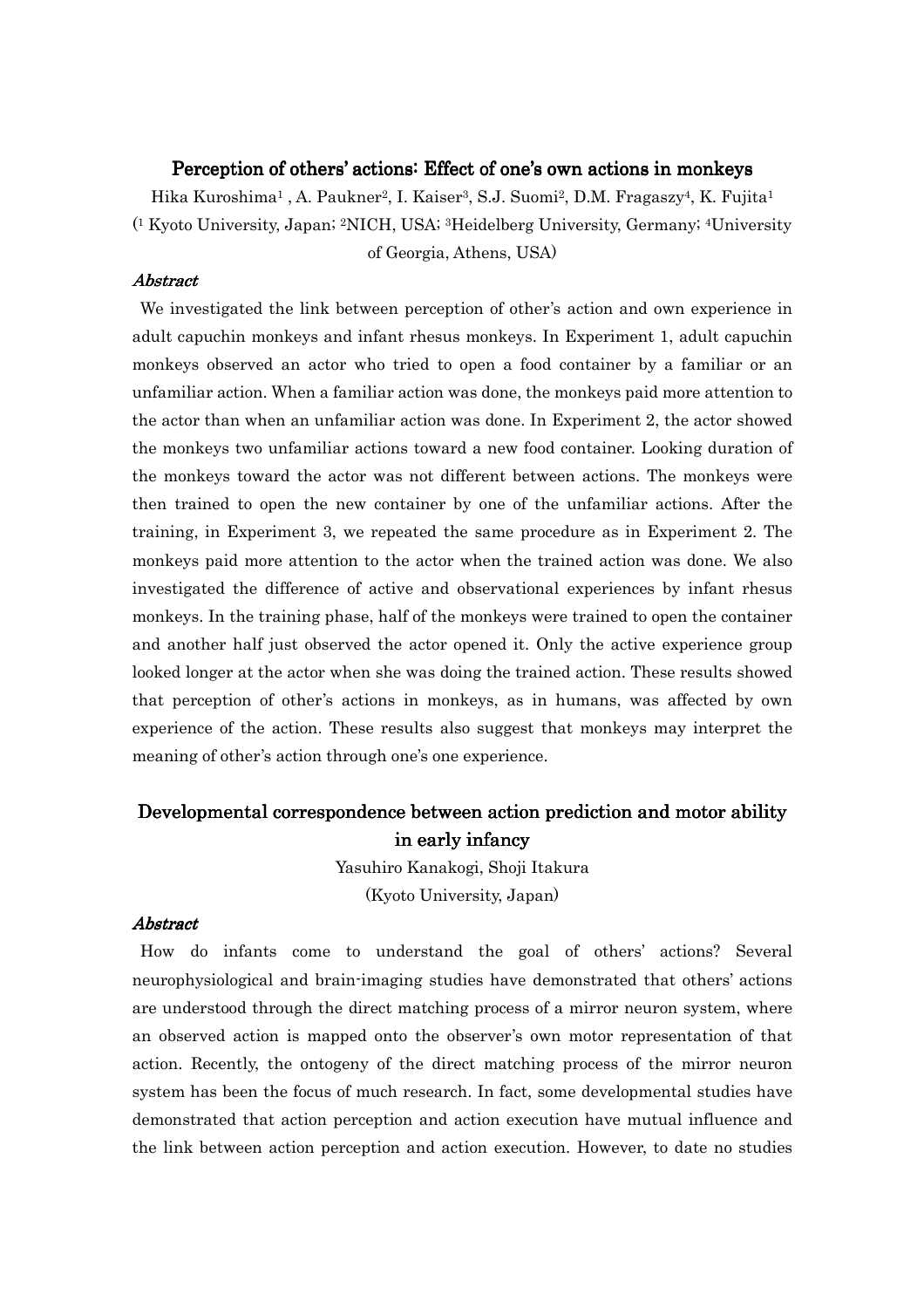have investigated one-to-one synchrony in the development of action perception and action execution in early infancy. Examining this question would provide converging evidence of the development of a direct matching process predicted by the mirror neuron system. Here, we show the developmental correspondence between action prediction and motor ability by comparing gazing and grasping responses to interesting objects in 4- to 10- month-old infants and adults. The onset of infants' ability to predict the goal of others' action was found to be synchronized with the onset of their own ability to perform that action. Moreover, there was one-to-one correspondence between action prediction ability and motor ability of same action. Furthermore, we found different developmental trajectories for the prediction of human and inanimate agents' actions. Our findings indicate that the ability to predict others' action goals requires the corresponding motor ability, providing ontogenetic evidence for a direct matching process by a mirror neuron system.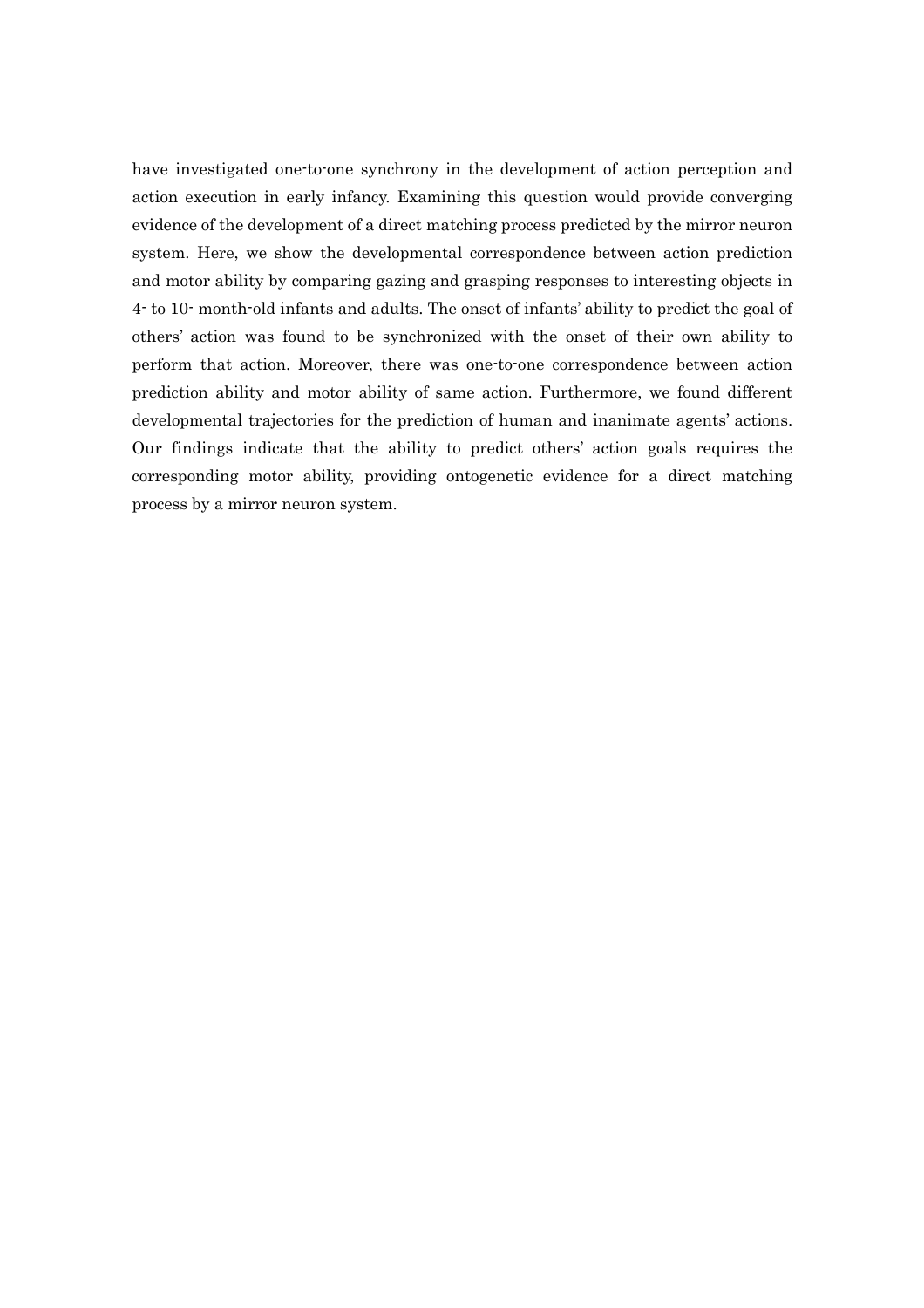# Session 4: Risk, handicap, and happiness Session Chair: Ruprecht Mattig (Kyoto University, Japan)

### Understanding patients in doctor-patient communications

Yoichi Takahashi (Tottori University, Japan)

# Abstract Abstract

In doctor-patient communications, "empathy" is essential concept for doctors to understand patients. It is also required to educate doctors who can communicate with their patients empathically in medical education. Considering understanding patients in terms of empathy, two opposite questions come up. One is "Can doctors empathize with their patients?" and the other is "Can doctors have no empathy with their patients?" Concerning the former question, it goes without saying that patients have various suffering and emotions. However, it can be very difficult for doctors to understand these emotions as they are. This is because the subjectivity of the doctors who try to understand patients limits their recognition of the patients' inner emotions inevitably. The latter question can be restated as follows: can doctors understand their patients without empathizing with them, in other words, without experiencing a patients' feelings? The idea that doctors should empathize with patients objectively and neutrally from patients' emotions corresponds with the common view in today's medicine. In contrast, however neutrally doctors try to communicate with their patients, it may be hard to ignore or control doctors' feelings inspired by their patients. As mentioned above, understanding patients is in the strain of ambivalent way of empathy. That is, doctors have difficulty in both empathizing with patients and having no empathy with them. In my talk, I would like to give a topic on what it is to understand patients in this antinomy

# Risk and happiness: An investigation of the social and legal norms governing risk-taking and innovative behavior. A study on Japanese businessmen

Alexander Wulf (Hamburg University, Germany)

### **Abstract**

The aim of this empirical research is to develop and test a theory on social norms that govern risk-taking and innovative behavior in risk averse cultures like Japan. I use a Grounded Theory approach based on qualitative expert interviews to build this theory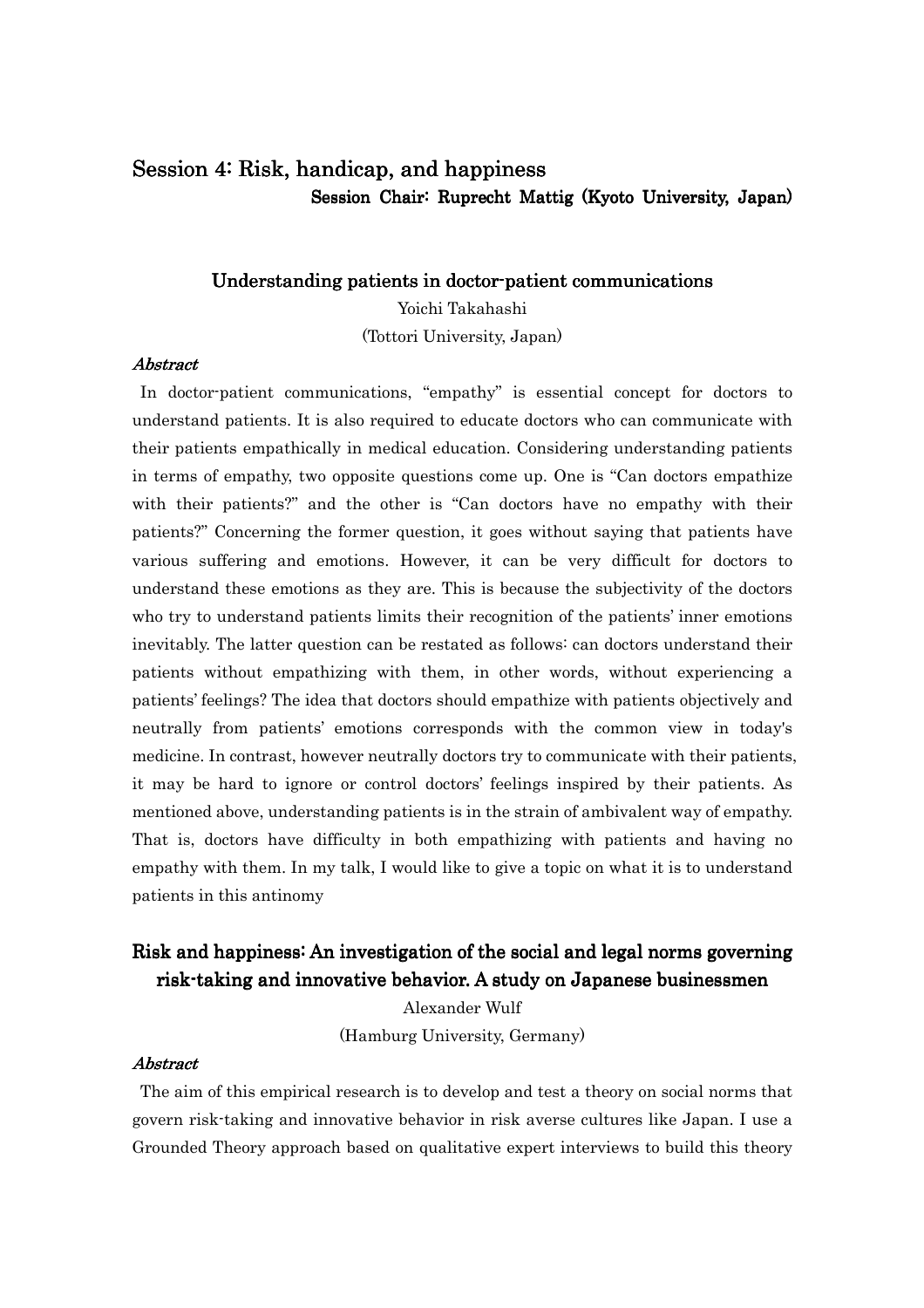and employ a quantitative content analysis applied to media data in order to test it. I critically assess the extent to which the triangulation methodology employed is suitable for this research and for future research in the field of social and legal norms. The research is structured in the following way: first, I present the research design employed and outline my research strategy. Second, I introduce the triangulation approach and each of its methodological elements. I selectively discuss strengths and weaknesses of each methodology to justify my decision to combine them in a triangulation approach. Third, I present the procedure used in the research. Fourth, I present the results of my qualitative and quantitative analysis as obtained by each element of the triangulation method. Finally, I discuss the contribution of this empirical research to the field of study and present my methodological conclusion.

### Pragmatic language deficits in children with Williams syndrome

Kosuke Asada (Kyoto University, Japan)

### Abstract Abstract

Williams syndrome (WS) is a rare genetic neurodevelopmental disorder caused by the microdeletion of chromosome 7q11.23. Children with WS are very friendly and talk fluently, but often face problems in daily communication. We investigated the pragmatic language abilities of children with WS and typically developing (TD) controls. In Experiment 1, we examined whether children could correct others' misunderstandings in an object-choice situation. After children chose the object, the experimenter verbally expressed his understanding or misunderstanding of the choice and then gave the children the desired or undesired object. Children with WS produced fewer verbalizations for clarification than did TD children particularly when they were verbally misunderstood, although these children generally talked almost as much as the TD children. In Experiment 2, we examined whether children could modify their verbal communication according to others' attention. Although TD children verbalized more when they were not attended to than when they were attended to, children with WS showed the opposite pattern, verbalizing more when they were attended to than not attended to. The findings suggest that children with WS have difficulties with communicative skills/motive for sharing information or attitudes with others. We propose that such difficulties underlie the pragmatic language deficits of children with WS.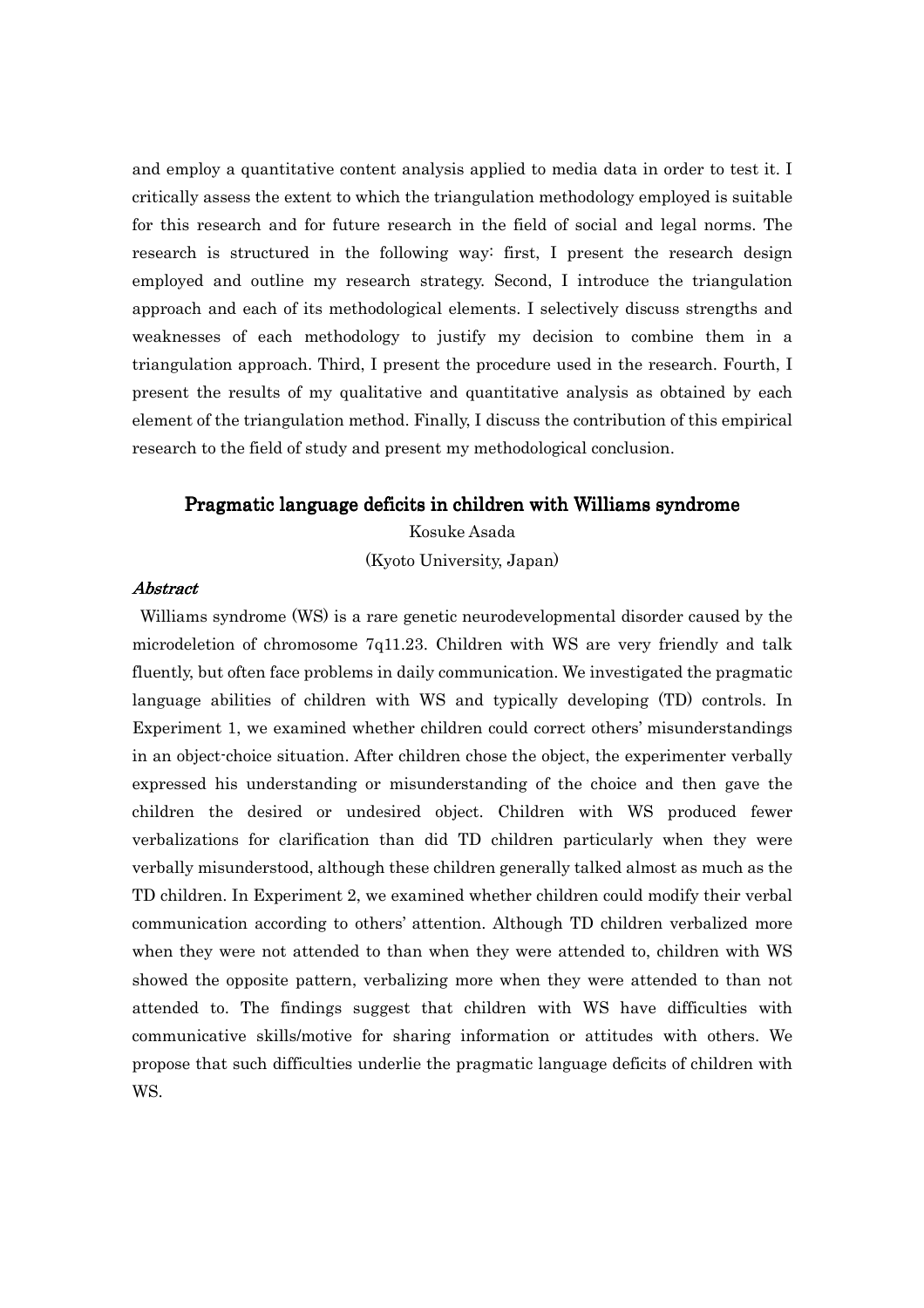### The trickster; Beyond the border between self and others

Ryoko Fujiwara (Kyoto University, Japan)

### **Abstract**

Two types of schools play an educational role for Indigenous people in Vancouver, Canada. One of them is the "First Nations School" in the preserve; the other is the "Provincial School" in which both indigenous students and non indigenous students are involved. I will deal with one attempt in latter type of school. In order to affirm positive identities of Indigenous people, the subject named First Peoples has been created in the curriculum. It is the first one where Indigenous people could participate in the process of making the curriculum in provincial school. From political and social perspectives, although the subject of First peoples has the advantage of showing up the Indigenous identity, it draws a line between the category of indigenous people as *self* and other ethnic groups as *others*.

However, seeing *First peoples* at micro level, the content and philosophy, you can see the possibility of crossing the border between self and others at the personal dimensions. In particular, my analysis will focus on the Trickster in storytelling, and the underlying philosophy (aesthetics).

The Trickster is the character in Storytelling of Indigenous people. Main feature of The Trickster is the role of mediator for the dichotomy such as good and evil, male and female, mind and body, and self and others. In other words, The Trickster is a presence that breaks the existing categories and establishes the dialectical discussions. By reference to the philosophy (aesthetics) and a specific story in Oral Tradition, I will provide a new window on crossing the border between self and others beyond the created ethnic categories. Eventually, I will introduce the pedagogical implication of this subject, First peoples, in Provincial education.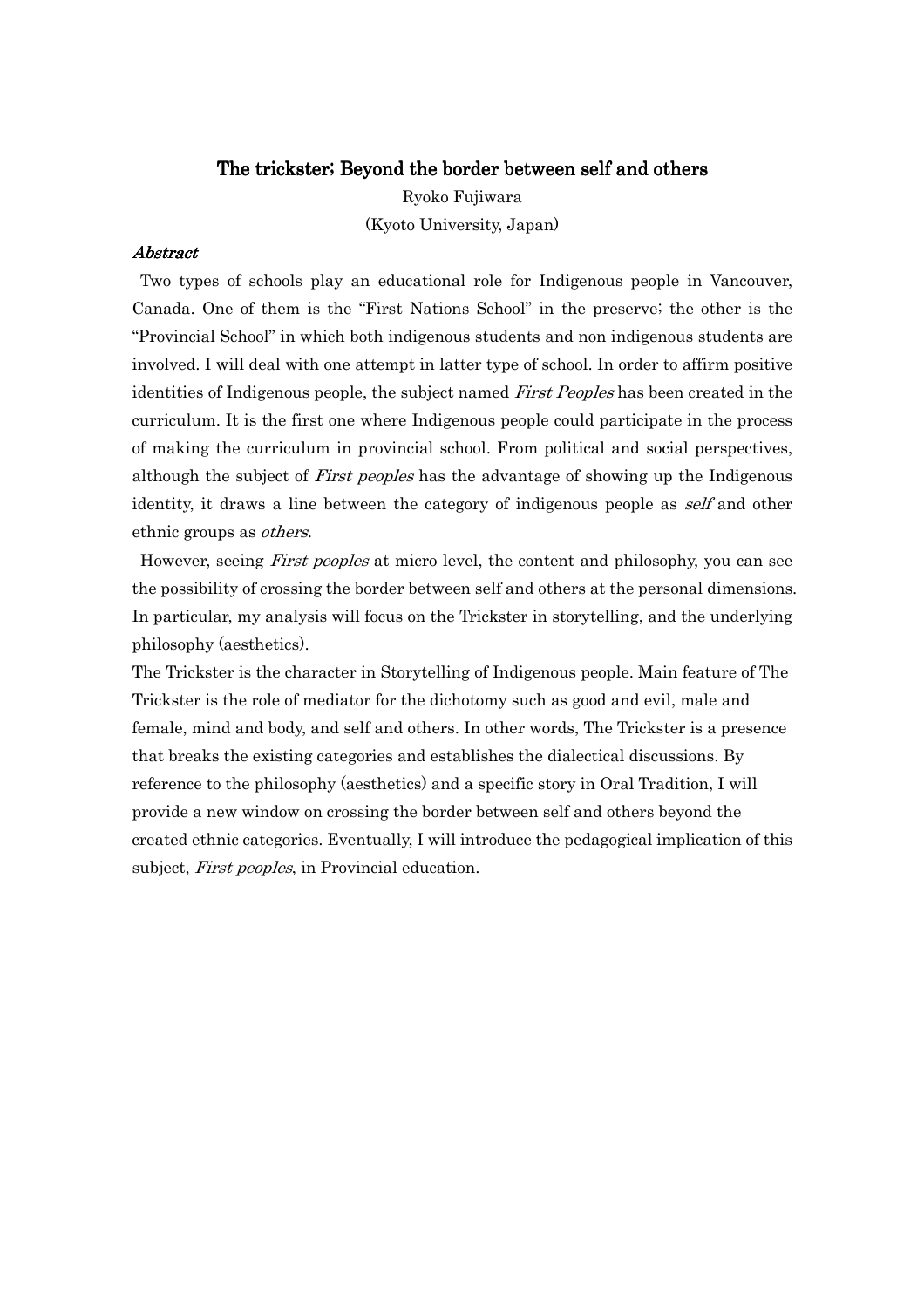# Session 5: Cultural perspective

Session Chair: Fumio Ono (Kyoto University, Japan)

# Exploring the other-race effect in Taiwanese infants and adults

Hsin-Yueh Hsu, Sarina Hui-Lin Chien (China Medical University, Taichung, Taiwan)

# Abstract Abstract

Human adults can better recognize own-race faces than other-race faces; this is referred to as the *other-race effect (ORE)*. The present study investigated whether the ORE exist in Taiwanese infants in the first year of life when the visual system develops rapidly. In order to assess infants' ability to discriminate faces as they age, the stimuli were manipulated with three levels of discriminability (Easy, Medium, and Hard) for three ethnic groups (Asian, Caucasian, and African). We adopted the visual paired-comparison (VPC) task to assess 4-, 6-, and 9-month-old infants' discriminability for the familiar/novel faces via recording infant's looking preference (fixation time). Adult experiment was intended to offer a performance reference, which was conducted in comparable fashion except that an additional "identical" condition was added. We found that 4-month-old infants can only discriminate the Asian "easy" faces, showing an early emergence of own-race advantage. 6-month-old infants can discriminate all three ethnic groups in the easy conditions. 9-month-old infants can further discriminate Asian and Caucasian faces in the easy and medium conditions, but stay at the easy condition for African faces. Adults' accuracy decreased and response time increased as the stimulus difficulty increased, indicating the validity of the stimulus difficulty. Taken together, these findings suggest a mixture of general improvement in face processing ability and a specific tuning of own-race-face experience. Thus, we proposed a facilitation hypothesis that the ability to process other-race faces may stay at basic level while the ability to process own-race faces can further refine.

\*This study was supported by the National Science Council of Taiwan Grants # 98-2410-H-039-002 and # 99-2410-H-039-003-MY3 to Dr. S. H. L. Chien.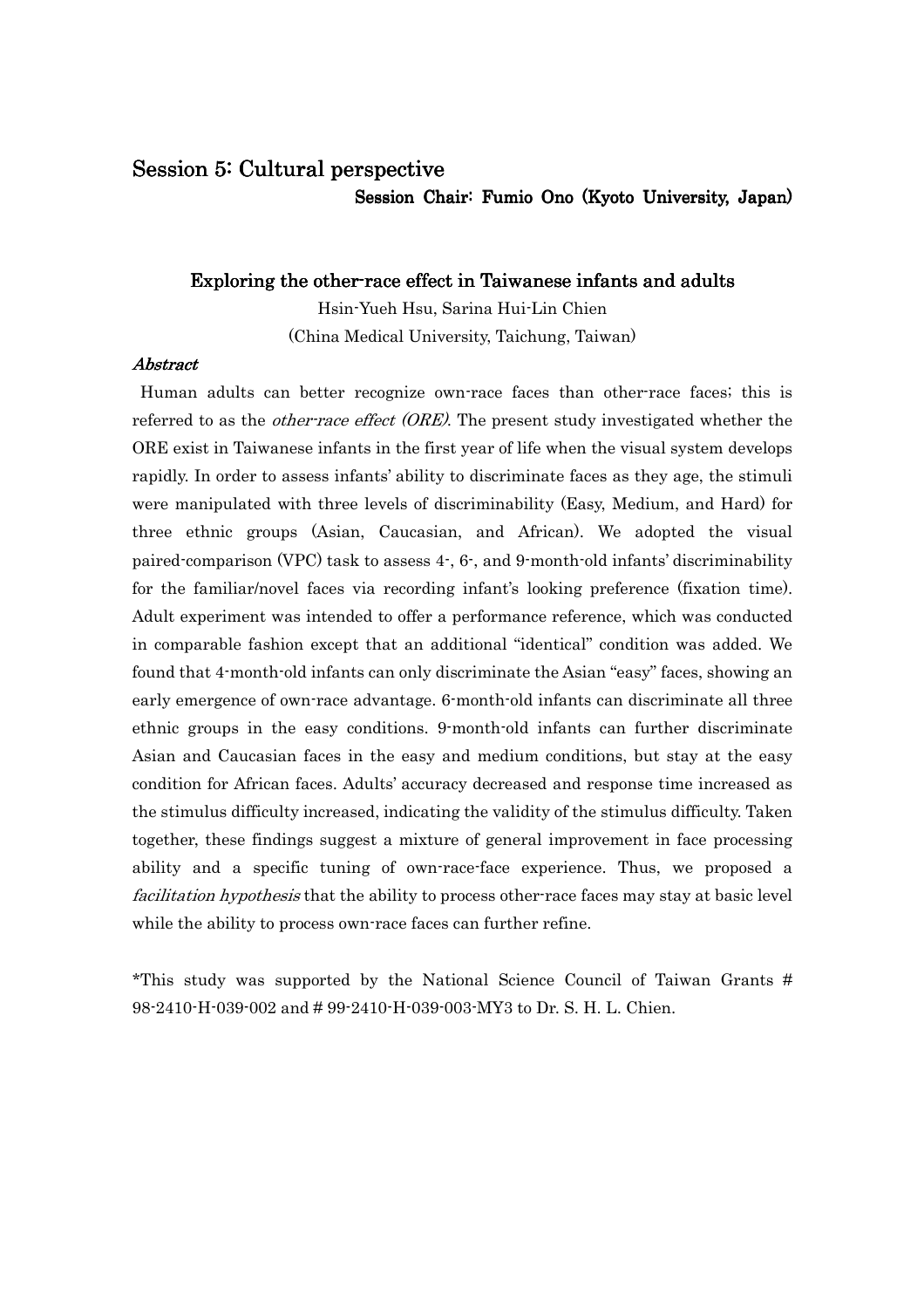# Contact between different cultures and the appropriation of children-centered education - From the perspective of post-colonialism -

Han HyunJung (The University of Tokyo, Japan)

# **Abstract**

The aim of this presentation is to consider the 'difference' that occurs in contact between different cultures, and the process of translation / appropriation of these differences into one's own culture, based on the perspective of post-colonialism. And this presentation focuses on how children-centered educational thought had been translated and appropriated to colonial society through children's self-narrative writings in children magazines.

Anthropology has always had a main role in the study of cultures. Its purpose is to consider the role of different cultures toward their own culture and understand the differences. But because its premise is the difference itself, the dynamics of the process that difference is historically structured become lost. This comes from the result of negotiation between different cultures. For example, there is good evidence that the cultural differences are continuously reproduced under globalization. Cultural studies deal with the process of cultural production under a structured social situation. In addition, post-colonialism perspective, which is the theoretical basis of different cultural studies, considers the un-equality of authority, social context, and problem of narration.

Contact between cultures is a process of translation. At this point, translations progress toward both the homogeneity and the differences at the same time. It is also applied to the process of translation between the center and neighboring areas. While it proceeds to homogeneity, the possibility of talking the differences is born from there. So there is an ironical recognition, that though the original concept is same, there occurs different understandings and appropriations of the concept through the position of translation.

 And I'd like to deal with the concept of children-centered education and show how this concept translated into colonial Chosun. This case really shows the ambivalent aspects of this process, which are the centralization and de-centralization (localization) of one same concept, children-centered education.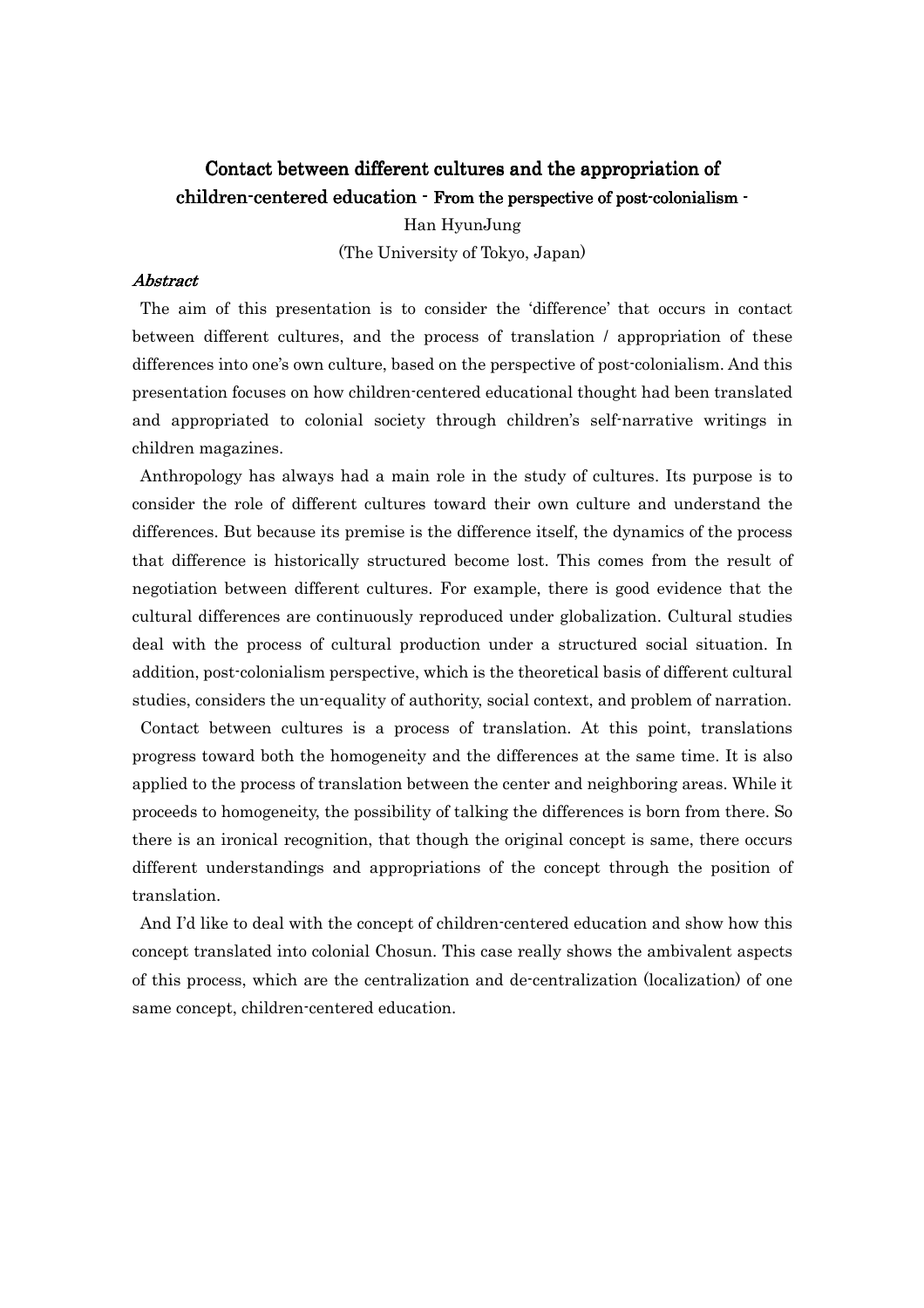# Useful and reliable knowledge of material progress in global history

Mina Ishizu (London School of Economics, UK)

### **Abstract**

This short presentation will introduce the research project 'Useful and reliable knowledge in global histories of material progress in the East and the West' (URKEW). Funded by the European Research Council, the project is largely inspired by the recent debates over comparative global economic history of Asia and Europe. It is comparative research of long-term global histories of material growth associated with the scholarship of Max Weber and Joseph Needham. The working hypothesis is that, in the past several centuries, Western exceptionalism in economic growth has been based upon a distinct regime for the generation and diffusion of useful and reliable knowledge for agricultural and industrial production. Based on this hypothesis, the project is focused upon the comparison of institutions, cosmologies and cultures which promoted or restrained the accumulation of such knowledge in the East and the West in the early modern period. The regions of comparison are: China, Europe, India, Islamdom and Japan. Five postdoctoral research officers conduct regionally based research in comparative perspective under the supervision of the project leader Professor Patrick K O'Brien.

\*In the presentation I will talk about my experience working in URKEW project as well as some preliminary research results. (Please see the link for more about the project.) http://www2.lse.ac.uk/economicHistory/Research/URKEW/aboutUrkew.aspx

# Challenging differences: On the cultural dimension of "knowing self, knowing others"

Ruprecht Mattig (Global COE, Kyoto University, Japan)

### Abstract Abstract

This paper points out the importance of considering the topic of "Knowing Self, Knowing Others" in terms of culture. The word "cultural shock" demonstrates that other cultures are often experienced as strange and puzzling. The paper examines the possibilities and challenges of understanding different cultures through cultural analysis. It draws on central writings in cultural anthropology; in particular, it refers to Ruth Benedict's and Takeo Doi's attempts to understand Japanese culture. It will be considered that it is not possible to gain "objective" knowledge about others through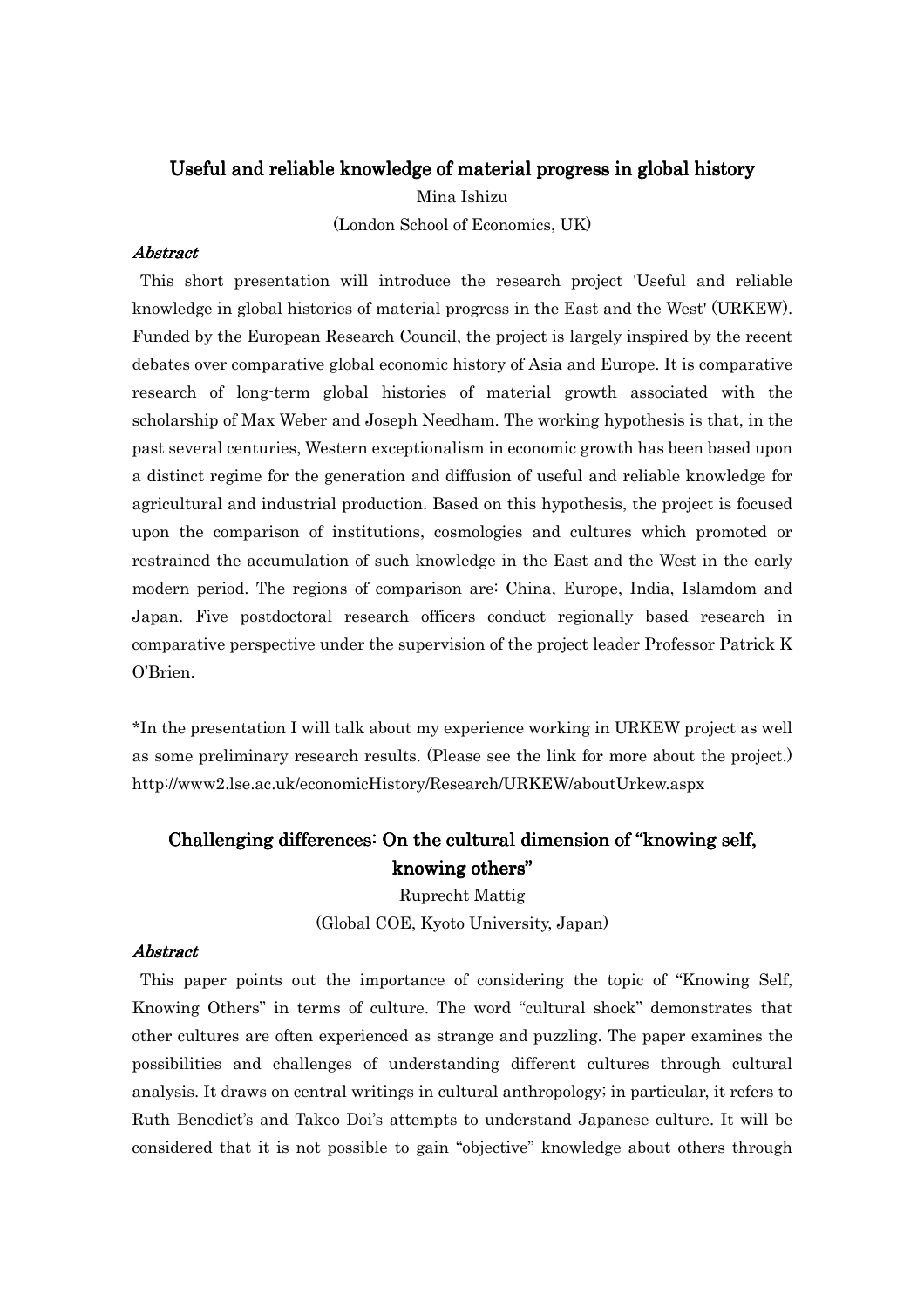cultural analysis; rather, cultural analysis creates interpretations of others that can always be deepened by succeeding interpretations. Moreover, the understanding of other cultures will eventually lead to new and challenging insights into the self. The paper concludes with considering the significance of cross-cultural dialogues in anthropological research.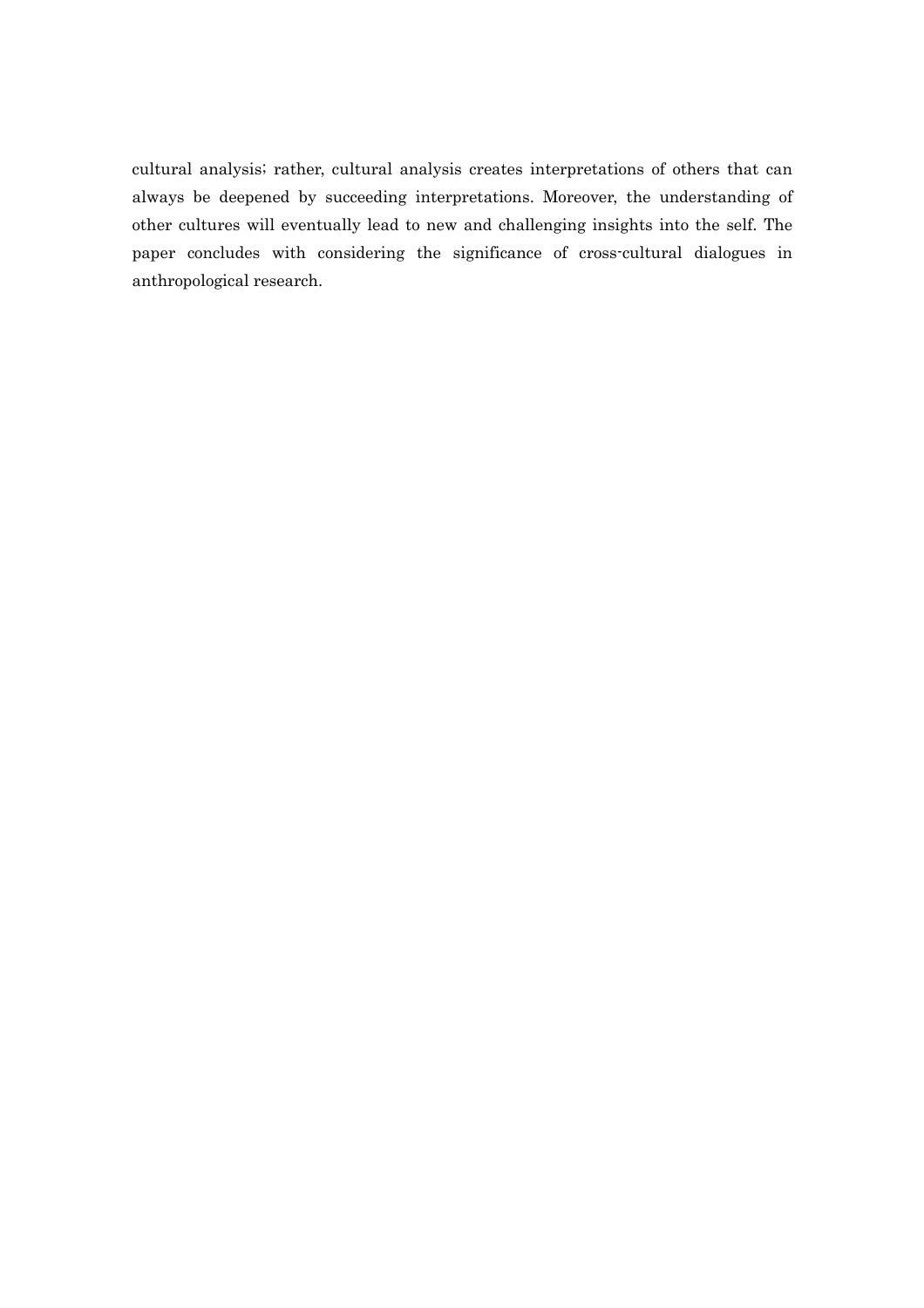# Abstracts of Poster Presentations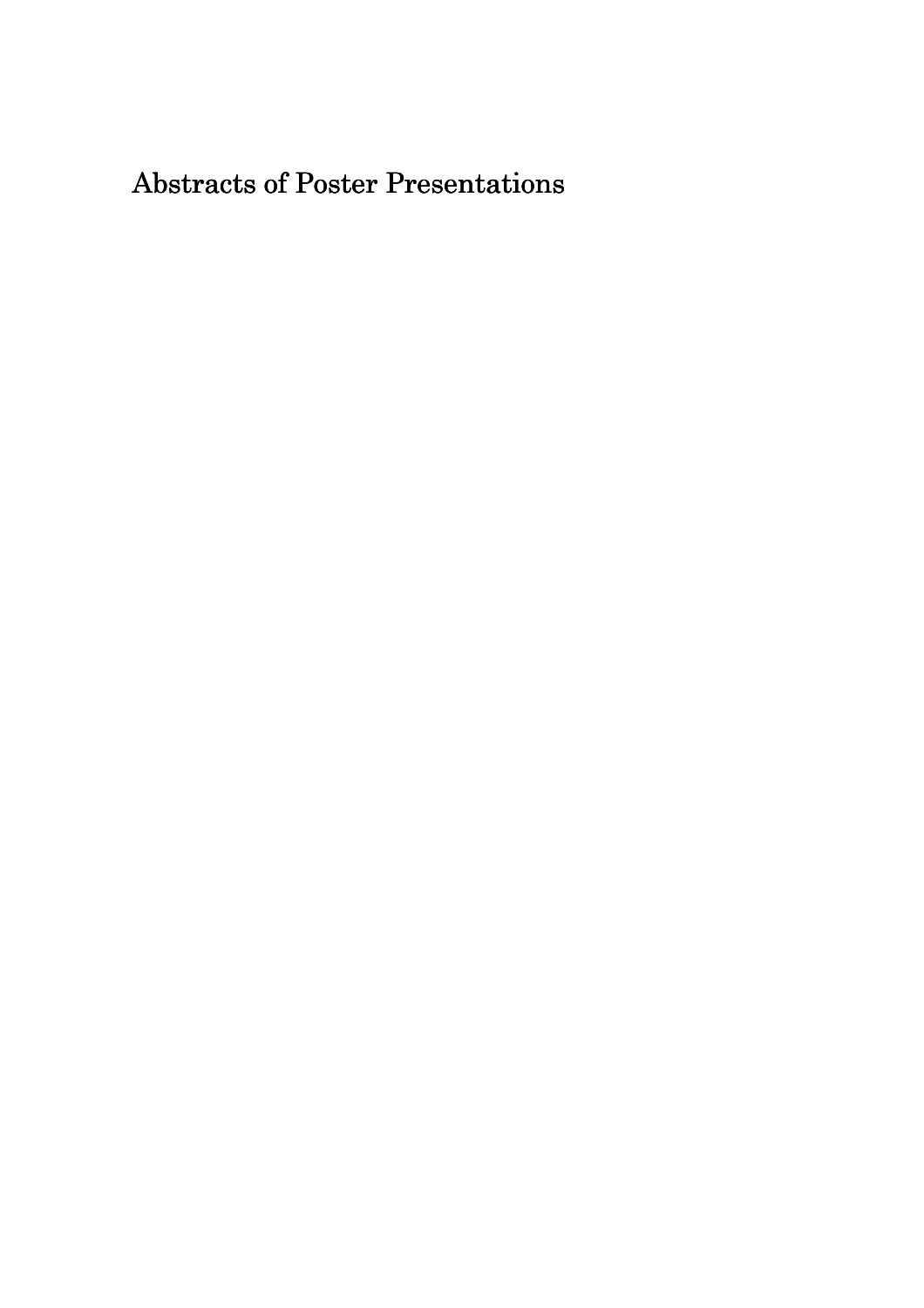# Pigeons' and bantams' perception of Zöllner illusion: The tendency is opposite to that of humans

Sota Watanabe1,2, Noriyuki Nakamura2,3, Kazuo Fujita<sup>1</sup>

( <sup>1</sup>Kyoto University, Japan; 2JSPS, Japan; 3Chiba University, Japan)

### Abstract Abstract

We examined whether pigeons *(Columba livia)* and bantams *(Gallus gallus* domesticus) perceive Zöllner illusion in which parallel lines look non-parallel due to numbers of short hatches superimposed on the lines. First, we used a pair of non-parallel lines and trained our birds to peck the narrower (or wider) of the two gaps at the ends of the lines. After adapting the subjects to the target lines having random-oriented hatches (which cause little illusion at least to humans), we tested the pigeons' responses in randomly inserted probe trials, in which hatches that should, in human standards, induce Zöllner-like illusion replaced the random-oriented ones. The tentative results suggest the possibility that both pigeons and bantams do perceive an illusion from Zöllner figures, but the tendency is contrary to that of humans.

### Poster #2

# Differential effect of spatial separation on visual feature binding by humans and pigeons pigeons

Sho Otaki1,2, Kazuhiro Goto1, Shigeru Watanabe<sup>3</sup>

( <sup>1</sup> Kyoto University, Japan; 2 JSPS, Japan; 3 Keio University, Japan)

### **Abstract**

Objects in our visual world normally consist of multiple features. In order to examine how humans and pigeons bind features into a coherent object, we compared efficiency to locate a target that shared its components with distractors. In the binding condition, the target consisted of red horizontal and green vertical lines, and distractors consisted of the same colors and line orientations with their combinations interchanged. In the feature condition, only one of the two colors was shared between the target and distractors. Both species located the target faster in the feature than binding conditions, implying that binding requires attention. We then examined how spatial separation affects on visual feature binding. The target and distractors consisted of the two colored lines as earlier but both lines were aligned vertically either adjacent or apart. The spatial separation had little affect on target localization in humans but hampered it in pigeons.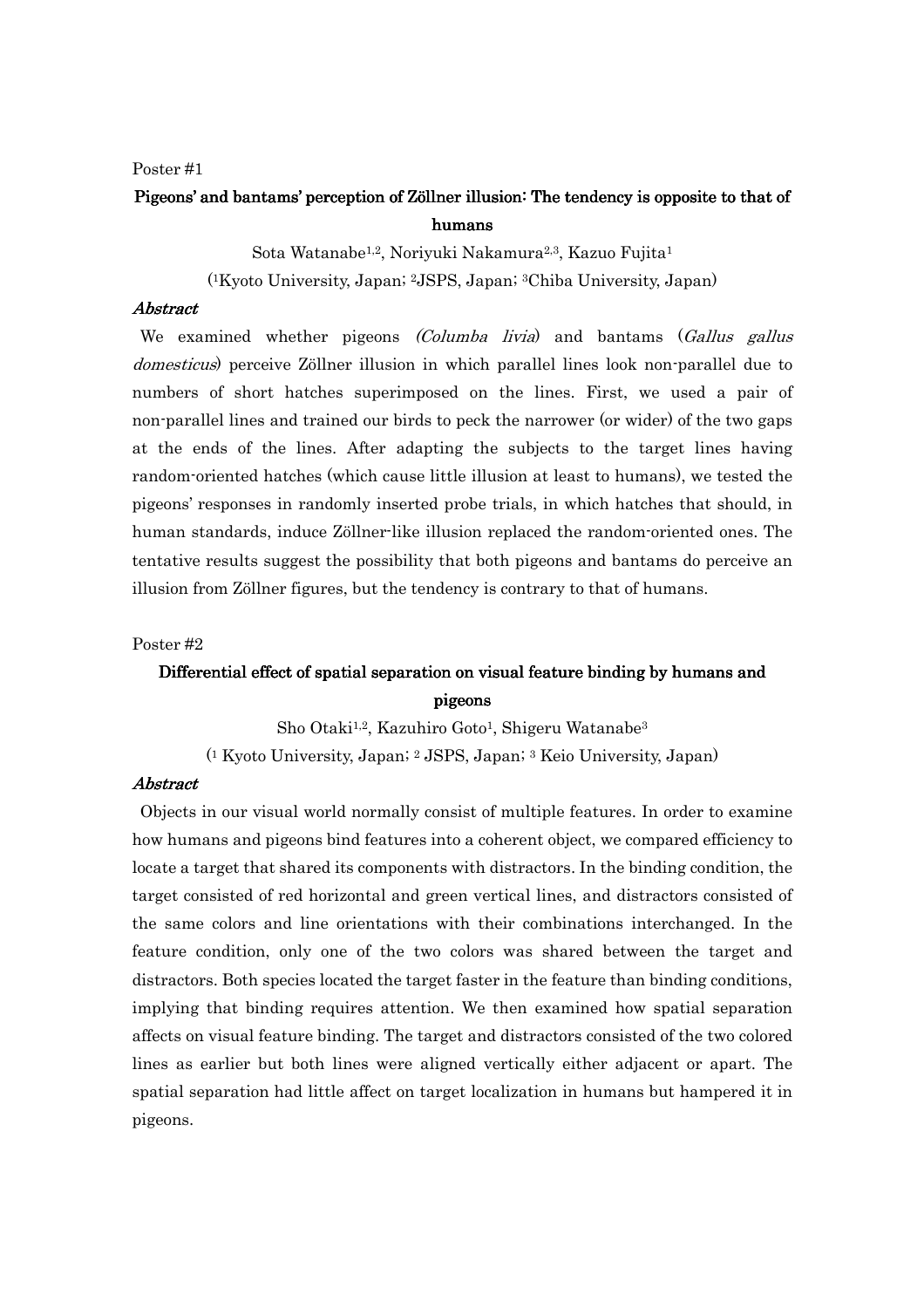### Image-based and perceptual representation of materials

Chihiro Hiramatsu1,2,3, Naokazu Goda2,4, Hidehiko Komatsu2,4

( <sup>1</sup>Kyoto University, Japan; 2National Institute for Physiological Sciences, Japan; 3JSPS,

Japan 4SOKENDAI, Japan)

### Abstract Abstract

Daily objects made from real-world materials (metal, wood, fabric etc.) have their own surface qualities. Surface quality provides important information for object identification and categorization. It also influences affective impressions, leading to appropriate interaction with the objects. Little is known, however, about how surface quality of materials is represented in the brain, or how that representation is related to material perception or the physical properties of material surfaces. By combining multivoxel pattern analysis of functional magnetic resonance imaging data with perceptual and image-based physical measures of material properties, we found that representation of materials is transformed from image-based representation in early visual areas into perceptual category representation along the ventral pathway. We suggest that meaningful information about multimodal aspects of real-world materials resides in the ventral cortex around the fusiform gyrus, where it can be utilized for categorization of materials.

Poster#4

# How chimpanzees learn about the structure of a simple game Chris Martin

(Kyoto University, Japan)

### **Abstract**

In this study, 3 pairs of chimpanzees were exposed to a simple two-player computer game called /matching pennies/. On each trial, each subject was simultaneously given a binary choice between stimuli on a computer touch-panel in full view of one other chimpanzee. The choice involved pressing one of two identical stimuli located on the top and bottom of a shared touch panel screen. If they both chose the top or bottom stimuli, the first chimpanzee (called the matcher) would win a food reward. If they chose different sides (for example, one subject chooses the top stimuli and the other subject chooses the bottom), then the second chimpanzee (called the mismatcher) would win a food reward. The best strategy in this game is very simple: to wait for the opponent to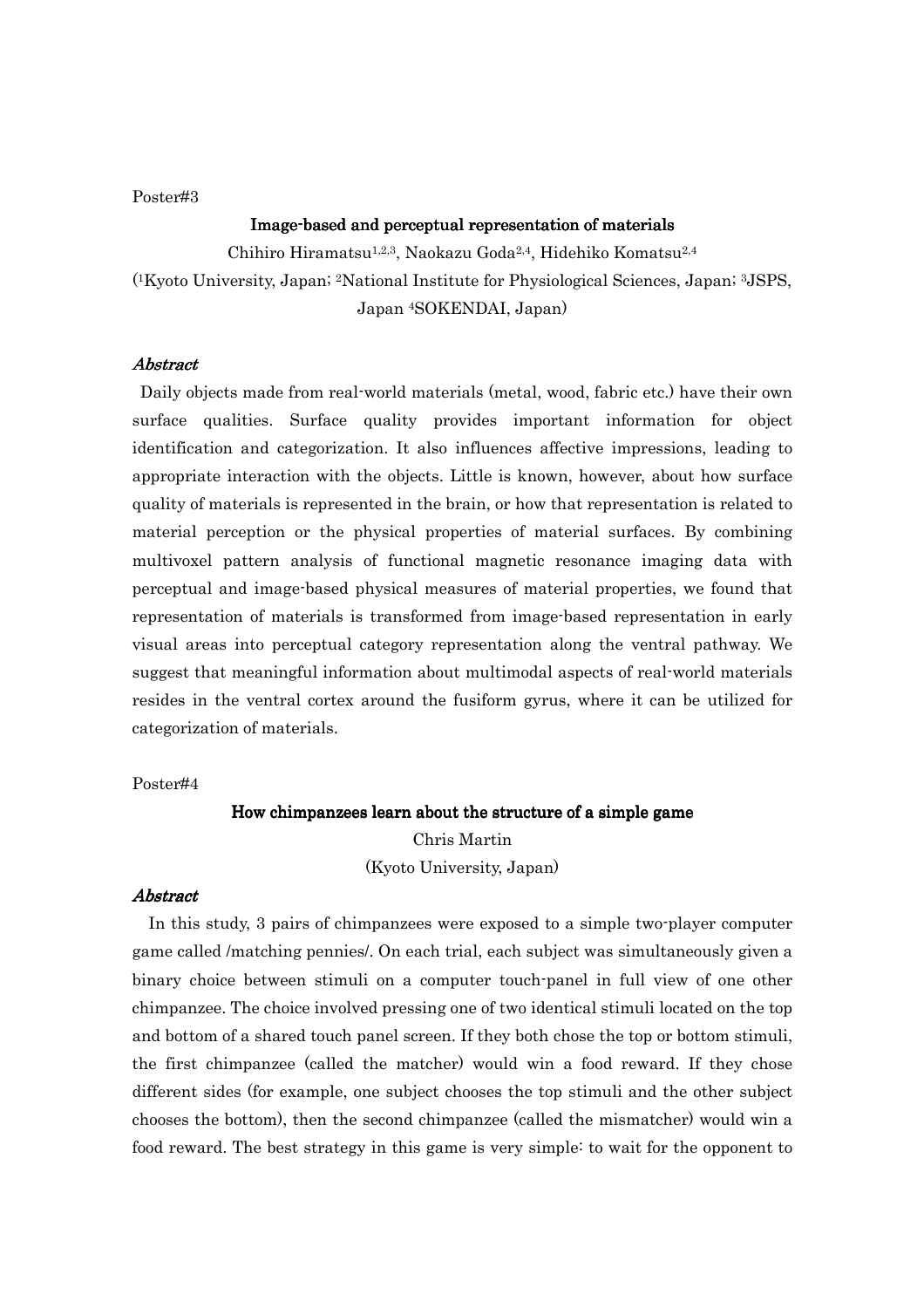choose first, and then make one's own choice accordingly. We present data on the spontaneous acquisition of such waiting behavior, as well as the overall strategic adjustments made by players as they gradually learned about the structure of the game.

#### Poster#5

#### Mirror self-recognition in three cetacean species

Hyangsun Chin1, Masaki Tomonaga2, Sadahiko Nakajima1, Yuka Uwano3, Makoto Yoshii<sup>3</sup>

( <sup>1</sup>Kwansei Gakuin University, Japan; 2Kyoto University, Japan; 3Port of Nagoya Public Aquarium, Japan)

### Abstract Abstract

We investigated mirror self-recognition in the captive two bottlenose dolphins, three belugas and one pacific white-sided dolphin. Each participant was marked above the left eye and at the top of head during the experimental sessions. Behaviors of the dolphins were video-recorded during the 10-minutes session. One bottlenose dolphin directed her left side of the body toward the mirror more frequently than the right side. One beluga showed rubbing behavior against the wall of the pool which was seemed to try to clean up the mark. These results might suggest the evidence for mirror self-recognition in these individuals.

#### Poster#6

### Referential behavior in horses  $(Equus caballus)$

Yusuke Hori<sup>1</sup>, Ayaka Takimoto<sup>1, 2</sup>, Kazuo Fujita<sup>1</sup> ( <sup>1</sup>Kyoto University, Japan; 2JSPS, Japan)

### Abstract Abstract

Domesticated animals are characterized by the variability of breeds. However, there are few scientific researches about the behavioral differences between breeds. In the present study, we investigated behavioral differences between two horse breeds which have different history, thoroughbreds and creoles. The experimenter put a reward into a transparent box and closed it firmly so that horses could not take the reward. We compared the referential behavior towards the experimenter between thoroughbreds and creoles. There were no differences in the frequency and the duration of the referential behavior, but the latency before looking at the experimenter tended to be shorter in thoroughbreds than in creoles. This result suggests the possibility that there are breed differences in horses' social cognition and behavior. However, we cannot exclude the environmental effect (e. g. feeding environments, trainings). We need to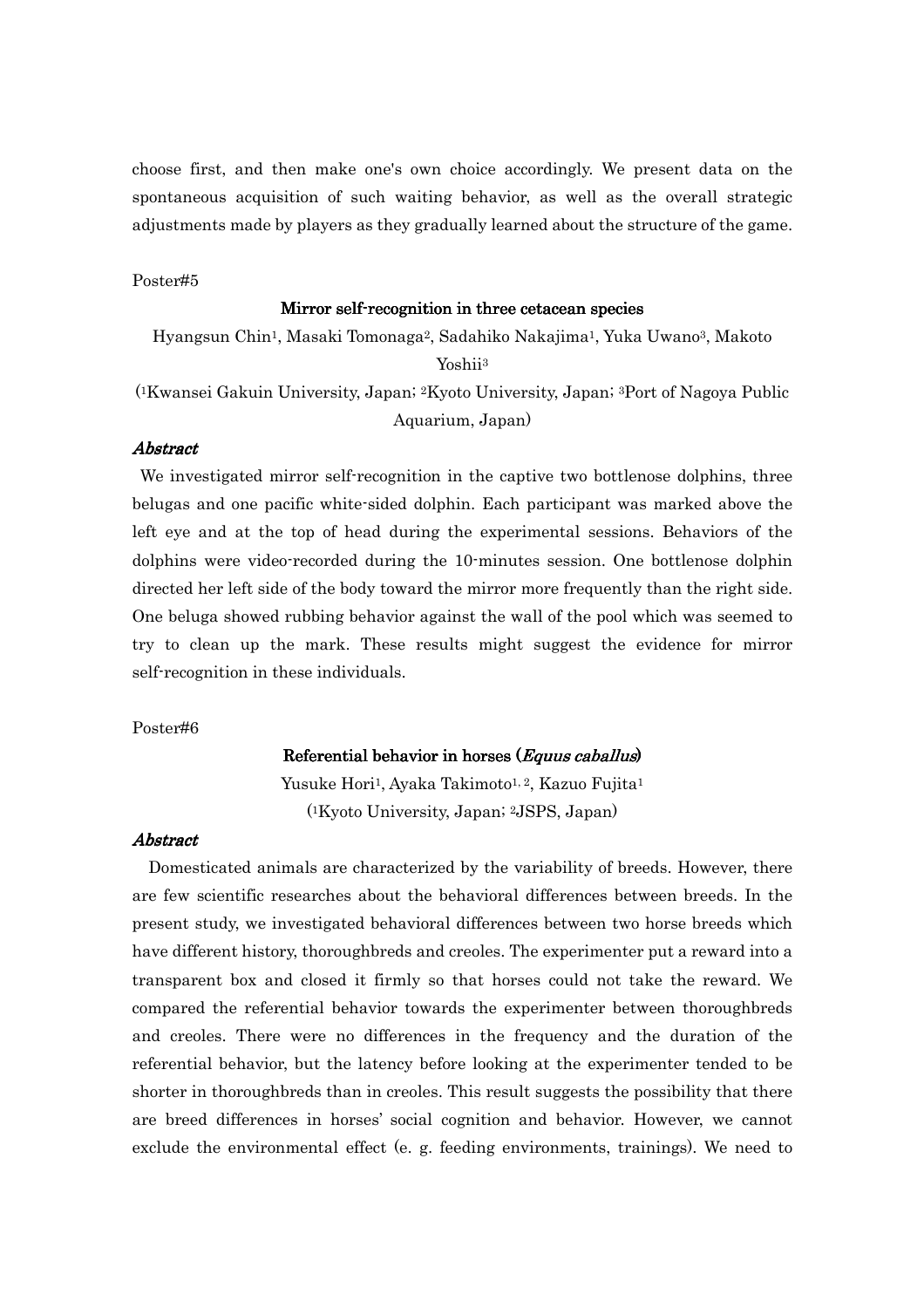replicate the present result by using larger samples. Poster#7

#### Body size recognition in dogs  $(Canis familiaris)$

Tomomi Maeda, Kazuo Fujita (Kyoto University, Japan)

### Abstract Abstract

We examined whether dogs recognize their own body size. Dogs were restrained in the small compartment with a doorway-like aperture on the front wall. Dog owner stayed outside of the compartment, positioning him/herself between the aperture. On the experimenter's signal, the owner encouraged his/her dog to get through the aperture. We videotaped dogs walking through apertures of different widths. More than half of dogs showed postural adjustments when the width of apertures was narrower than about dogs' exact physical size. Our results suggest dogs recognize their own body size almost exactly and they can adapt their behavioral choice in the relation between the representation of body size and the environment.

### Poster#8

### Do degus (*Octodon degus*) understand causality involved in "tool use"?

Toru Betsuyaku<sup>1,2</sup>, Yuki Miyamoto<sup>1</sup>, Kazuo Fujita<sup>1</sup> ( <sup>1</sup>Kyoto University, Japan; 2JSPS, Japan)

### **Abstract**

One of the important questions in the research of animal tool use is whether and how they understand causal relationships involved in tools and outcomes. Although some studies report the tool use of rodent species in natural or laboratory settings, their understanding of causality is less well understood. To investigate how degus (Octodon degus) understand causality relevant to the tool use, we trained them in the 2-choice hook-pulling task, which is similar to the research of capuchin monkeys (Fujita et al.,2003). In the shaping phase, most subjects learned to pull the hook-like tools in order to get a piece of food pellet placed beyond their reach. After the shaping, they were trained to choose from 2 options of tools, 1 of which successfully obtain food whereas the other did not. Our tentative result might suggest they have some difficulty to understand the spatial relationships between tool and food.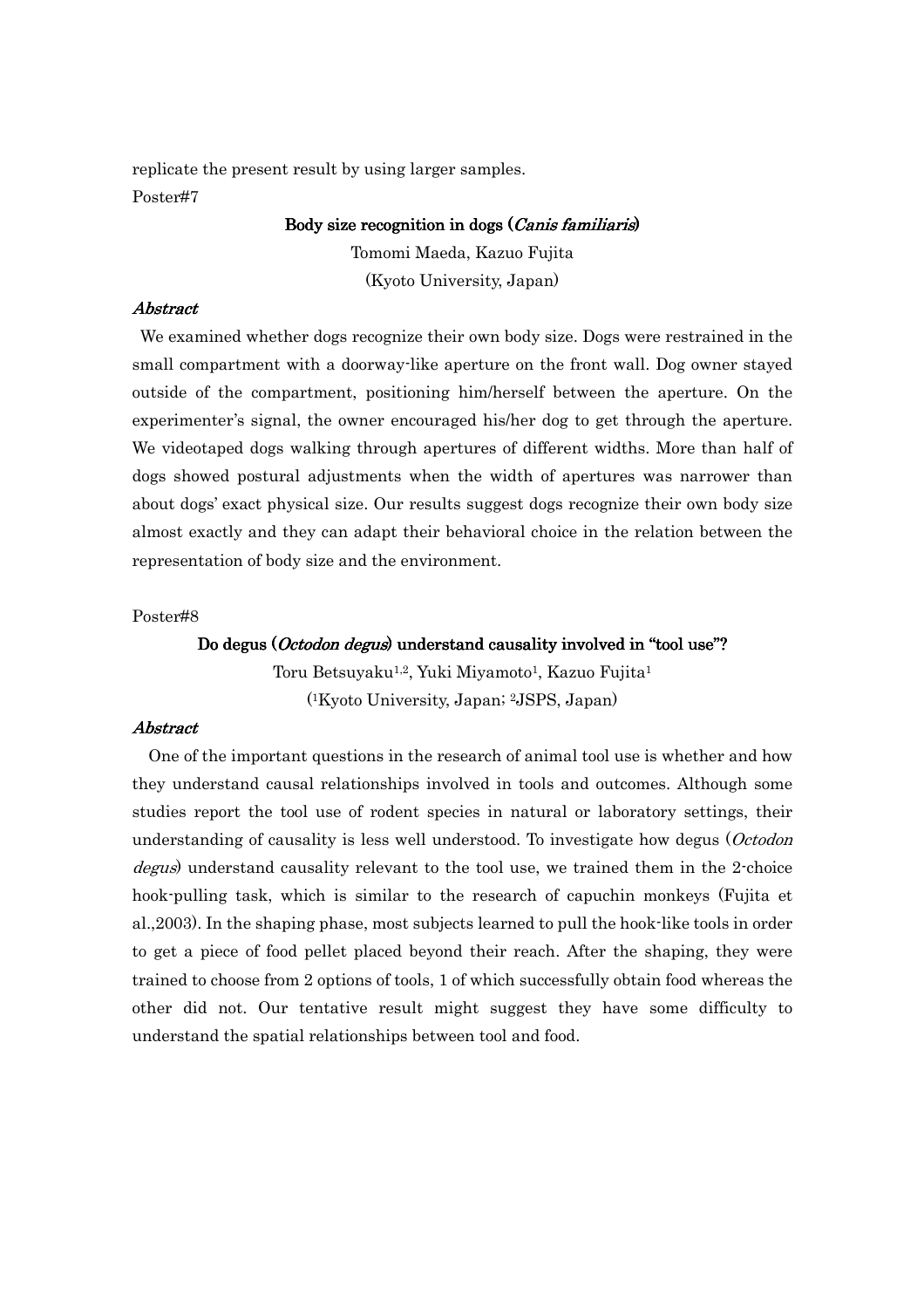# Syrian hamsters' (*Mesocricetus auratus*) navigation ~Selection and use of various landmarks landmarks

Tomoyuki Tamai, Kazuo Fujita (Kyoto University, Japan)

### Abstract Abstract

 We examined how Syrian hamsters used visual cues distant from targets to search for 1 target pole from 24 poles in a circular arena. In training, there was a constant extra-maze cue in front of the target pole in Group1, and there were two objects as landmarks putting a target pole between them and an extra-maze cue in Group2. Group2 learned the place of a target better than Group1. Group1 checked poles in front of the extra-maze cue in chance in Extra-maze cue rearrangement test. Group2 checked poles around two objects in *Extra-maze cue removal test*, but checked poles in front of the extra-maze cue in chance in *Landmark removal test*. Placing landmarks and the extra-maze cue in conflict, Group2 checked poles in front of the extra-maze cue more often than chance. It is thinkable that hamsters use each distant cue combining with each other.

### Poster#10

### Relationship between spatial cognition and action in young children

Maasa Yoshida, Shoji Itakura (Kyoto University, Japan)

#### **Abstract**

We studied the relationship between spatial cognition and action in young children. Previous studies revealed that the development of spatial cognition in infancy was influenced by their motor development. However, in young children, results were not consistent. In this study, we used search task with child locomotion condition and table rotation condition. We also set up easy and difficult tasks. In experiment 1, 3 and 5 years children had no difference between conditions. Only 4 years children were better performance in child locomotion condition than in table rotation condition in difficult task. Previous studies showed that locomotion experience in child facilitated appropriate visual attentiveness, and then in experiment 2, we reduced visual cues and used the same task with experiment 1. This experiment showed that 4 years children had no difference between conditions. We discussed these results in terms of children's flexible use of their motor information.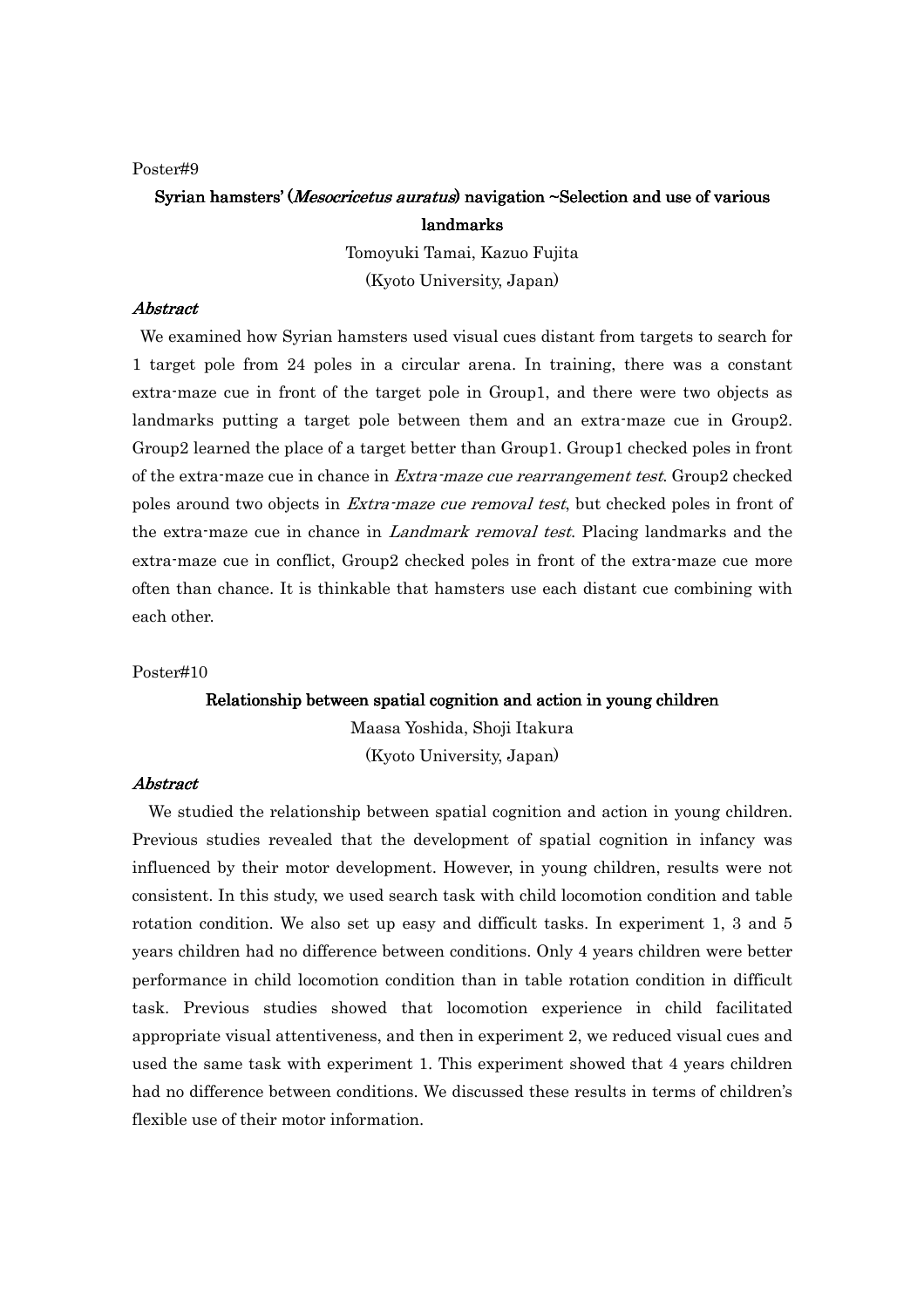# Effects of description from survey vs. route perspective on spatial representation

Masashi Sugimoto (Kyoto University, Japan)

# Abstract Abstract

People can form spatial representations from texts. When doing so, two types of perspectives are available; survey perspective and route perspective. In survey perspective, they use "bird's eye" view and employ North, South, East and West to express directions. In route perspective, on the other hand, they were taken to "mental tour" and use front, back, left and right. This study focused on the comparison of the necessity of spatial inference in addition to the viewpoint of previous study. Participants read spatial text, answered true or false questions and were measured their performance to the question. The results showed that there are differences not only based on the description perspective but also based on test perspective. These results suggest the perspective used in the description and that in the test have effects on spatial representation. They also suggest that people's spatial representation may be survey type.

### Poster#12

### Individual differences in spatial knowledge acquisition from a virtual environment.

Ryosuke Uenaka, Hiroshi Ashida (Kyoto University, Japan)

#### **Abstract**

We often experience virtual environment on TV or TV game and sometimes are required to acquire a virtual spatial knowledge. In a real environment, Ishikawa & Montello (2005) showed some adult participants manifested accurate metric knowledge from first experience of the route in a real environment, and other participants never manifested accurate metric knowledge through repeated sessions. These results indicate the existence of individual differences in the spatial knowledge acquisition. In the present study, using a virtual environment, we investigated the individual differences in spatial knowledge acquisition. Eye movements were also recorded during a task. Spatial acquisition was measured in three virtual maps; however, consistent individual differences were not observed across maps. Our findings may indicate that spatial knowledge of a virtual environment is acquired through different processes from that of a real environment.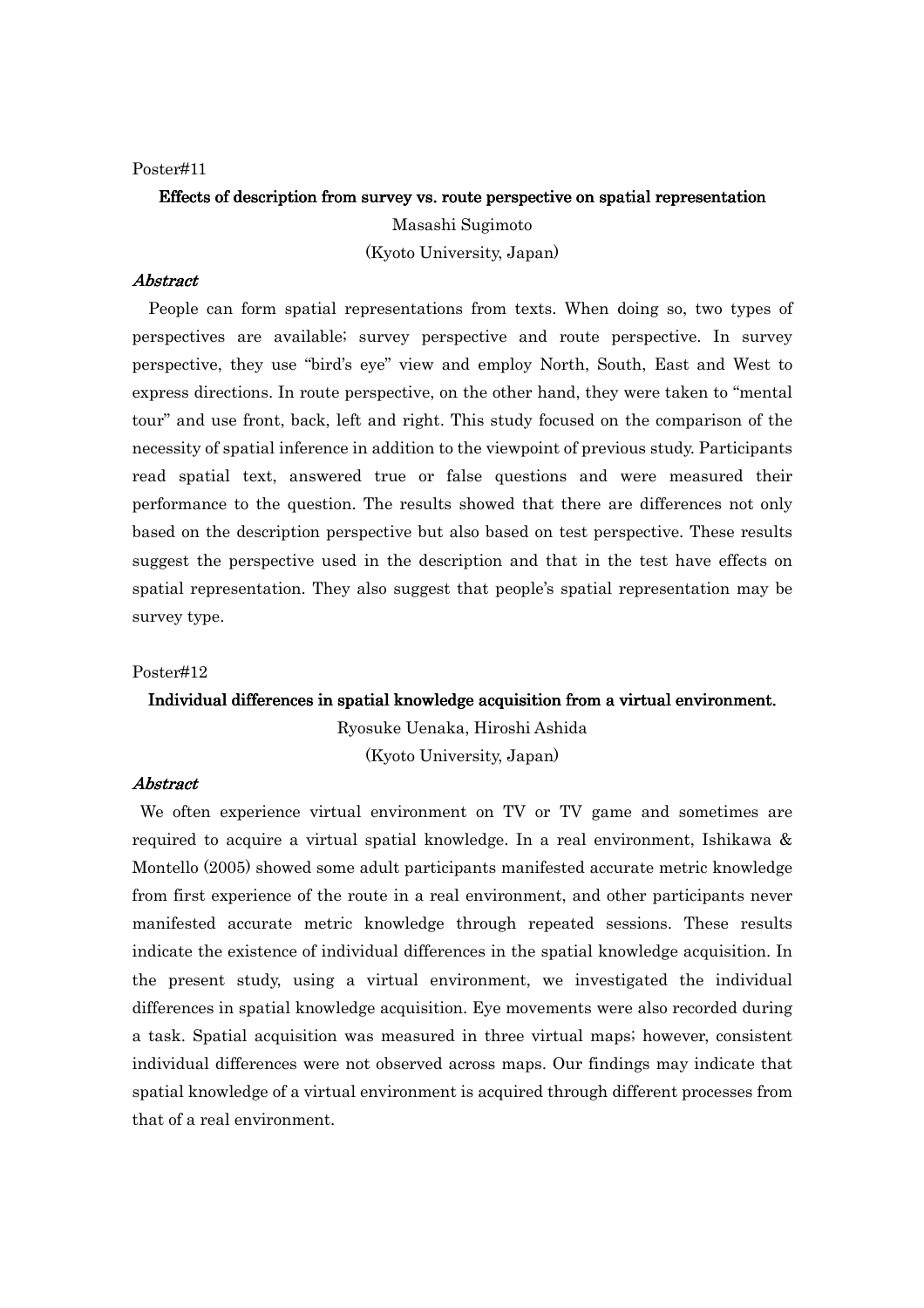### Hint seeking in pigeons

Sumie Iwasaki, Sota Watanabe, Kazuo Fujita (Kyoto University, Japan)

# Abstract Abstract

We examined whether pigeons could monitor their own knowledge state and seek new information in need. The task required the pigeons to learn novel sequences of responses for various trios of illustrations. On half of the trials, subjects were given the opportunity to ask for ''hints'' as to the next correct response in a sequence. We analyzed when the pigeons sought hints. Two out of four pigeons sought hints in the first session more often than in the last session, and the frequency of hint seeking was inversely related to accuracy on forced trials in which hints were unavailable. This result may show that pigeons have an ability to differentiate between the cognitive states of knowing and not knowing.

### Poster#14

# Do birds (pigeons and bantams) know how confident they are of their perceptual decisions?

Noriyuki Nakamura1, Sota Watanabe2, Toru Betsuyaku2, Kazuo Fujita<sup>2</sup> ( <sup>1</sup>Chiba University, Japan; 2Kyoto University, Japan)

### Abstract Abstract

We examined whether pigeons and bantams were able to recognize confidence about perceptual decisions by using a betting procedure. We trained birds to search for a differently colored disk among others displayed on a touch-sensitive monitor. In test, the birds were required to choose one of two confidence icons, "risk" and "safe", after the visual search. "Risk" choices after correct responses in the visual search were reinforced by food and light, while those after incorrect responses resulted in timeout. "Safe" choices were always reinforced by food and light or only by light. The percentages of "safe" choices after incorrect responses were higher than those after correct ones in six pigeons and two bantams. We confirmed transfers of this behavior to novel stimuli in some birds, and to a novel perceptual task in a pigeon. These results suggested that these species have a metacognitive ability to recognize confidence about perceptual decisions.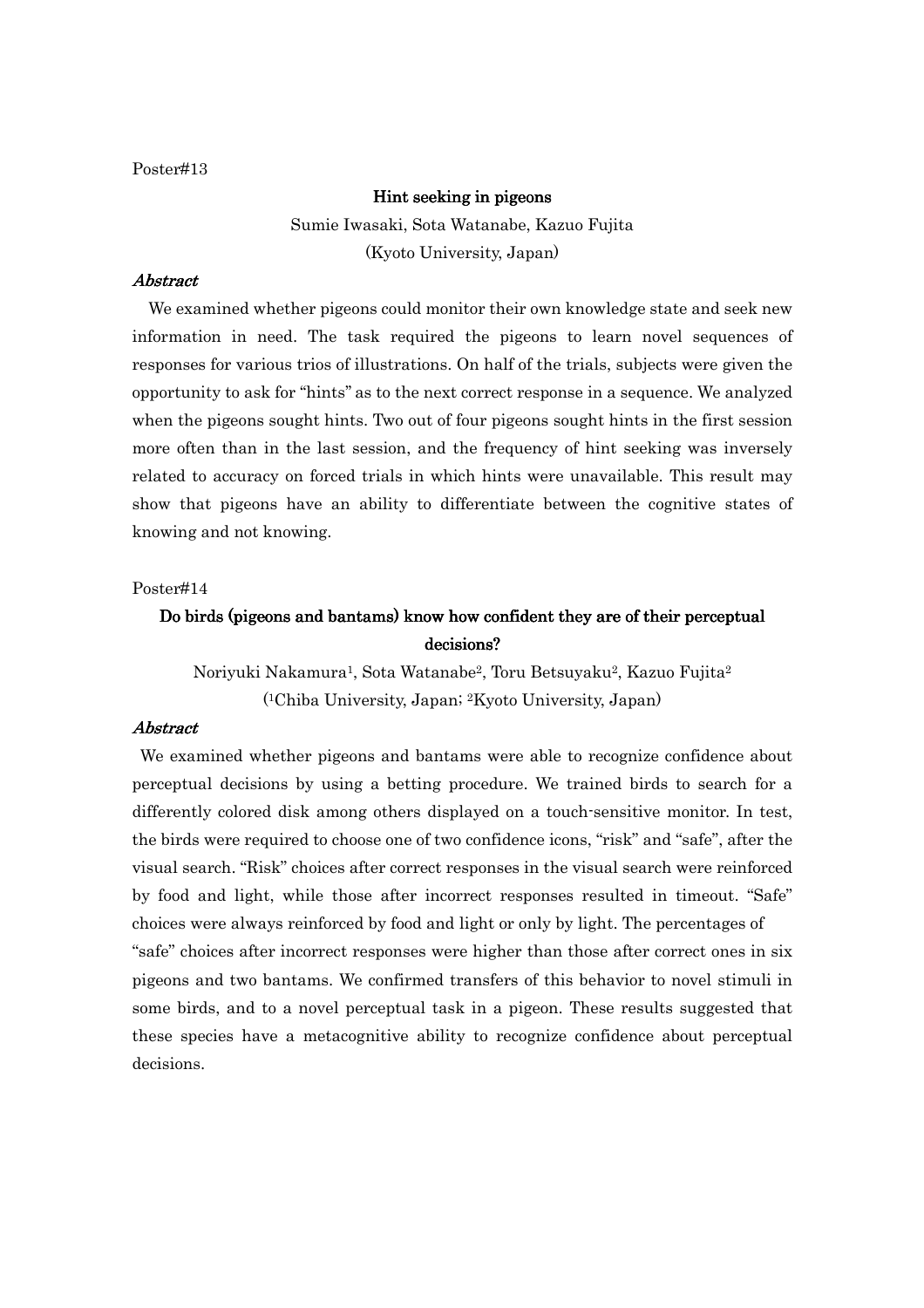#### Dancing baby — How do 3-to 4-month-old infants respond to a musical beat? —

Shinya Fujii<sup>1,2,</sup> Hama Watanabe<sup>1</sup>, Masaya Hirashima<sup>1</sup>, Daichi Nozaki<sup>1</sup>, Gentaro Taga<sup>1</sup> ( <sup>1</sup> The University of Tokyo, Japan, 2JSPS, Japan)

### **Abstract**

The human capacity for music consists of certain core phenomena, including the ability to synchronize motor actions with an external auditory beat (i.e., dancing ability). It has recently been found that not only humans but also vocal mimicking animals (e.g., parrot and cockatoo) are able to move in rhythmic synchrony to a musical beat, leading to a hypothesis that our capacity for vocal mimicry emerged as a by-product of the ability of auditory-motor entrainment. To gain further insight into neurobiological and evolutionary origin of our own abilities to know self and others, we must clarify infants' ability of auditory-motor entrainment from the point of view of development. However, very little is known about its earliest manifestations. Here, we show the ability of entrainment to a musical beat in 3- to 4-month-old infants. We investigated the limb motions of the infants by using three-dimensional motion capture system and demonstrate how they responded to dance music.

### Poster#16

#### Learning and identity formation: Bridging between diverse communities

Toru Kawai (Kyoto University, Japan)

#### **Abstract**

In contemporary society, social structure appears to have fragmented and changed their form. For youth, it seems that the school to work transition has been more precarious and complex. Then, their identity formations become precarious and uncertain. In this situation, the activities in their daily life would become important. They try to resolve their own problems, seeking information and acting reflectively. And then educational practices in higher education play a more important role. Only in effective educational practice, people can learn deeply, reflect on their actions effectively, and develop highly. What kinds of educational practices would be effective and make student learning deep? How do students learn, reflect, and develop? I have focused on the relationship between in-class learning and out-of-class activity/learning. For student learning and educational practices, it is important that students can relate in-class experience and knowledge to out-of-class activity, and vice versa.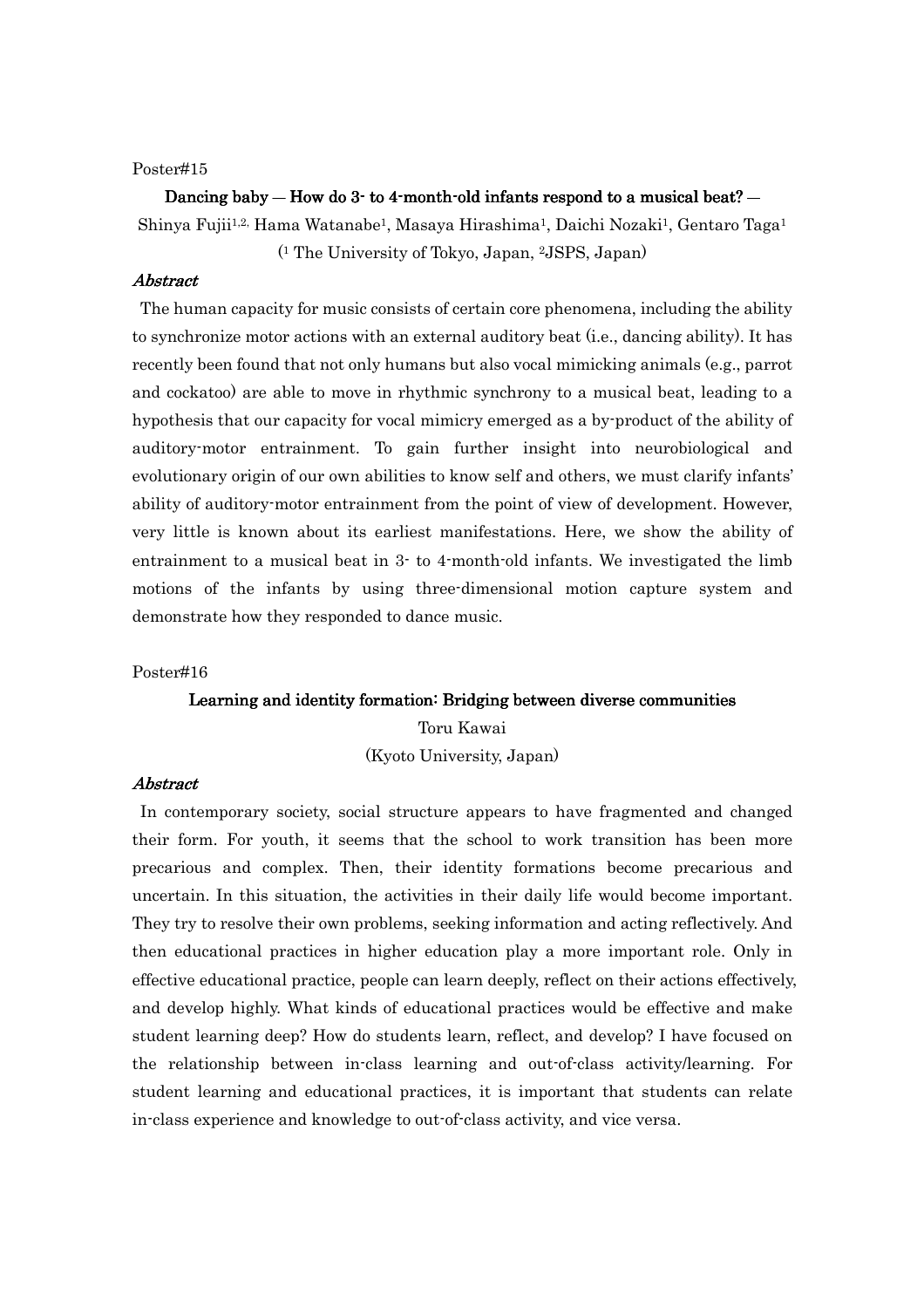# Wittgensteinian approach to the concept of person: Attitude toward the other Hirotaka Sugita (Hiroshima University, Japan)

# **Abstract**

Educational researchers are inclined to use the concept of person self-evidently in speaking of an aim of education, and also in describing each child's personality. It is also supposed that, independently of our relation to an individual, we can ascribe the concept to him/her. However, this view of the concept seems not to illustrate a relational feature of the concept. This study explicates the feature by considering Wittgensteinian claims of Carl Elliott and Stanley Cavell. By focusing on Wittgenstein's remarks about 'an attitude toward a soul', Elliott insists that our ascribing the concept of person to a human being represents *both* the fact that the being is a person *and* our ethical attitude toward the person. Cavell suggests that Wittgenstein's conception of aspect-seeing show us that our knowledge of the other is linked to our reaction to him/her. Their Wittgensteinian approaches will give us a better understanding of the concept.

Poster#18

### How well do we know others' preferences?

Ryosuke Niimi, Katsumi Watanabe (The University of Tokyo, Japan)

#### Abstract Abstract

The present study investigated the human ability to predict others' preference. In Experiment1, 20 participants rated the subjective likability of 32 common objects. In Experiment2, new 20 participants were asked to predict the results of Experiment 1 (i.e., others' preference). Averaged rating of likability (Experiment1) significantly correlated  $(r = 0.68)$  with averaged prediction of likability ratings (Experiment2). However, the averaged rating did not correlate well with each individual's prediction (mean  $r = 0.29$ ). Thus, a prediction of others' likability by a single person was not reliable. Further, the averaged prediction of likability rating did not correlate well with individual's likability (mean  $r = .27$ ); namely, the group prediction of each individual's likability rating was not reliable either. These results suggest that human metacognition of preference of or by a single individual may be unreliable in general.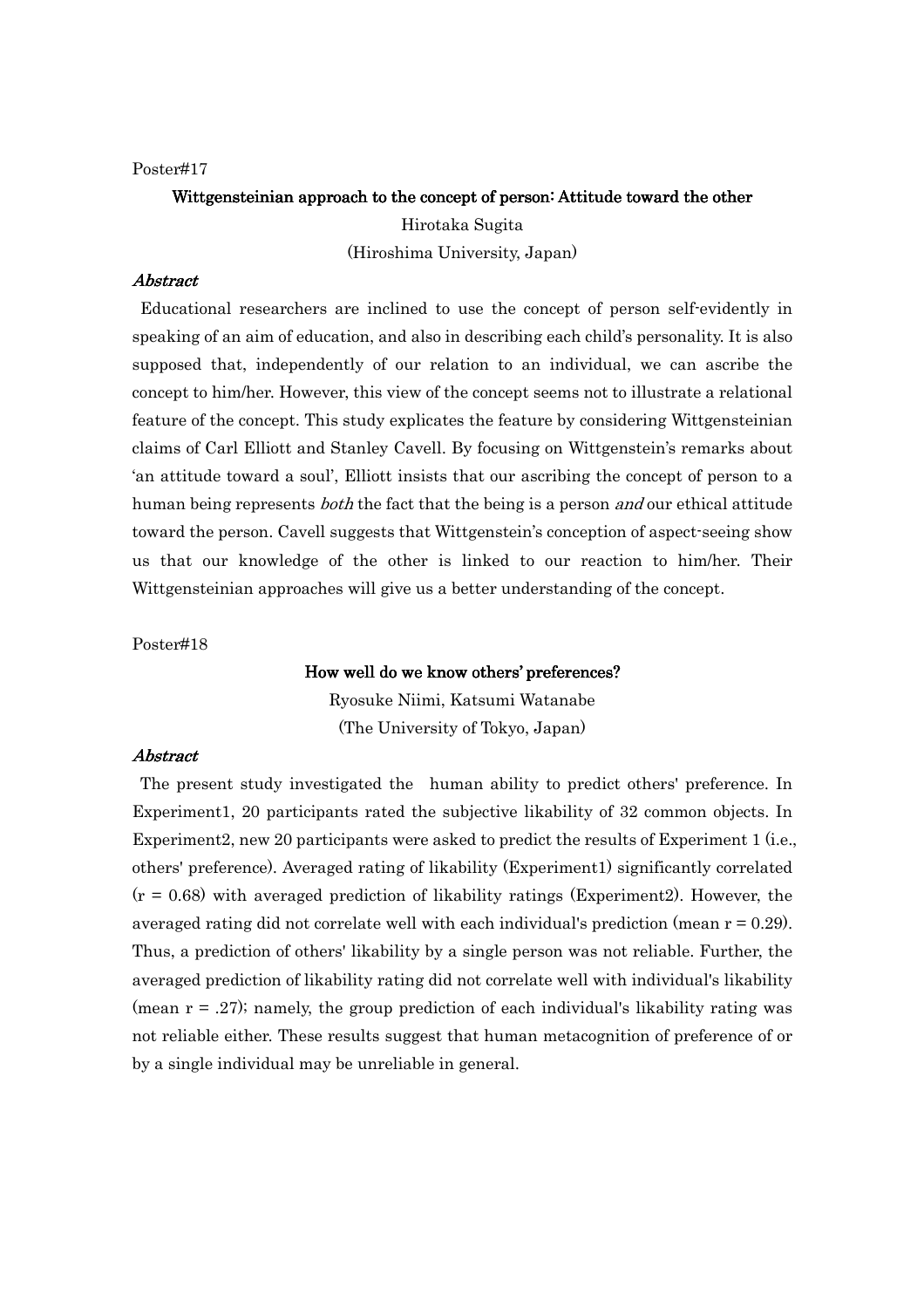# Positioning self in maternal family relationship: Using the image drawing method

Naoko Nishiyama (Kyoto University, Japan)

# Abstract Abstract

This study discusses intergenerational and maternal family relationships. We focused on three-generational women's kinship as a unit and on total patterns characterizing the "grandmother-mother-daughter" relational configuration. Using the visual narrative approach with the Image Drawing Method (Yamada, 1988), the participants were asked to draw three images (past/present/future) of their three-generational relationships including them. In study1, the participants were 100 female Japanese university students ( $M$  age = 20.7 years), and they answered from a standpoint of young adult daughters. In study2, the participants were 71 mid-life women  $(M \text{ age} = 48.8$ years,) and they answered from standpoints of both mother and daughter. The data were analyzed by a qualitative method. As a result, four fundamental patterns of the relationship were identified: 'dyad and one,' 'triangle,' 'side by side,' and 'wrapped.' Although the positions or roles were changed, they had a tendency to draw the images in the same relational patterns.

#### Poster#20

#### Who needs self-control?: Self-control behavior and motivation

Takayuki Goto (Kyoto University, Japan)

### **Abstract**

The present research investigated the moderator effects of autonomy on the relationship between affect regulation and task performance. The previous research revealed that those who had high autonomy needed less effort to exert self-control than those who had low autonomy. However, it is unclear that when people with high autonomy work on a frustrated task, whether they feel the necessity of self-control, or not. The present research examined hypothesis that the performance on the frustrated task was predicted by the interaction of autonomy and affect regulation, which is supposed to be activated only when people need self-control. Results showed that interaction significantly predicted task performance. If participants had low autonomy, affect regulation positively predicted the task performance. However, if participants had high autonomy, there was no significant relation. Results demonstrate that only people with low autonomy need self-control to work on frustrated task, but people with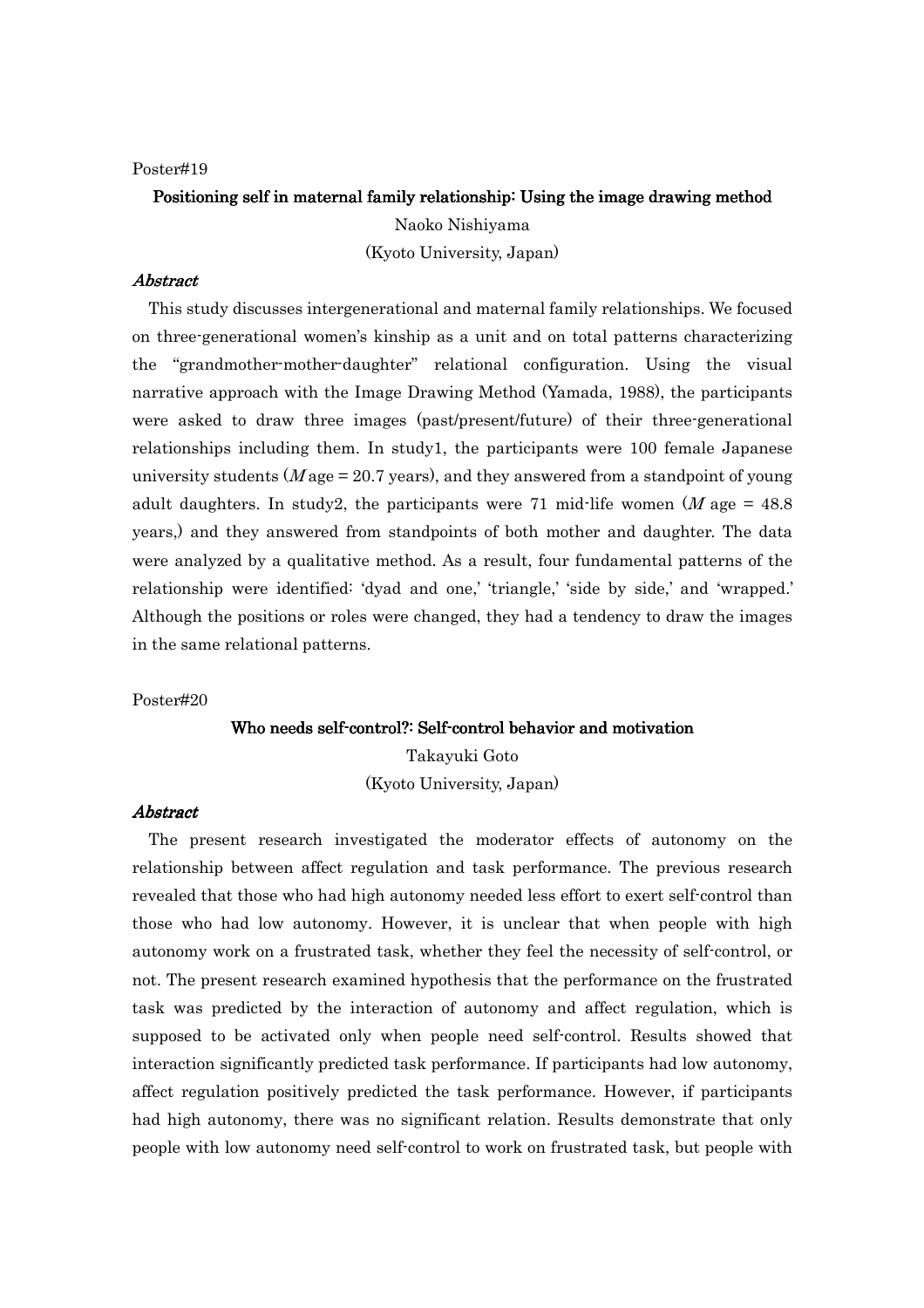high autonomy not.

#### Poster#21

### Awareness of self and other through the expression of caring

Mahito Katsuura, Tabitha S. Kobata (Kyoto University, Japan)

### Abstract Abstract

Young children sometimes have difficulty differentiating their own needs from others' which then affects the child's inability to perform pro-socially (Hoffman, 1982). However, children have also been seen to behave pro-socially through actions such as caring from an early age. This qualitative study examines the recognition of self and other through the practice of caring amongst children. As a social conditioning factor, children in the elementary and middle school classroom settings have been observed and episodic data has been collected. In addition, with children requiring special assistance joining the regular mainstream elementary and middle school classroom in Japan, attention is also being placed on the needs of children with developmental disorders. In doing so, the practice of caring by children including those requiring special assistance is also being recognized as a necessity.

#### Poster#22

# MPFC dissociation between self and others in referential task: An fMRI study based on word traits indicated by reaction time

Ken Yaoi<sup>1,2</sup>, Mariko Osaka<sup>3</sup>, Naoyuki Osaka<sup>1</sup>

( <sup>1</sup>Kyoto University, Japan; 2JSPS, Japan; 3Osaka University, Japan)

### Abstract Abstract

In recent years, there have been a number of neuroimaging studies using self referential tasks, that have investigated whether the self referential process is dependent on a unique neural basis, especially in the medial prefrontal cortex. But these studies provided contradictory results across experiments, despite the use of a similar paradigm. We hypothesized that a part of this discrepancies was derived from personality of each participant for each referring word. Therefore, we measured brain activity during self and other referential tasks and investigated whether this brain activity dissociated by word traits indicated by each participant's reaction time (faster or slower). The results showed difference activation between self and other, only in slow words condition. Self slow condition showed greater activation in ventromedial prefrontal cortex and anterior cingulate cortex while other\_slow condition showed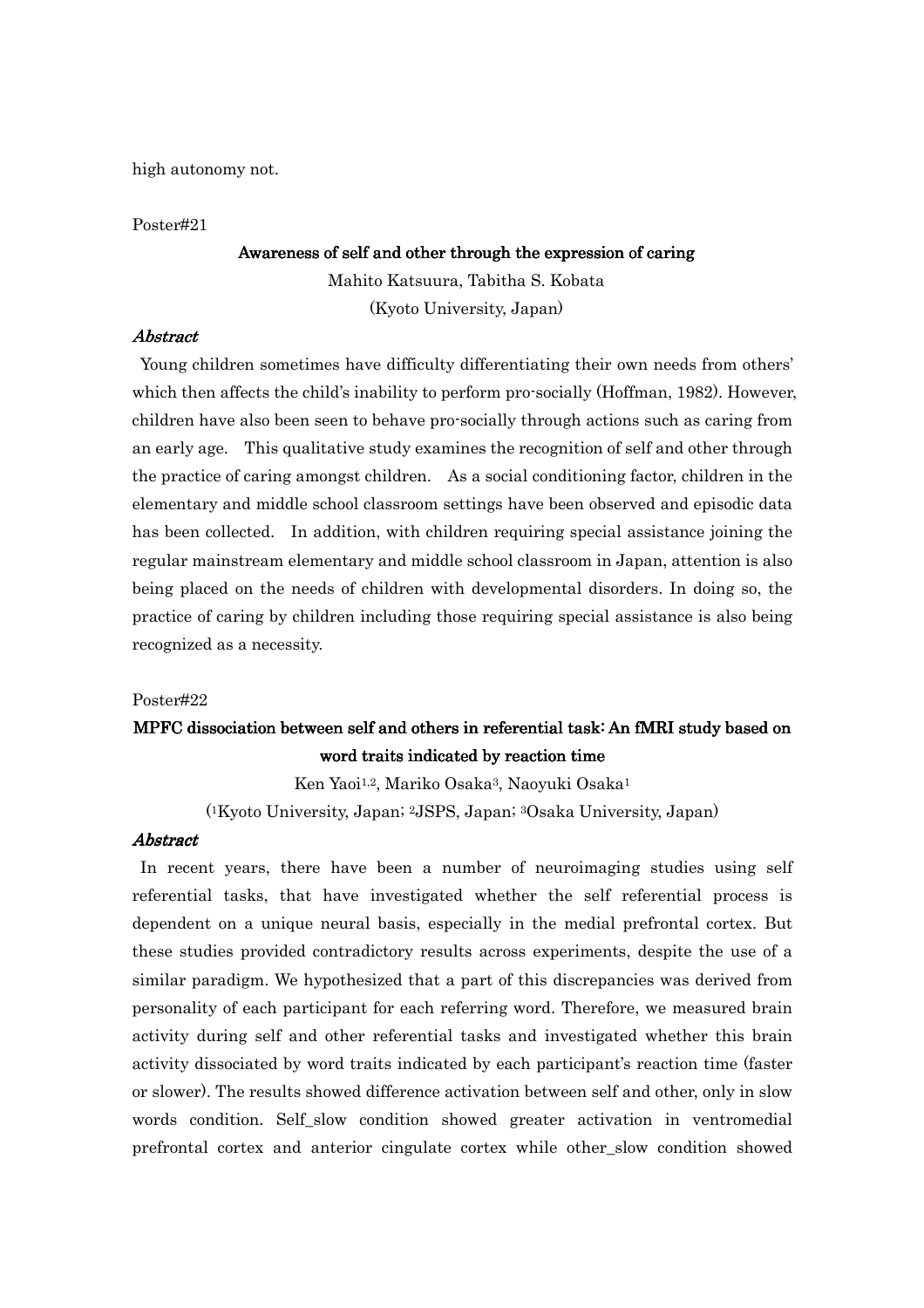activation in middle temporal gyrus.

### Poster#23

# Relationship between cooperative choices in the payoff-game situations and social discount rates in pigeons

Kumiko Hara, Masato Ito, Daisuke Saeki, Tetsuo Yamaguchi (Kyoto University, Japan)

# Abstract Abstract

We examined if there is any relationship between the tendency of cooperation in the payoff-game situations and social discount rates. In the payoff-game situations, subjects played the repeated games between cooperative alternative and defective alternative defined by sharing and unsharing feeding areas, as well as by the amount of food reinforcers. As the game matrixes, the Prisoner's dilemma game and the Chicken game were used. Pigeons played against a computer or a stooge who took tit-for-tat strategy. In social discount situations, subjects chose between sharing feeding area and unsharing feeding area. In the sharing area, other pigeons could competitively eat food pellets delivered, and in the unsharing area, subjects could eat all pellets delivered. In the Chicken game playing against a stooge, there was a negative correlation between cooperative choices and the social discount rates.

### Poster#24

#### Recognition of others' knowledge in dogs

Yijin Li (Kyoto University, Japan)

### Abstract Abstract

This study investigates whether dogs can recognize the knowledge of others. The experimenter hided the food in one of the two containers behind the screen and then removed the screen. Next two people attended one after another. In experiment 1, one people looked inside of containers one by one; next, the other one touched the lids of containers in the same order. In experiment 2, I changed the action to look inside of containers into the action to smell by keeping close to container. At last, knower and guesser pointed either one of two containers simultaneously before the dog. I recorded dogs' choosing. The result is not expected that the dogs are probably to follow the knower' pointing than the guesser's. But it is not possible to conclude that the dog cannot recognize the knowledge of the others'. I will modify the methods and continue the study.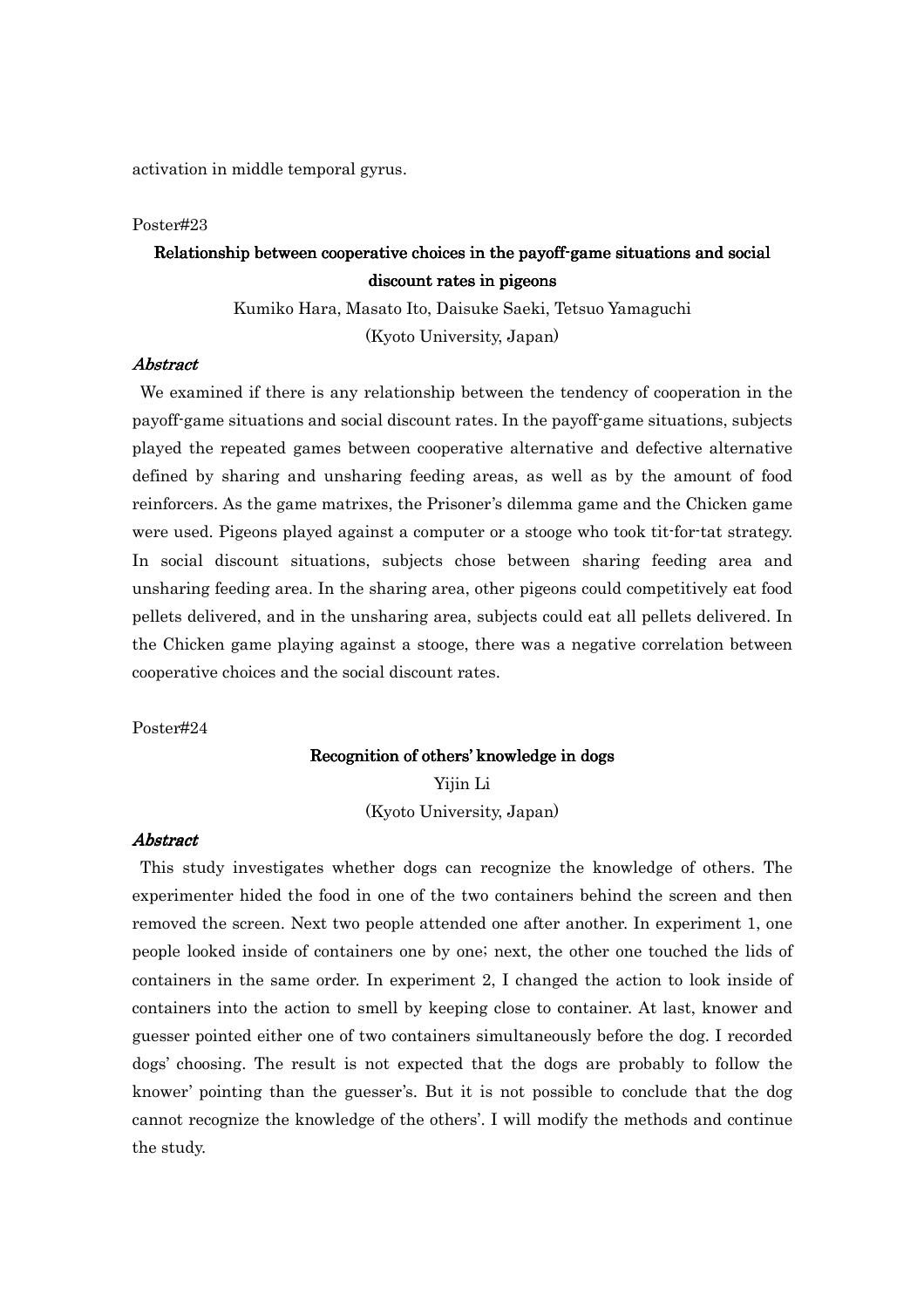# Does experience with role play activate theory of mind in a perspective taking task? Fumikazu Furumi, Masuo Koyasu (Kyoto University, Japan)

# Abstract Abstract

The present study aimed at studying development of theory of mind after adolescent. Forty university students were divided into two groups (role play group and no role play group) and they were introduced to a perspective taking task in which use of theory of mind is essential. On each trial participants viewed a shelf on the computer display which contained several familiar objects, and were instructed to touch an object on the shelf in accord with the order by a 'rabbit manager' who stood at the opposite side of the shelf and could not always see the entire objects. The no role play group made more mistakes than the role play group, and spent longer time to respond to the touch panel display. The effects of role play lasted during five blocks. These results suggest that experience with role play would activate theory of mind in the perspective taking task.

#### Poster#26

### Can infants predict objects from human and robot's gaze cue?

Yuko Okumura<sup>1</sup>, Yasuhiro Kanakogi<sup>1,2</sup>, Shoji Itakura<sup>1</sup> ( <sup>1</sup>Kyoto University, Japan; 2JSPS, Japan)

### Abstract Abstract

Previous study demonstrated that infants held referential expectations when they followed human gaze and inferred the objects accordingly. However, no study investigated whether infants show the anticipatory eye movements when they infer objects. In the present study, we examined infants' ability to predict objects from the gaze cue. Additionally, to investigate whether the influence of gaze differed as a function of the agent, we compared the influence between human and robot. We presented 10 and 12-month-olds with movies of a female or a robot shifting its gaze toward one of two locations. The results revealed that the only 12-month-olds predicted objects from the gaze cue at greater than chance level when the agent was human, but not robot. 10-month-olds didn't predict objects, irrespective of agents. These results suggest that 12-month-olds perceive the different referential nature toward human and robot, and try to learn only from human.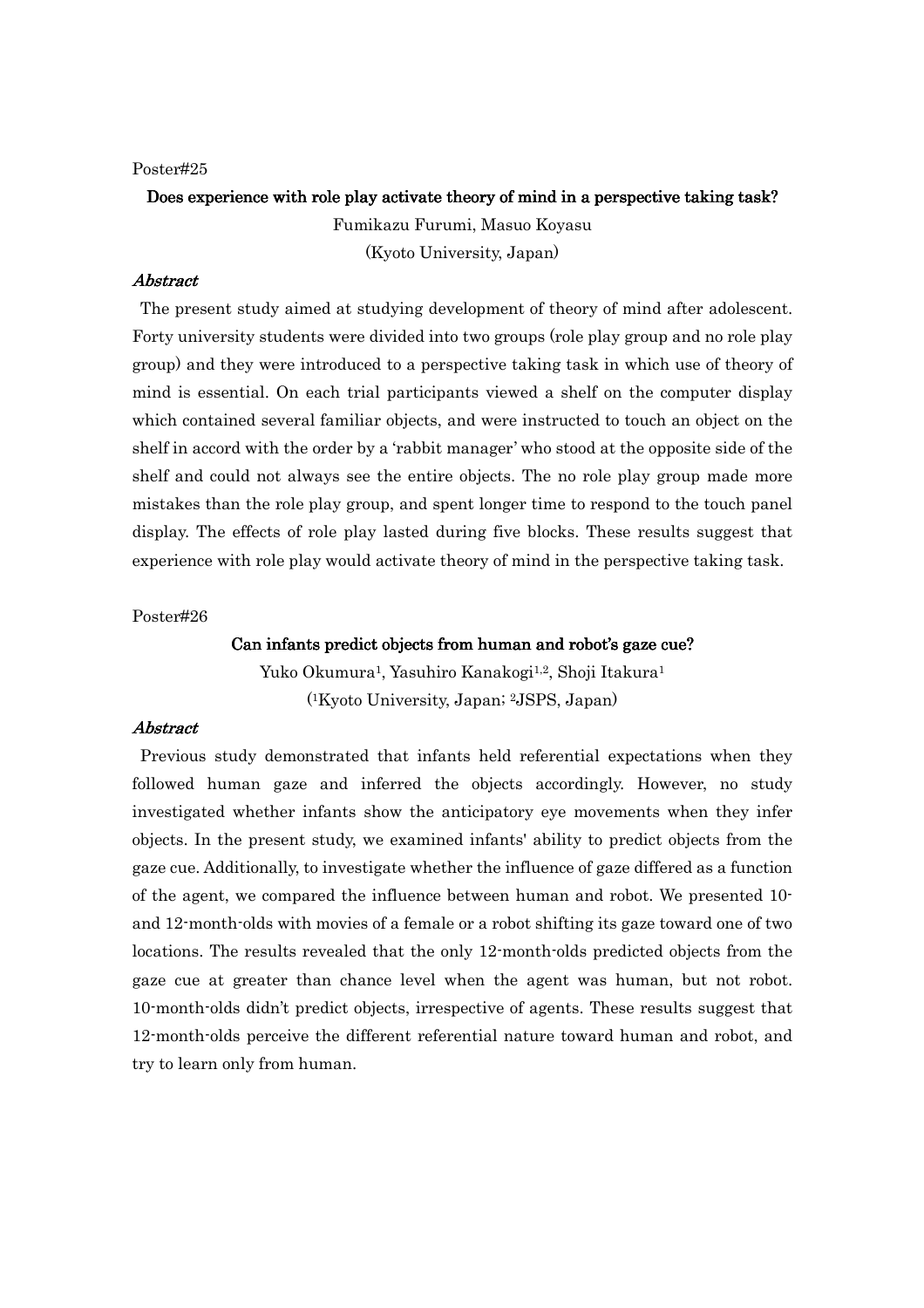Motionese influences infants' understanding and imitation of goal-directed action Hiroshi Fukuyama, Masako Myowa-Yamakoshi (Kyoto University, Japan)

# **Abstract**

Adults modify their actions when interacting with infants. The infant-directed modifications, called "motionese", highlight some aspects of actions and attract infant's attention. This study investigated the factors influencing infants' imitation of goal-directed actions by focusing on motionese, especially on adults' emotional information (smiling and eye contact). In Study 1, 14-month-old infants observed an adult's goal-directed action under the following two conditions; emotional information was provided into either aspect of the action, 1) the process or 2) the goal. Results showed that the infants imitated the aspect of the action accompanying emotional information more often than the other. In Study 2, the adult demonstrated the same action in Study 1, except the either aspect of the action accompanied with the physical sound instead of emotional information. The infants reproduced the goal of the action irrespective of the conditions. We discuss the role of adults' emotional information in motionese.

#### Poster#28

### The effect of facial attractiveness and sex on recognition memory

Kana Kuraguchi, Hiroshi Ashida Kyoto University

### **Abstract**

We investigated the effect of facial attractiveness on recognition memory. Both female and male facial images were judged for their attractiveness etc. and incidental memory was tested. Recognition performance was shown as d' and analyzed with a 2 (sex of participant)  $\times$  2 (condition of attractiveness) ANOVA. For female faces, the interaction was significant. In contrast, for male faces, the interaction was not significant. Therefore, it is suggested that the difference of sex affects the recognition memory concerning facial attractiveness. In particular, attractiveness of female faces had different effects for women than in other combinations.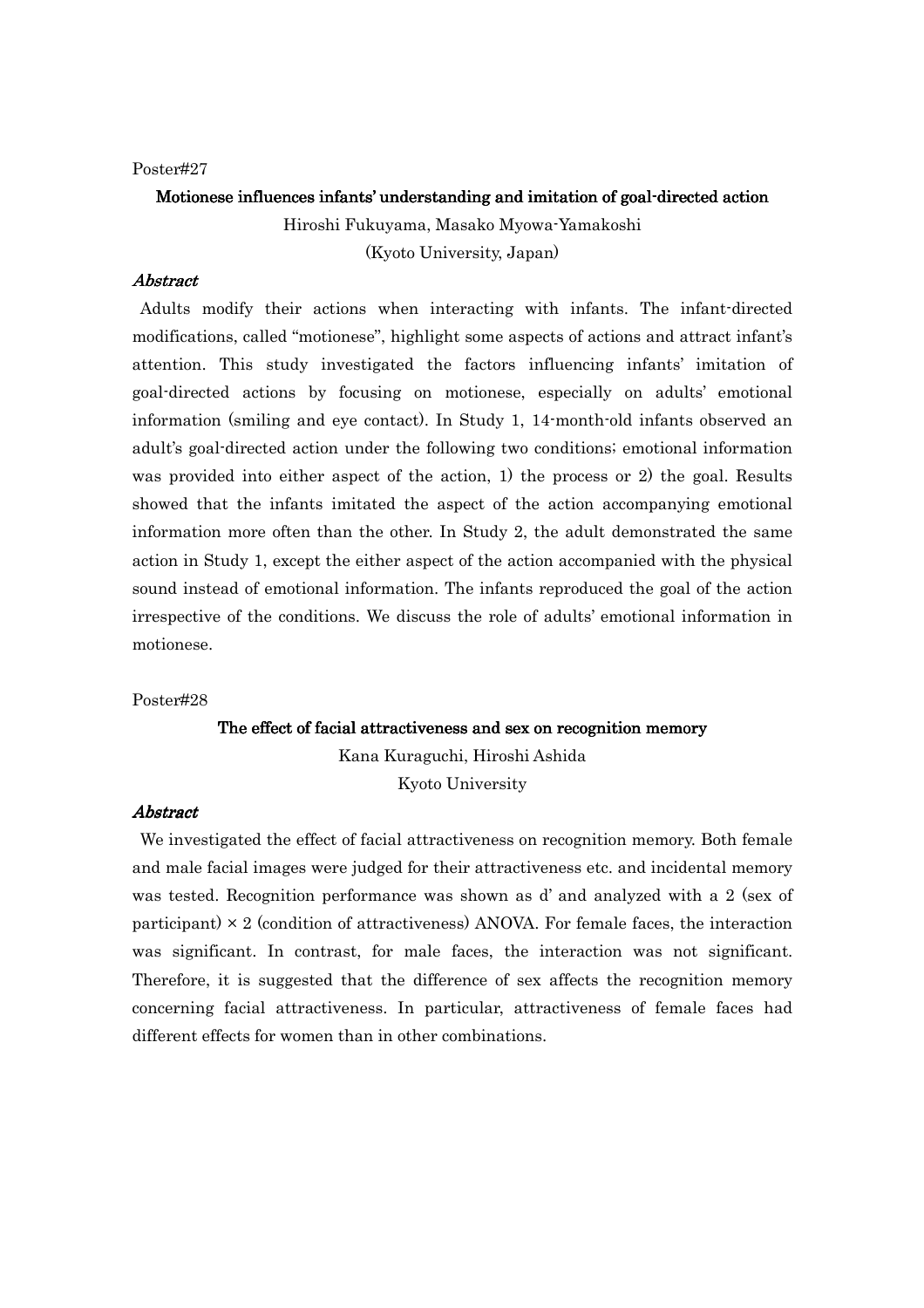# Does in-group cooperation generate out-group threat? Sho Tsuboi (Kyoto University, Japan)

# **Abstract**

Past studies have revealed that out-group threat may cause in-group cooperation. We investigated an alternate possibility: that in-group cooperation would generate out-group threat. The reason is that a highly cooperative group, which is likely to be highly productive, can be an attractive target for attacks from out-groups intent on taking resources. Therefore, members of highly cooperative groups might estimate the probability of out-group attacks as higher than would less cooperative groups, and might become more sensitive to out-group threat than less cooperative groups. In the present experiment, we manipulated participants' impressions about their in-group's cooperation rate (high vs. low) and compared scores on questionnaires about out-group threat between the conditions. We found that participants in the high cooperation condition estimated out-group threat to be significantly stronger than participants in the low cooperation did. This sensitivity to out-group threat may be a major factor in achieving mutual cooperation in social dilemmas.

#### Poster#30

### Individual differences of perceiving power

Yasunori Okada, Takashi Kusumi (Kyoto University, Japan)

### **Abstract**

This study examined what is a core belief of having power in Japan and relationships among the personal beliefs of power, a generalized sense of having power and approach-inhibition tendency. In this study, power was defined as a potential ability to influence others. The results revealed that people felt high responsibility rather than freedom of behavior when they have power and people with a high inhibition tendency showed high responsibility and low freedom of behavior when they have power. Furthermore, freedom of behavior in having power was based on a low inhibition tendency and a high sense of having power.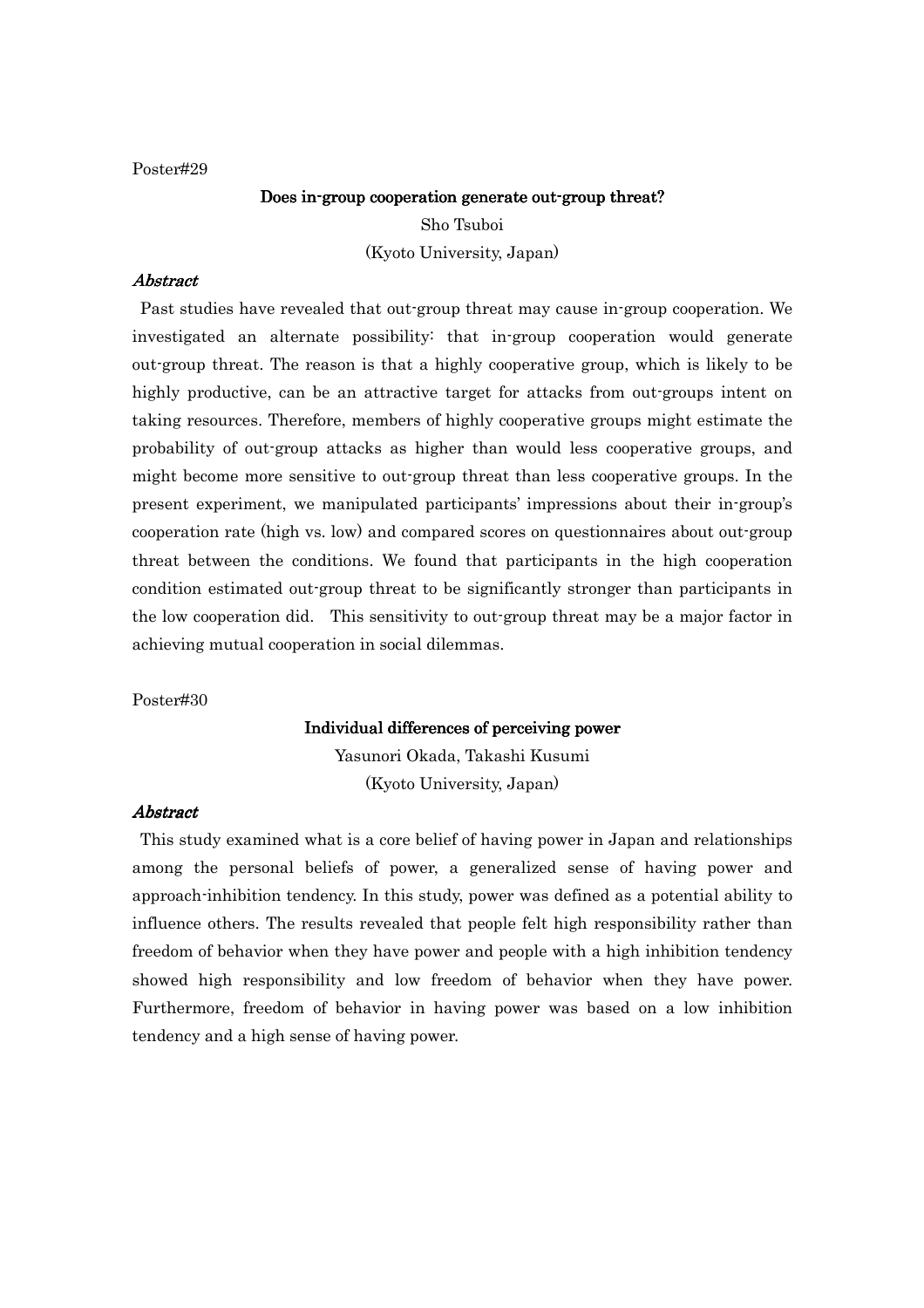# Two ways of understanding human action: Anscombe's distinction between practical knowledge and speculative knowledge

Yuuki Yamaguchi Hiroshima University, Japan

#### Abstract Abstract

The purpose of this study is to elucidate two forms of the theory about human action, especially concerning the relationship between knowledge and action. There are, originally in the action theory of philosophy, two forms. One of them is a speculative one purposing to mediate discord about action that has been done. And the other is a practical one purposing to bring about an aimed action. Many studies have paid attention to the former, and little attention to the latter. The trend of these studies entails the following problem; It can be discussed what was the action (*the truth*). But it is scarcely discussed how we bring about a desirable action (*the good*). This study, using Anscombe's philosophy, tries to elucidate the significance of practical knowledge. And also this study, Anscombe does not necessarily tries to, tries to elucidate the significance of speculative knowledge, in contrast with practical knowledge.

### Poster#32

# Self-other confusion caused by undifferentiated visual perception: A clue to the understanding of others' actions

Yuji Kawai<sup>1</sup>, Yukie Nagai<sup>1</sup>, Minoru Asada<sup>1, 2</sup>

( <sup>1</sup>Osaka University, Japan; 2 JST ERATO Asada Synergistic Intelligence Project, Japan) **Abstract** 

Undifferentiated visual perception of young infants might make them confuse the self-motion with its imitation of others. We demonstrate such a confusion using a baby robot interacting with a human imitator. The robot perceives the self-motion and the imitator's as optical flows, of which the spatial and the directional resolutions change low to high over the development. The robot calculates the distance between the two motions while performing several hand gestures. Our experiment shows that the distance between the self- and the imitator's motions is small (i.e., they are confused) at low resolution. They only become differentiated as the robot's vision develops. The result further indicates a role of self-other confusion in the understanding of others' actions. The confusion in visual perception might enable infants as well as the robot to associate the self-motor commands and the others' imitation, which leads to the understanding of others' actions.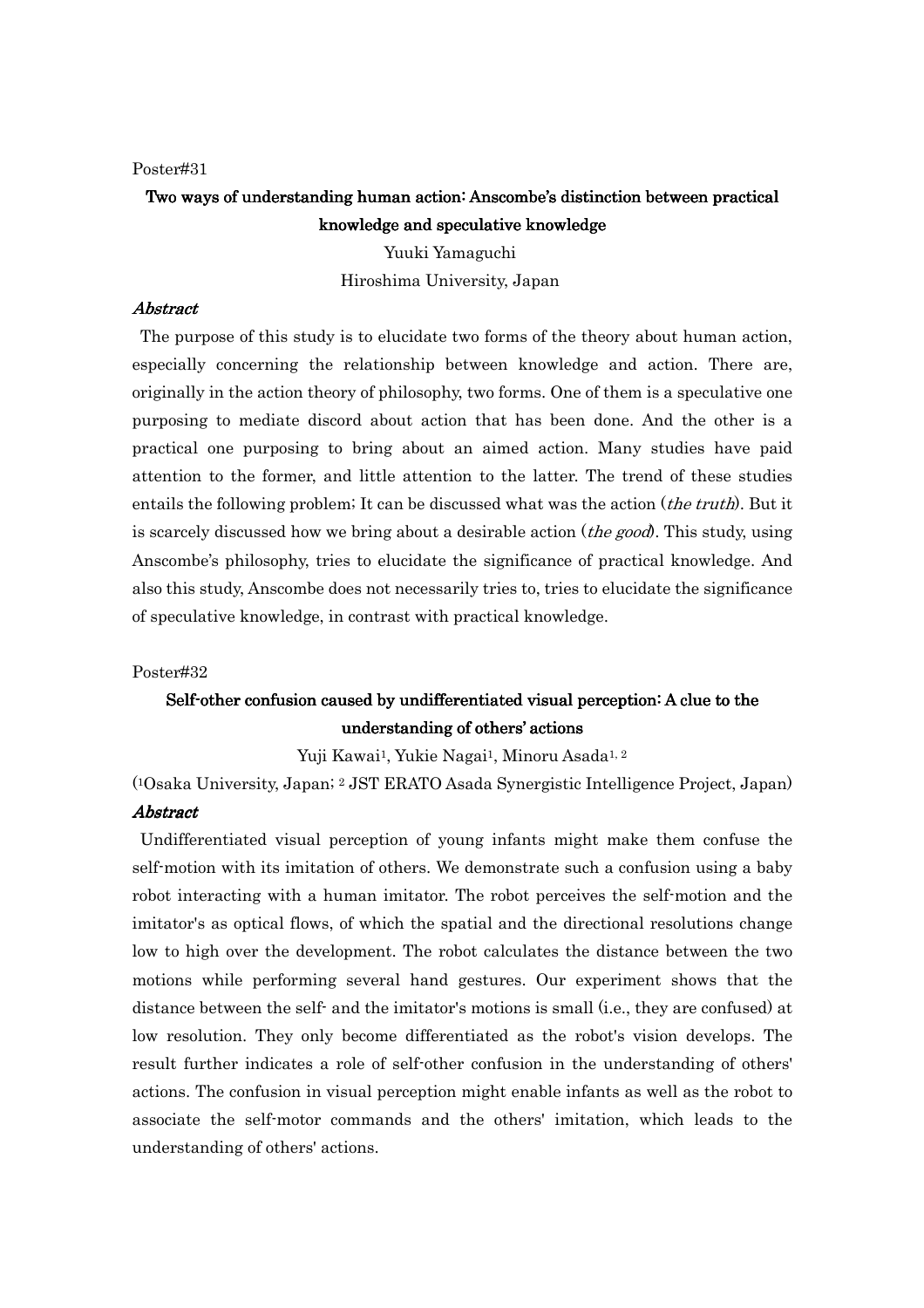### Cultural effect on attentional control style in visual search tasks

Lei Chen

(Kyoto University, Japan)

# **Abstract**

It has been suggested that East Asians have more holistic cognition, while Westerners are more analytic. However, whether and how low-level cognitive processes not involving thought, such as visual attention, could also be influenced by culture remains unclear. In this study, we used a line-length search task, manipulated the size of search area and conducted the experiments between North Americans and Japanese. Search asymmetries that a long line among short ones was easier to find than the vice versa were observed only except among the Japanese subjects when the search area became larger. The results suggest that the Japanese subjects might tend to use a smaller attentional window or keep their attention zoomed in much more than the North Americans during search processes so as to compensate the lost of detailed information needed to identify the target, which might be caused by their holistic cognition style.

Poster#34

### University students' out-of-class learning

Yan Jiang (Kyoto University, Japan)

#### Abstract Abstract

It may be normal to prepare for class or to do some homework out-of-class in foreign countries. But in Japan, university students usually don't study out-of-class. According to some surveys, they spent only 1-5 hours a week for out-of-class learning. By law, they have to study 45 hours for one credit, including 15 hours in class and 30 hours out of class. Obviously, they study too little for the credits they receive. Why don't they study out-of-class? How should we prompt out-of-class learning? These questions are the focus of my research. I focused Japanese students' opinions on in class learning and out-of-class learning. I used a questionnaire survey and a 5-point scale in my research. Factor analysis, the Pearson correlations analysis and cluster analysis were used. The features of each cluster and their implications for education were discussed.